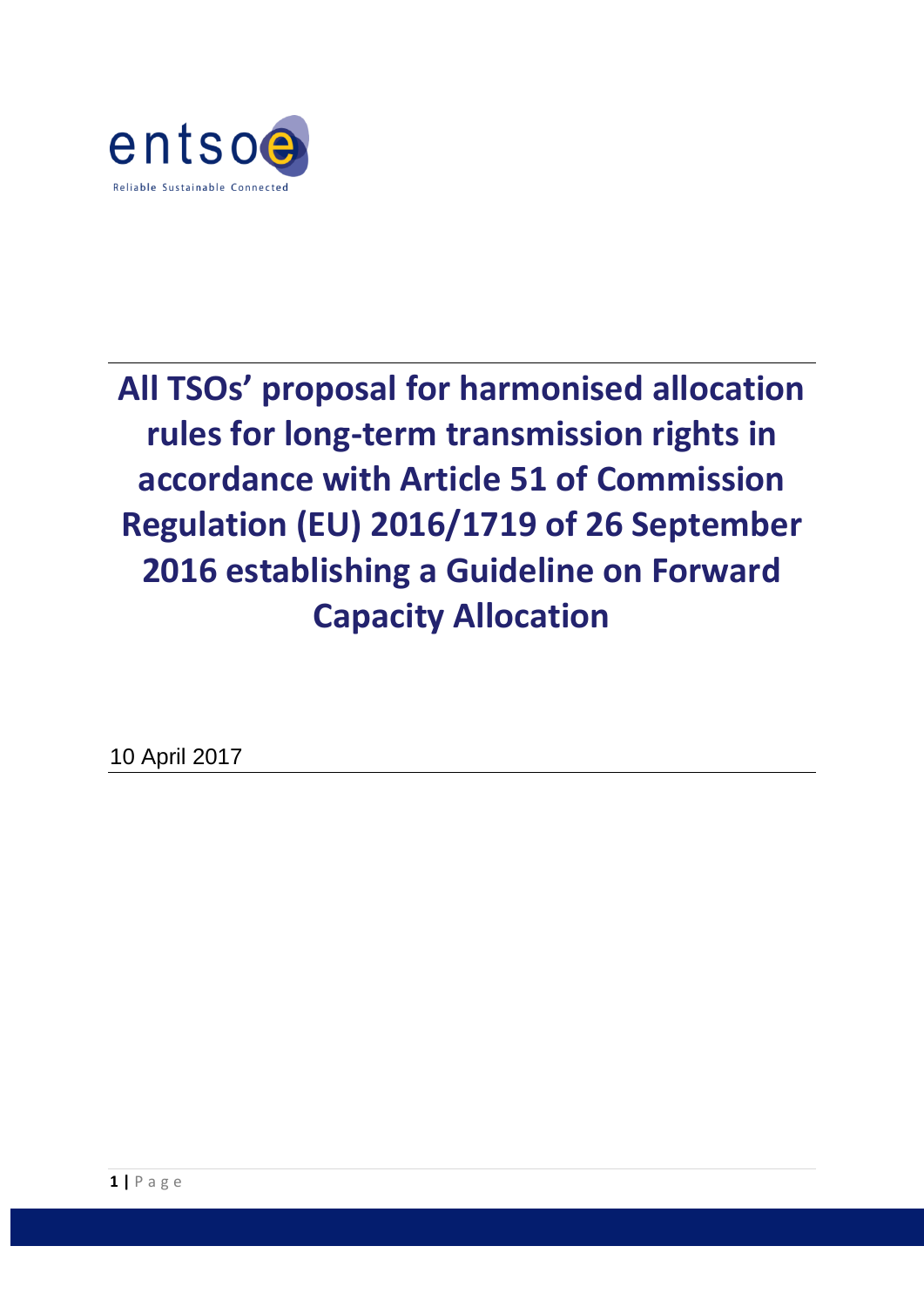# **Contents**

| Whereas          | 6                                                                       |  |
|------------------|-------------------------------------------------------------------------|--|
| <b>CHAPTER 1</b> |                                                                         |  |
| Article 1        |                                                                         |  |
| Article 2        |                                                                         |  |
| Article 3        |                                                                         |  |
| Article 4        |                                                                         |  |
| Article 5        |                                                                         |  |
| <b>CHAPTER 2</b> | Requirements and process for participation in Auctions and Transfer  13 |  |
| Article 6        |                                                                         |  |
| Article 7        |                                                                         |  |
| Article 8        |                                                                         |  |
| Article 9        |                                                                         |  |
| Article 10       |                                                                         |  |
| Article 11       |                                                                         |  |
| Article 12       |                                                                         |  |
| Article 13       |                                                                         |  |
| Article 14       |                                                                         |  |
| Article 15       |                                                                         |  |
| Article 16       |                                                                         |  |
| Article 17       |                                                                         |  |
| Article 18       |                                                                         |  |
| <b>CHAPTER 3</b> |                                                                         |  |
| Article 19       |                                                                         |  |
| Article 20       |                                                                         |  |
| Article 21       |                                                                         |  |
| Article 22       |                                                                         |  |
| Article 23       |                                                                         |  |
| Article 24       |                                                                         |  |
| Article 25       |                                                                         |  |
| Article 26       |                                                                         |  |
| <b>CHAPTER 4</b> |                                                                         |  |
| Article 27       |                                                                         |  |
|                  |                                                                         |  |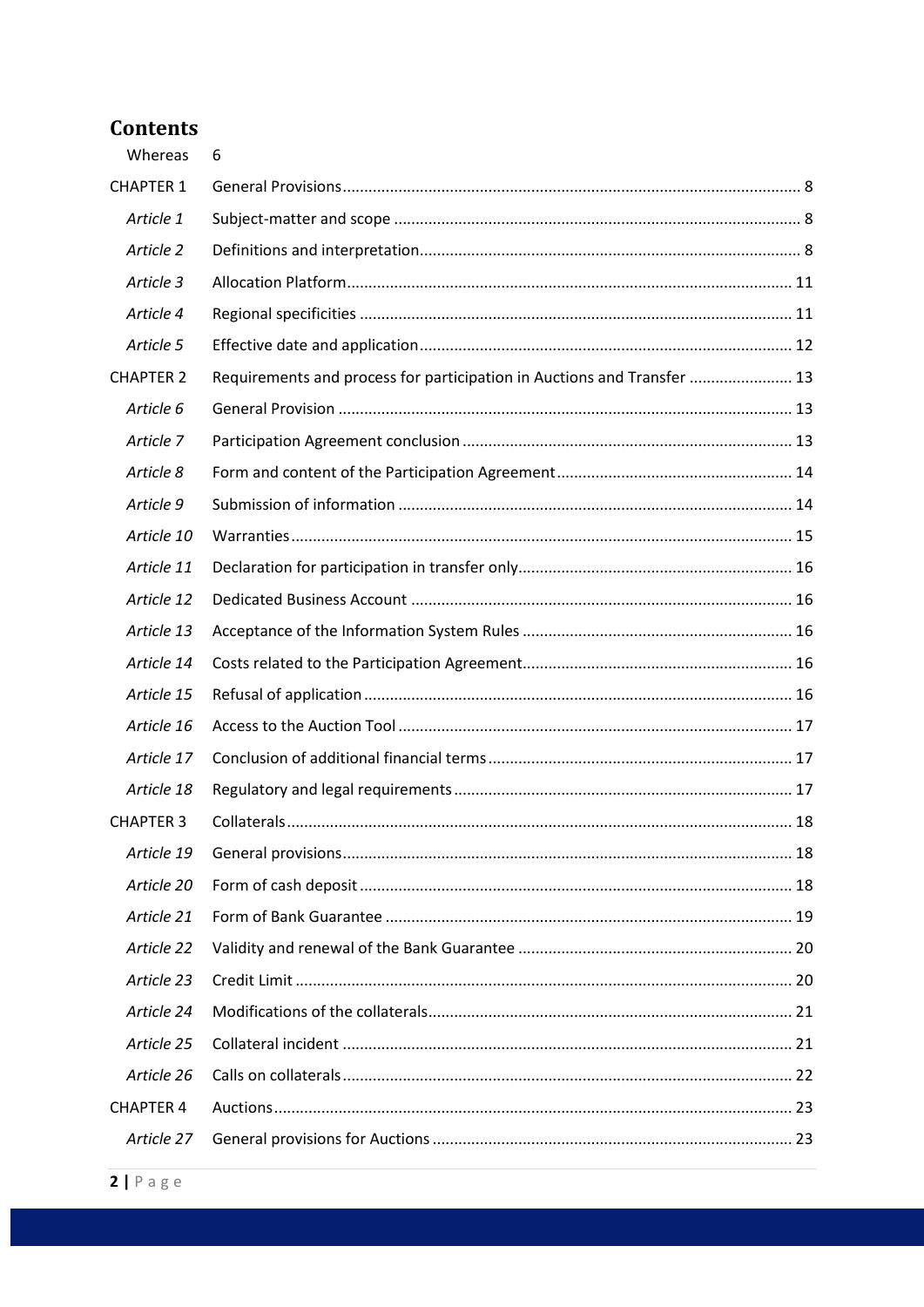| Article 28       |                                                                                                                                                |  |
|------------------|------------------------------------------------------------------------------------------------------------------------------------------------|--|
| Article 29       |                                                                                                                                                |  |
| Article 30       |                                                                                                                                                |  |
| Article 31       |                                                                                                                                                |  |
| Article 32       |                                                                                                                                                |  |
| Article 33       |                                                                                                                                                |  |
| Article 34       |                                                                                                                                                |  |
| Article 35       |                                                                                                                                                |  |
| Article 36       |                                                                                                                                                |  |
| Article 37       |                                                                                                                                                |  |
| <b>CHAPTER 5</b> |                                                                                                                                                |  |
| Article 38       |                                                                                                                                                |  |
| Article 39       |                                                                                                                                                |  |
| Article 40       |                                                                                                                                                |  |
| <b>CHAPTER 6</b> |                                                                                                                                                |  |
| Article 41       |                                                                                                                                                |  |
| Article 42       |                                                                                                                                                |  |
| Article 43       |                                                                                                                                                |  |
| Article 44       |                                                                                                                                                |  |
| <b>CHAPTER 7</b> |                                                                                                                                                |  |
| Article 45       |                                                                                                                                                |  |
| Article 46       |                                                                                                                                                |  |
| Article 47       |                                                                                                                                                |  |
| Article 48       | Remuneration of Long Term Transmission Rights holders for non-<br>nominated Physical Transmission Rights and Financial Transmission Rights  38 |  |
| <b>CHAPTER 8</b> |                                                                                                                                                |  |
| Article 49       |                                                                                                                                                |  |
| Article 50       |                                                                                                                                                |  |
| Article 51       |                                                                                                                                                |  |
| Article 52       |                                                                                                                                                |  |
| Article 53       | Fallback procedure for return of Long Term Transmission Rights  42                                                                             |  |
| Article 54       | Fallback procedure for transfer of Long Term Transmission Rights 42                                                                            |  |
| Article 55       |                                                                                                                                                |  |
|                  |                                                                                                                                                |  |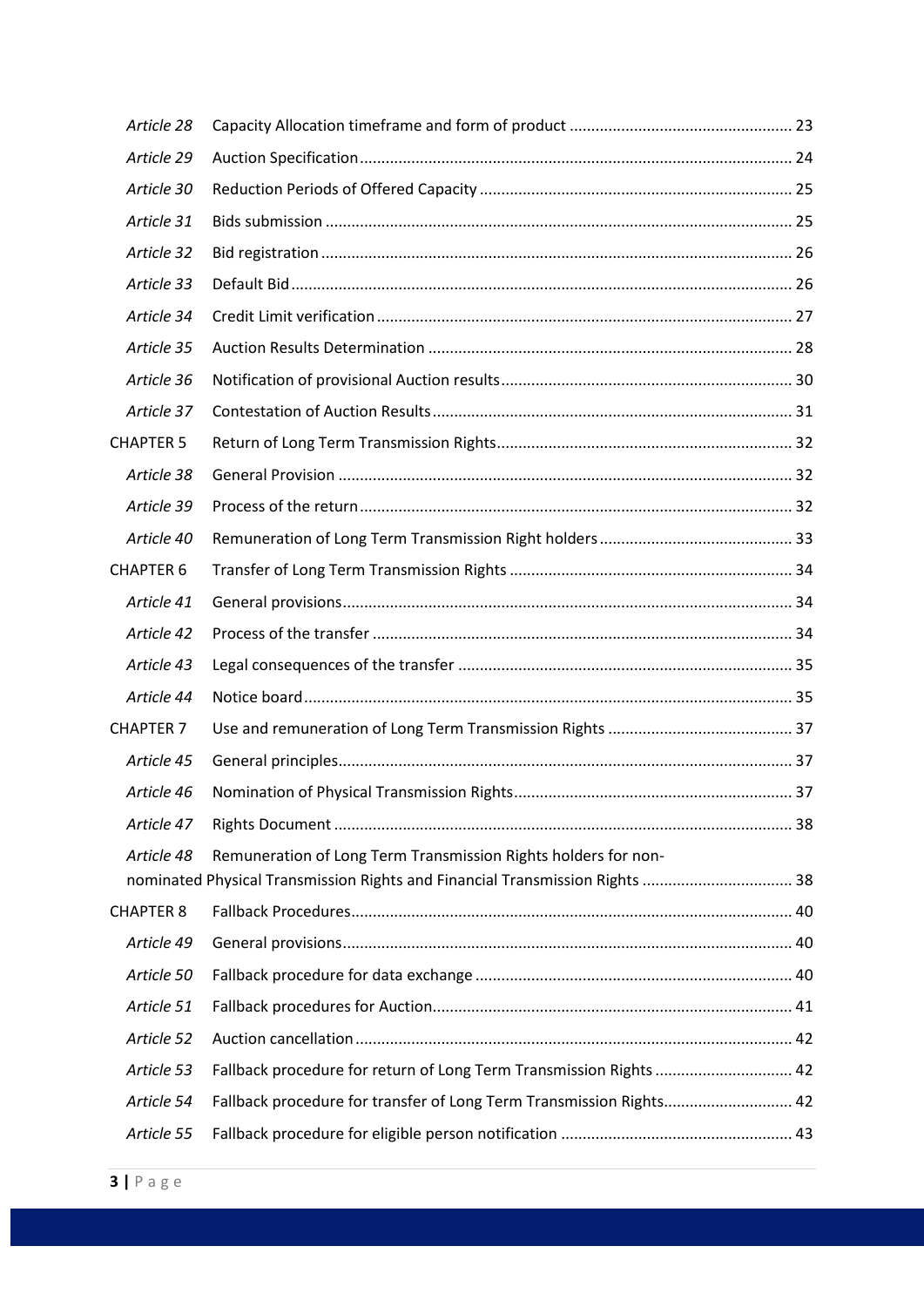| <b>CHAPTER 9</b>  |                                                                        |  |
|-------------------|------------------------------------------------------------------------|--|
| Article 56        | Triggering events and consequences of curtailment on Long Term         |  |
| Article 57        |                                                                        |  |
| Article 58        |                                                                        |  |
| Article 59        | Compensation for curtailments to ensure operation remains within       |  |
|                   |                                                                        |  |
| Article 60        | Reimbursement for curtailments due to Force Majeure before the Day     |  |
| Article 61        | Reimbursement or compensation for curtailments due to Force Majeure or |  |
| <b>CHAPTER 10</b> |                                                                        |  |
| Article 62        |                                                                        |  |
| Article 63        |                                                                        |  |
| Article 64        |                                                                        |  |
| Article 65        |                                                                        |  |
| Article 66        |                                                                        |  |
| Article 67        |                                                                        |  |
| <b>CHAPTER 11</b> |                                                                        |  |
| Article 68        |                                                                        |  |
| Article 69        |                                                                        |  |
| Article 70        |                                                                        |  |
| Article 71        |                                                                        |  |
| Article 72        |                                                                        |  |
| Article 73        |                                                                        |  |
| Article 74        |                                                                        |  |
| Article 75        |                                                                        |  |
| Article 76        |                                                                        |  |
| Article 77        |                                                                        |  |
| Article 78        |                                                                        |  |
| Article 79        |                                                                        |  |
| Article 80        |                                                                        |  |
| Article 81        |                                                                        |  |
| Article 82        |                                                                        |  |
|                   |                                                                        |  |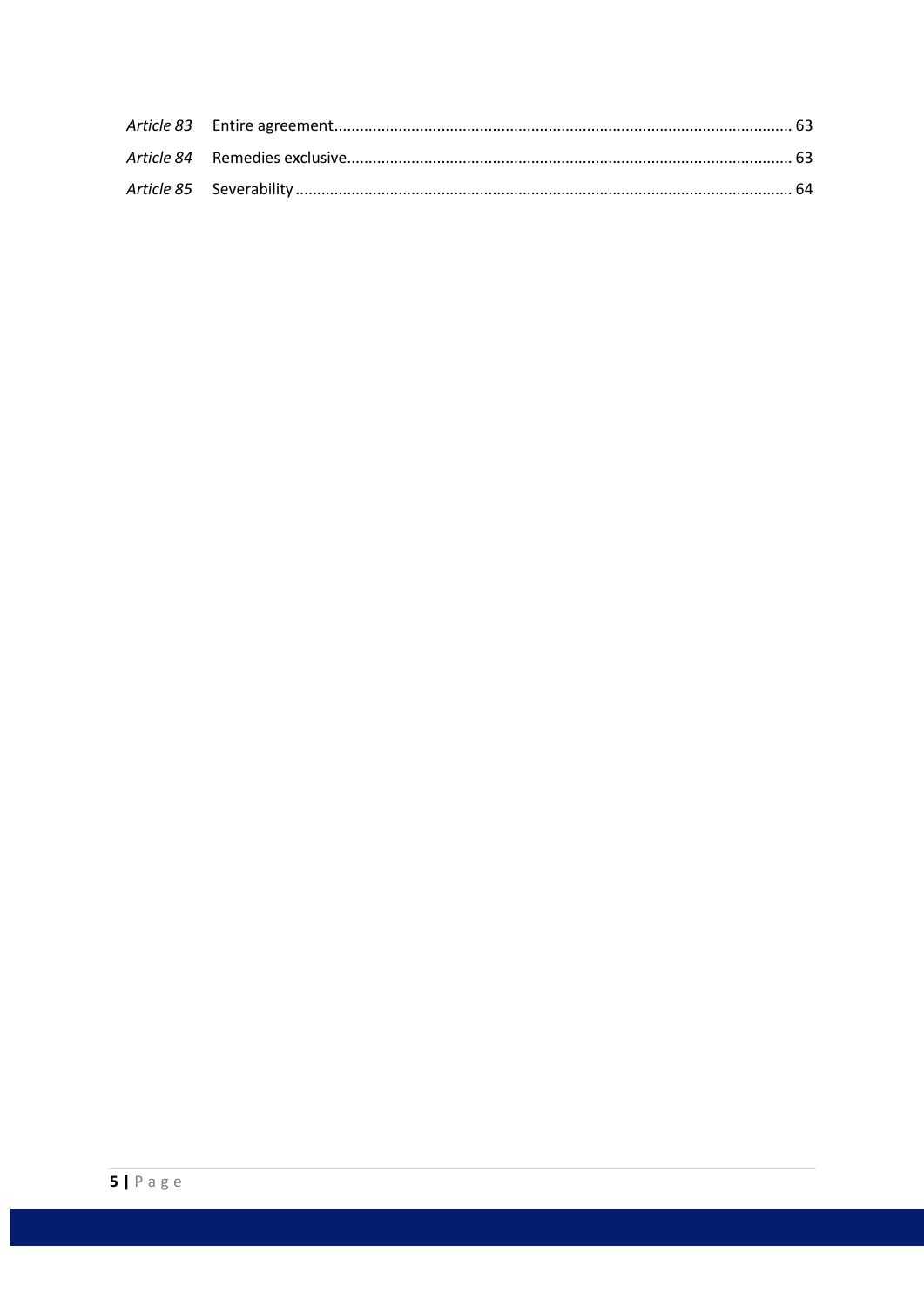All TSOs taking into account the following:

#### **Whereas**

- <span id="page-5-0"></span>(1) This document is the common proposal developed by all Transmission System Operators (hereafter referred to as "**TSOs**") for a harmonised allocation rules for long-term transmission rights on EU level (hereafter referred to as "**HAR**") in accordance with Article 51 of Commission Regulation (EU) 2016/1719 establishing a guideline on Forward Capacity Allocation (hereafter referred to as the "**FCA Regulation**").
- (2) The HAR take into consideration the provisions on general principles of Regulation (EC) No 714/2009 of the European Parliament and of the Council of 13 July 2009 on conditions for access to the network for cross-border exchanges in electricity (hereafter referred to as "**Regulation (EC) No 714/2009**").
- (3) The HAR take into account the general principles, goals and other methodologies set out in the FCA Regulation. The goal of the FCA Regulation is the coordination and harmonisation of forward capacity calculation and allocation in the long term capacity markets, and it sets requirements for the TSOs to co-operate on a pan-European level; on the level of capacity calculation regions (hereinafter referred to as "**CCRs**"), and across bidding zone borders.
- (4) In accordance with Article 52(2) of the FCA Regulation, the HAR shall contain at least harmonised definitions and scope of applications, the description of the allocation process/procedure for long-term transmission rights, including the minimum requirements for participation, financial matters, type of products offered in explicit auctions, nomination rules, curtailment and compensation rules, rules for market participants in case they are transferring their long-term transmission rights, the use-it-or-sell-it principle, rules as regards force majeure and liability. In addition, the HAR shall contain a contractual framework between the single allocation platform and the market participants.
- (5) In accordance with Article 52(3) of the FCA Regulation, these HAR also contain regional or bidding zone border specific requirements with regard (but not limited) to the description of the type of long-term transmission rights which are offered on each bidding zone border within the CCR, the type of long-term transmission rights remuneration regime to be applied on each bidding zone border within the CCR according to the allocation in the day-ahead time frame, the implementation of alternative coordinated regional fallback solutions, the regional compensation rules defining regional firmness regimes. These specific requirements are detailed in the relevant annexes to the HAR for the concerned regions or bidding zone borders. TSOs will submit these Annexes to the national regulatory authorities of the relevant capacity calculation region for approval in accordance with Article 4(7) of the FCA Regulation.
- (6) This proposal thus contains the provisions of the HAR, applicable to the bidding zone borders in the EU, unless otherwise decided by the relevant NRAs in accordance with Article 30 of the FCA Regulation.
- (7) Based on the provisions of Article 51 of the FCA Regulation, this proposal is subject to a public consultation in accordance with Article 6 of the FCA Regulation. The main body of the HAR is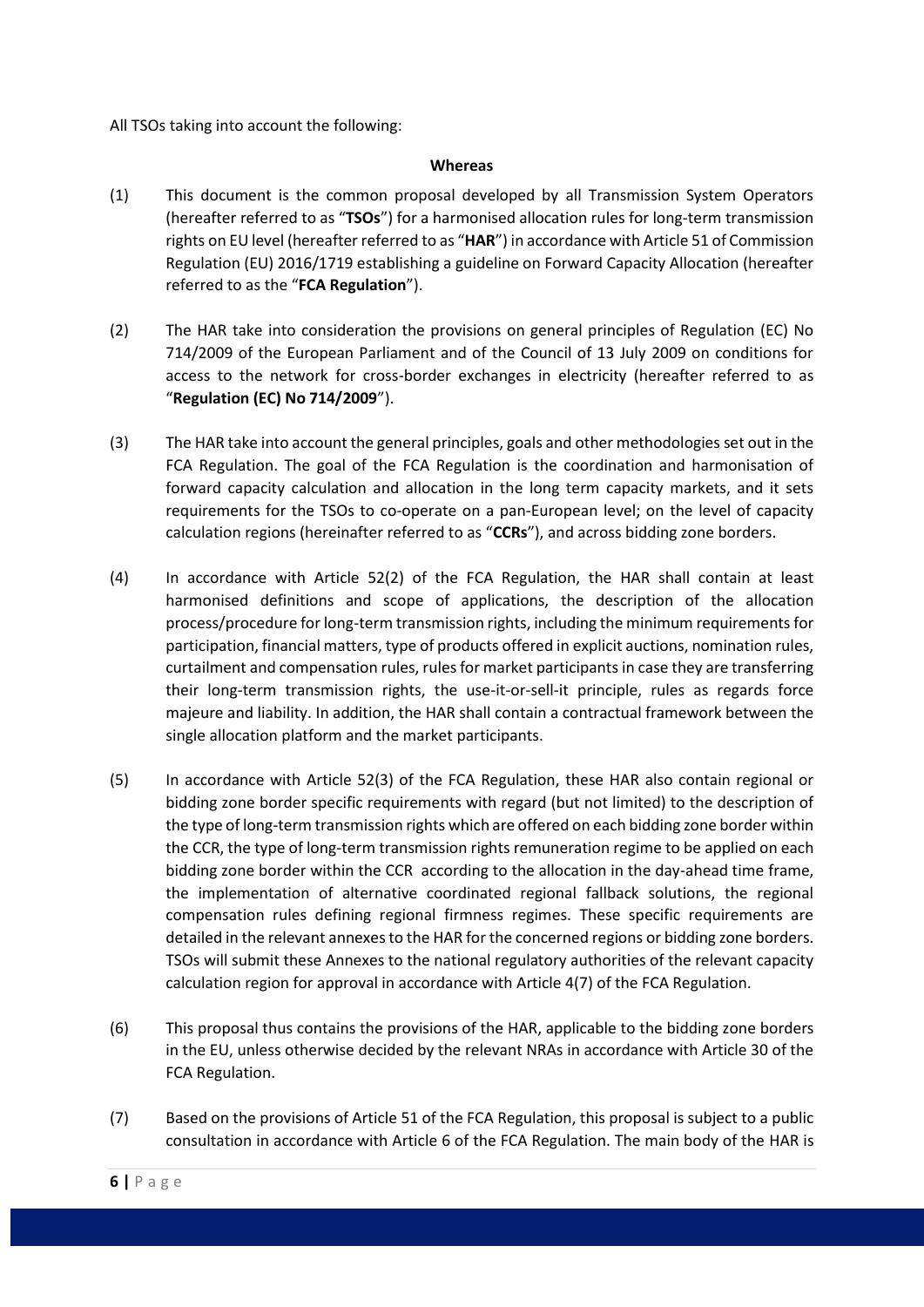subject to the approval of all National Regulatory Authorities (hereafter referred to as "**NRAs**"), whereas the specific requirements are to be approved by the concerned NRAs.

- (8) This proposal on the HAR generally contributes to the achievement of the objectives of Article 3 of the FCA Regulation. In particular, the proposal of the HAR serves the objective of promoting effective long-term cross-zonal trade with long-term cross-zonal hedging opportunities for market participants as the harmonisation of all the relevant rules will ease the creation of a level-playing field across Europe. Currently, there are multiple allocation rules across the EU which shall be aligned and implemented by the single allocation platform based on this proposal.
- (9) The objective of optimising the allocation of long-term cross-zonal capacity is achieved with this proposal for the HAR, notably because the harmonised rules will simplify the trading activities for long-term products across European borders
- (10) Also the proposal on the HAR contributes to the provision of non-discriminatory access to longterm cross-zonal capacity by harmonising the process of participating in the long-term auctions (or transferring that right). To this end, this proposal details the necessary participation agreement to be signed by all interested parties. This agreement also allows access to the auction tools of the single allocation platform.
- (11) Furthermore, the HAR proposal ensures fair and non-discriminatory treatment of all affected parties, as it sets rules to be applied by all parties. Additionally, the proposal on the HAR assures transparency for the information relating to the auctions for long-term transmission rights.
- (12) Further, the HAR provide for a regime which respects the need for a fair and orderly forward capacity allocation and orderly price formation as a harmonised set of allocation rules is envisaged with a single capacity allocation algorithm based on merit order priority in the allocation.
- (13) Regarding the objective of transparency and reliability of information on forward capacity allocation, the HAR proposal clarifies which information is to be published by the single allocation platform in a centralized manner and which should be considered as confidential.
- (14) The HAR should foster liquidity by easing access to the market in a non-discriminatory and cost-efficient manner, taking into account the existing allocation process.
- (15) Also the HAR contributes to the efficient long-term operation and development of the electricity transmission system and electricity sector in the Union, as it optimises allocation of long-term capacity, reflecting congestion on all EU borders in an efficient way.
- (16) In conclusion, the HAR proposal contributes to the general objectives of the FCA Regulation to the benefit of all market participants and electricity end consumers.

SUBMIT THE FOLLOWING PROPOSAL FOR THE HAR TO ALL REGULATORY AUTHORITIES: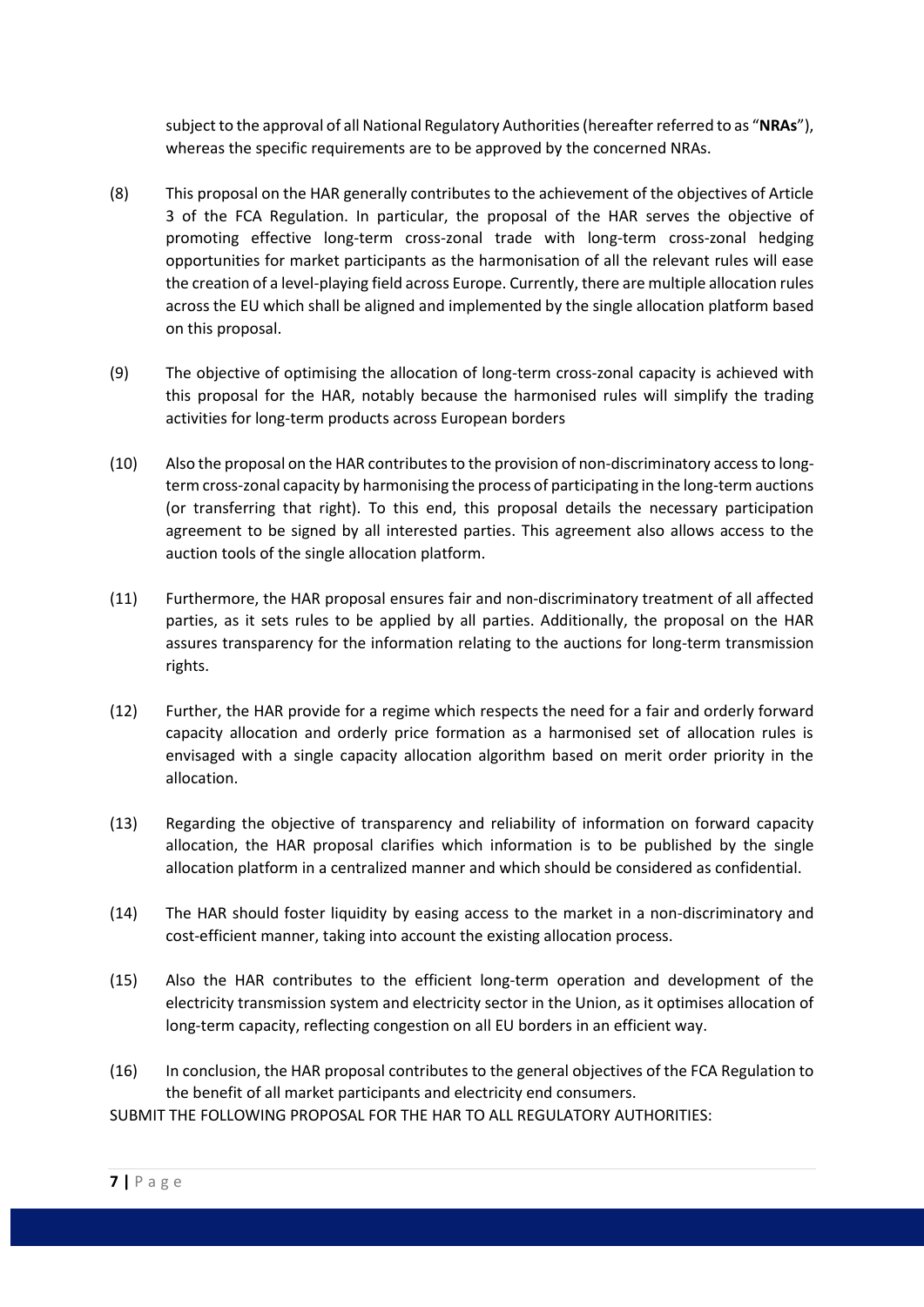# **CHAPTER 1 General Provisions**

### *Article 1* **Subject-matter and scope**

<span id="page-7-1"></span><span id="page-7-0"></span>These Allocation Rules including the related regional and/ or border specific annexes, contain the terms and conditions for the allocation of Long Term Transmission Rights on Bidding Zone borders in the European Union*,* it being understood that the Registered Participant will accede to these rules by the signature of the Participation Agreement. In particular, the Allocation Rules set out the rights and obligations of Registered Participants as well as the requirements for participation in Auctions, they describe the process of Auction, including the determination of Marginal Price as a result of Auction, the conditions for transfer and return of Long Term Transmission Rights, for remuneration of holders of such returned Long Term Transmission Rights, and the processes for curtailment of Long Term Transmission Rights and invoicing/payment.

The Auctions and transfer of Long Term Transmission Rights refer to Cross Zonal Capacity only and Registered Participants may invoke no other right in connection with the Long Term Transmission Rights allocated to them than the rights in accordance with the provisions of these Allocation Rules.

The Allocation Platform will publish and keep up-to-date on its website a list of borders where Long Term Transmission Rights are allocated, together with information on the type of Long Term Transmission Rights and the applicability of a cap on compensation for curtailment according to Article 59 paragraph 2 or paragraph 3.

# *Article 2* **Definitions and interpretation**

- <span id="page-7-2"></span>1. Capitalised terms used in these Allocation Rules shall have the meaning given to them in Article 2 of Regulation (EC) 714/2009, Article 2 of Regulation (EC) 2013/543, Article 2 of Regulation (EU) 2015/1222, Article 2 of Directive 2009/72/EC, and in Regulation (EU) 2016/1719.
- 2. In addition, the following definitions shall apply:

**Affiliate** means, in relation to any person, any other person that directly or indirectly controls, is controlled by or is under direct or indirect common control with that person as control is defined in the EU Regulation (EC) No 139/2004 of 20 January 2004 on the control of concentrations between undertakings;

**Allocation Platform** means either the responsible TSO(s) at the respective Bidding Zone border(s) or an entity appointed and commissioned by them or nominated in accordance to national regulations to act on their behalf and on its own name it being a single allocation platform or regional platform(s) for the attribution of Long Term Cross Zonal Capacity through the Auctions as defined in the Participation Agreement;

**Allocation Rules** means the rules for Forward Capacity Allocation applied by Allocation Platform(s);

**Auction Tool** means the information technology system used by the Allocation Platform to perform Auctions and to facilitate other procedures described in these Allocation Rules such as transfer or return of Long Term Transmission Rights;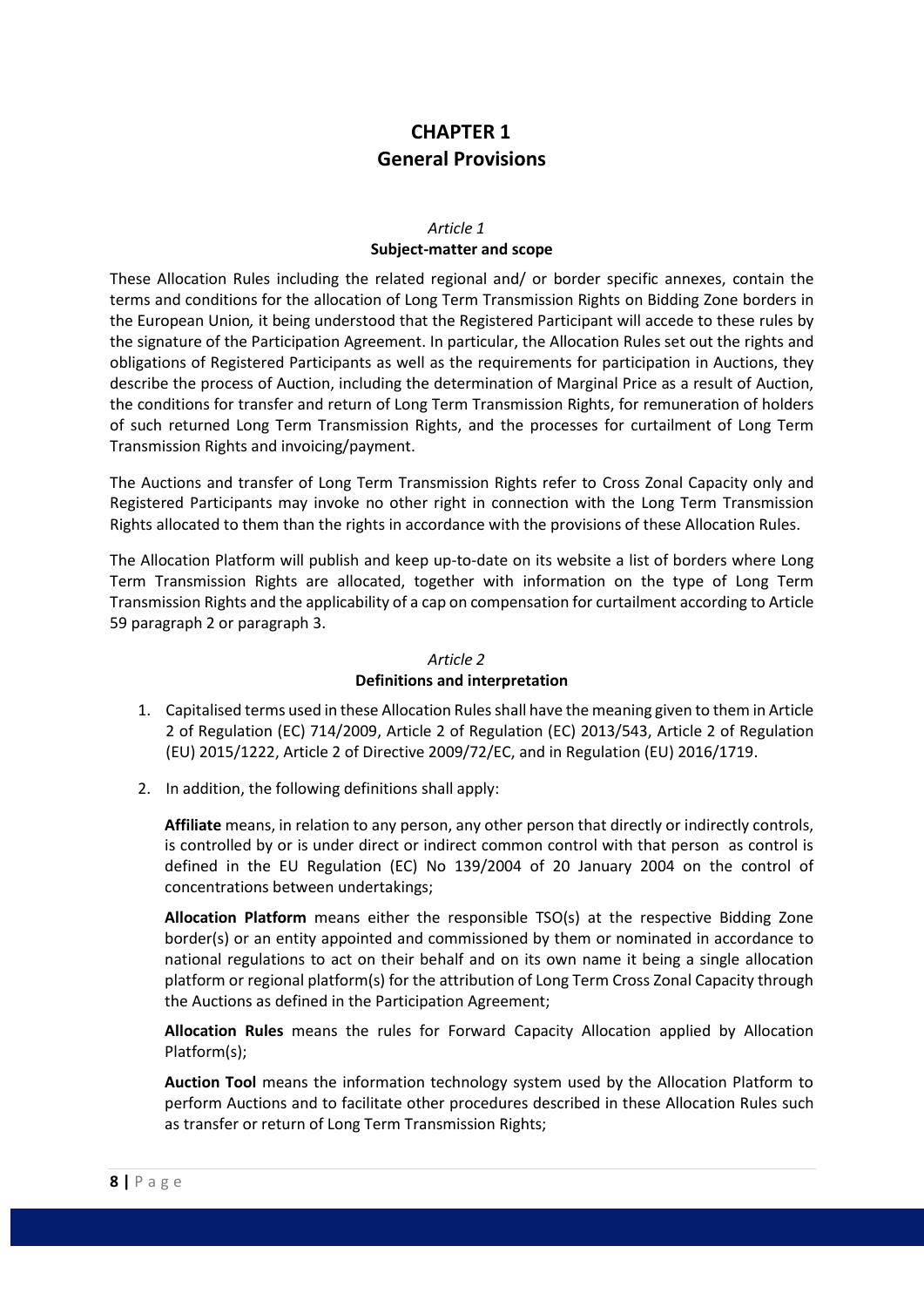**Auction Specification** means a list of specific characteristics of a particular Auction, including the nature of offered products and relevant dates;

**Bank Guarantee** means an unconditional and irrevocable standby letter of credit or letter of guarantee issued by a bank;

**Bid** means a pair of Bid Quantity and Bid Price offered by a Registered Participant participating in an Auction;

**Bid Price** means the price which a Registered Participant is willing to pay for one (1) MW and hour of Long Term Transmission Rights;

**Bid Quantity** means the amount of Long Term Transmission Rights in MW requested by a Registered Participant;

**Bidding Period** means the time period within which the Registered Participants wishing to participate in an Auction may submit their Bids;

**Business Account** means a dedicated deposit account opened at the financial institution selected by the Allocation Platform in the name of the Allocation Platform or at the discretion of the Allocation Platform opened by the Registered Participant, but with the Allocation Platform as the beneficiary of the dedicated cash deposit, which may be used for payments by the Registered Participant;

**Credit Limit** means the amount of the collaterals which may be used to cover any Bid submission in subsequent Auctions and is not used for outstanding payment obligations;

**EIC Code** means the ENTSO-E Energy Identification Coding Scheme identifying the parties in a cross-border trade;

**Financial Transmission Right Option** means a right entitling its holder to receive a financial remuneration based on the day ahead allocation results between two Bidding Zones during a specified period of time in a specific direction;

**Financial Transmission Right Obligation** means a right entitling its holder to receive financial remuneration or obliging its holder to provide financial remuneration based on the day ahead allocation results between two Bidding Zones during a specified period of time in a specific direction;

**Force Majeure** means any unforeseeable or unusual event or situation beyond the reasonable control of a Party and/or the relevant TSOs, and not due to a fault of the Party and/or the relevant TSOs, which cannot be avoided or overcome with reasonable foresight and diligence, which cannot be solved by measures which are from a technical, financial or economic point of view reasonably possible for the Party and/or the relevant TSOs, which has actually happened and is objectively verifiable, and which makes it impossible for the Party and/or the relevant TSOs to fulfil, temporarily or permanently, its obligations;

**Information System Rules** means the terms and conditions for access to and use of the Auction Tool by Registered Participants as published on the Allocation Platform's website;

**Interconnector** means the interconnector as defined in Article 2 of Regulation (EC) 714/2009;

**Marginal Price** means the price determined at a particular Auction to be paid by all the Registered Participants for each MW and hour of acquired Long Term Transmission Right;

**Participation Agreement** means the agreement, by which the Parties undertake to comply with the terms and conditions for Cross Zonal Capacity Allocation as contained in these Allocation Rules;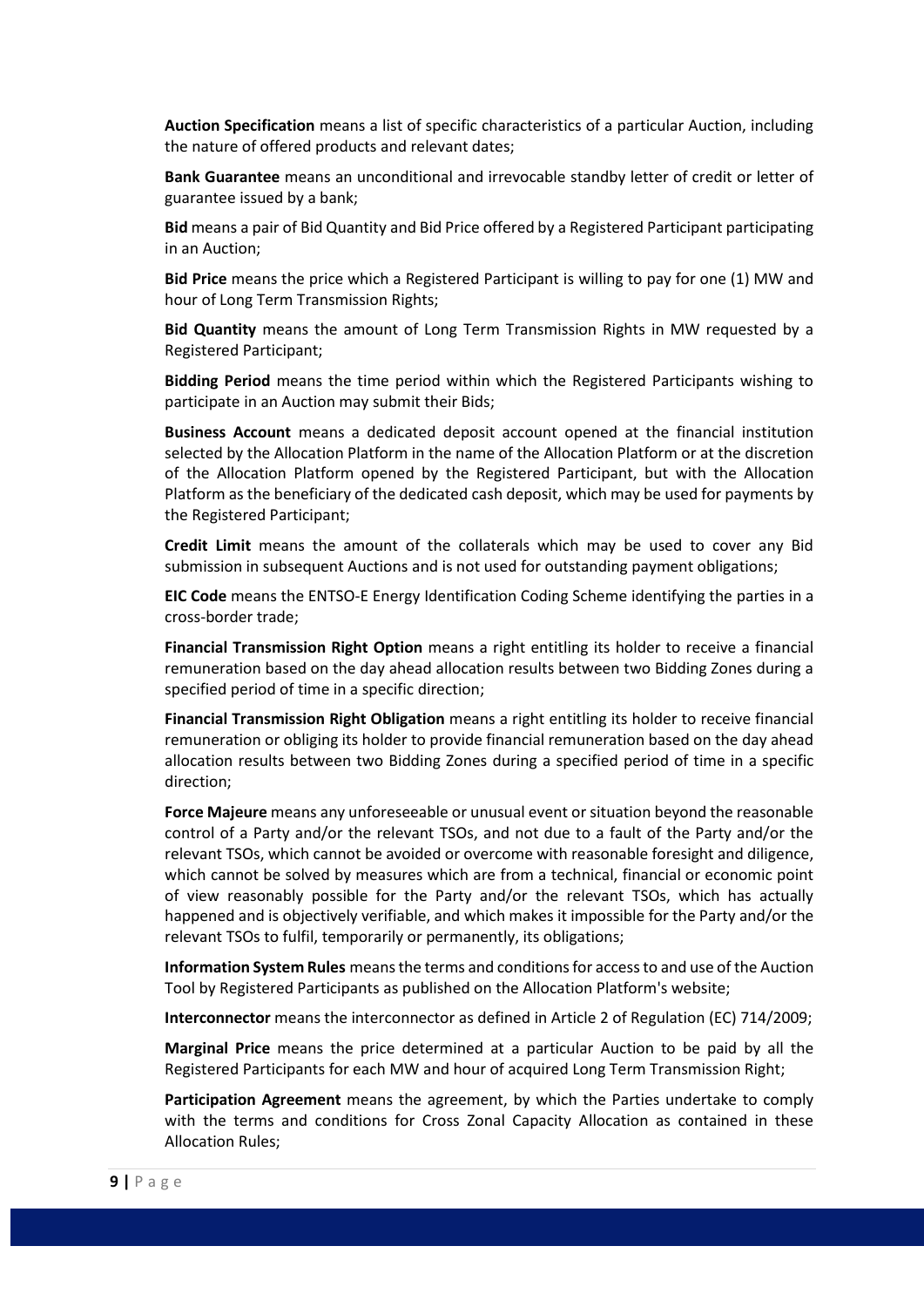**Party/ Parties** means the Allocation Platform and/or a Registered Participant referred to individually as Party or collectively as Parties;

**Physical Transmission Right** means a right entitling its holder to physically transfer a certain volume of electricity in a certain period of time between two Bidding Zones in a specific direction;

**Product Period** means the time and date on which the right to use the Long Term Transmission Right commences and the time and date on which the right to use the Long Term Transmission Right ends;

**Reduction Period** means a period of time, i.e. specific calendar days and/or hours, within the Product Period in which Cross Zonal Capacities with a reduced amount of MW are offered taking into account a foreseen specific network situation (e.g. planned maintenance, long-term outages, foreseen balancing problems);

**Registered Participant** means a market participant which has entered into a Participation Agreement with the Allocation Platform;

**Rights Document** means a document containing the information of the maximum amount of allocated Physical Transmission Rights that can be nominated by a market participant per Bidding Zone border per day per hour and per direction or the maximum amount of Financial Transmission Rights that will be considered for financial remuneration, taking into account the volume of Long Term Transmission Rights initially acquired, the subsequent transfers and returns, and any possible curtailments which occurred before the issuance of the Rights Document.;

**Working Day** means the calendar days from Monday to Friday, with the exception of public holidays as specified on the website of the Allocation Platform;

**Working Hours** means the hours on Working Days specified within the Participation Agreement;

- 3. In these Allocation Rules, including its annexes, unless the context requires otherwise:
	- (a) Any reference to the word Bidding Zone border may cover all interconnectors collectively or, for the purpose of the application of a cap to compensations with the meaning of Article 59(2) or 59(3) of these Allocation Rules, only one or a subset of interconnector(s) at this Bidding Zone border
	- (b) the singular indicates the plural and vice versa;
	- (c) references to one gender include all other genders;
	- (d) the table of contents, headings and examples are inserted for convenience only and do not affect the interpretation of the Allocation Rules;
	- (e) the word "including" and its variations are to be construed without limitation;
	- (f) any reference to legislation, regulations, directive, order, instrument, code or any other enactment shall include any modification, extension or re-enactment of it then in force;
	- (g) any reference to another agreement or document, or any deed or other instrument is to be construed as a reference to that other agreement, or document, deed or other instrument as amended, varied, supplemented, substituted or novated from time to time;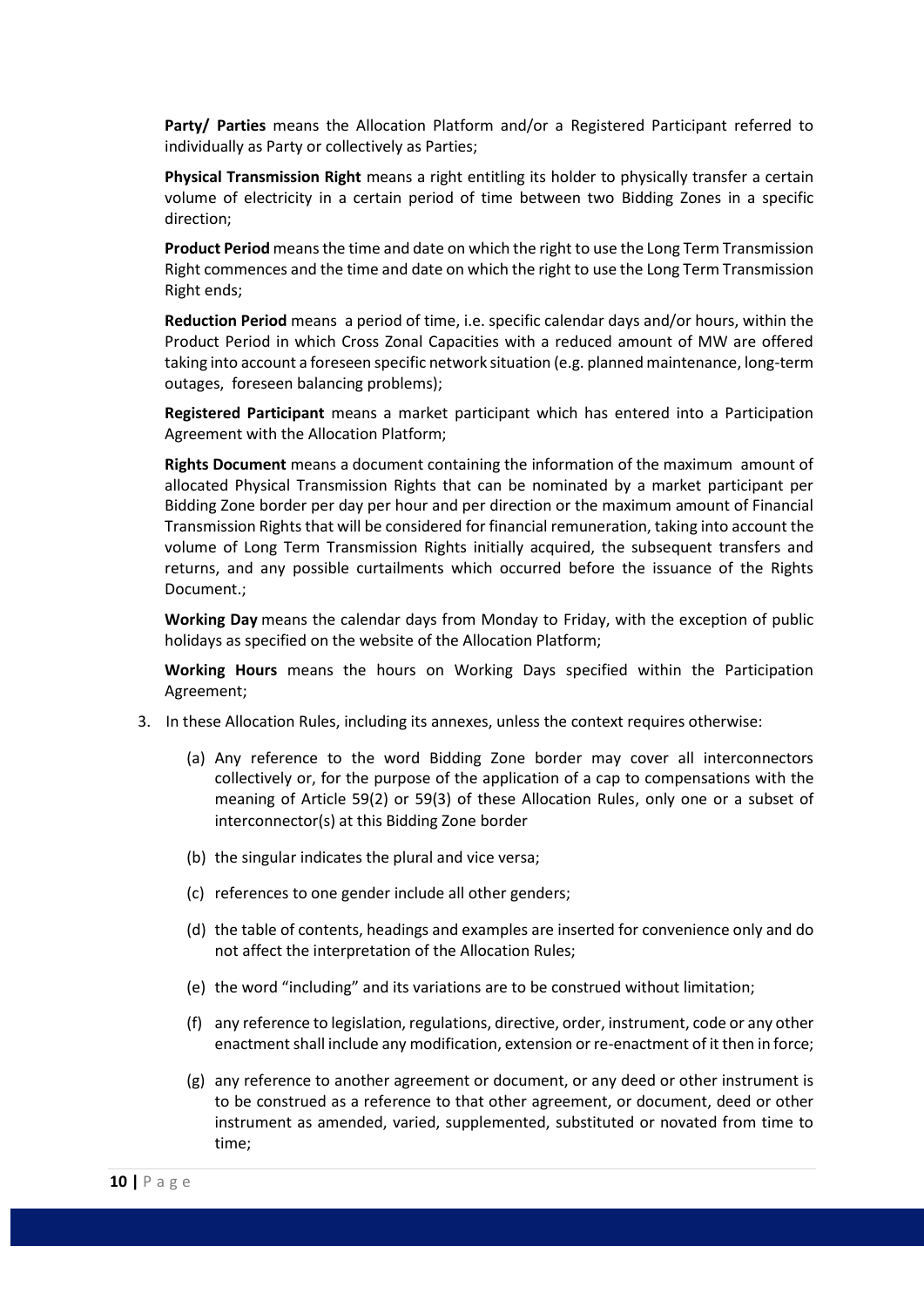- (h) a reference to time is a reference to CET/CEST time unless otherwise specified;
- (i) where the Allocation Platform is required to publish any information under these Allocation Rules, it shall do so by making the information or data available on its website and/or via the Auction Tool; and
- (j) any reference to Financial Transmission Rights shall cover both FTR-Options and FTR-Obligations.

#### *Article 3* **Allocation Platform**

- <span id="page-10-0"></span>1. The Allocation Platform shall undertake the allocation functions in accordance with these Allocation Rules and in accordance with applicable European Union legislation.
- 2. For the purposes of these Allocation Rules the Allocation Platform shall be the party signing the Participation Agreement with the Registered Participant.
- 3. For the purpose of the Participation Agreement with the Registered Participant, the Allocation Platform shall publish a consolidated version of these Allocation Rules including the annexes thereto as they enter into force in accordance with the applicable national regulatory regimes. In case of a conflict between the consolidated version by the Allocation Platform and the Allocation Rules including the annexes as entered into force in accordance with the applicable national regulatory regimes, the latter shall prevail.

### *Article 4* **Regional specificities**

- <span id="page-10-1"></span>1. Regional or border specificities may be introduced for one or more Bidding Zone borders. Such regional or border specificities shall enter into force in accordance with the applicable national regulatory regime and be attached as annexes to these Allocation Rules. In case these annexes need to be amended based on a decision of the relevant National Regulatory Authorities, [Article 68](#page-52-1) shall apply.
- 2. If there is an inconsistency between any of the provisions in the main body of these Allocation Rules and the regional or border specific annexes, the provisions in the annexes shall prevail.
- 3. TSOs may propose such regional or Bidding Zone border specificities in particular for, but without limitation to:
	- (a) the description of the type of Long-Term Transmission Rights which are offered on each Bidding Zone border within the capacity calculation region;
	- (b) the type of Long-Term Transmission Rights remuneration regime to be applied on each Bidding Zone border according to the allocation in the day-ahead timeframe in derogation to the rules of Chapter 7 of these Allocation Rules;
	- (c) the implementation of alternative coordinated regional fallback solutions in derogation or in addition to the rules of Chapter 8 of these Allocation rules; and
	- (d) compensation rules defining regional or border specific firmness regimes pursuant to article 55 of Regulation (EU) 2016/1719.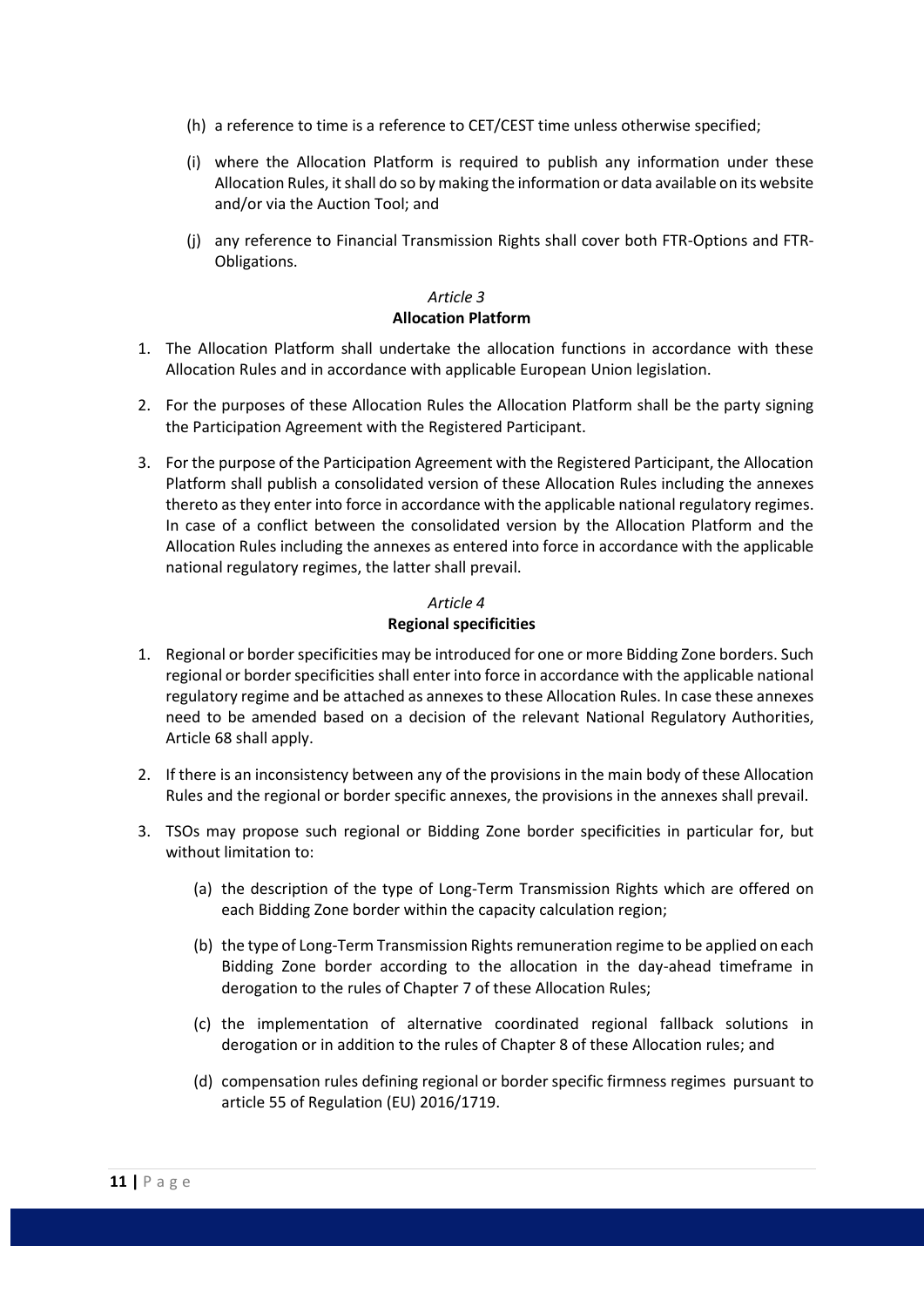# *Article 5* **Effective date and application**

- <span id="page-11-0"></span>1. These Allocation Rules shall enter into force in accordance with the applicable national regulatory regimes and on the date announced by the Allocation Platform.
- 2. These Allocation Rules apply to Capacity Allocation for Long Term Transmission Rights with the delivery period to be specified by the Allocation Platform on its website upon the entry into force of these Allocation Rules, it being understood that the said delivery period shall be from 1 January in the subsequent year following the adoption of these Allocation Rules in accordance with Article 4 of the FCA Regulation.
- 3. Unless expressly stated otherwise by the regional or border specific annex(es) or otherwise required by the applicable governing law, these Allocation Rules shall govern all rights and obligations in connection with Long Term Transmission Rights acquired before the entry into force of these Allocation Rules but with the delivery date after 1 January of the year published on the Allocation Platform's website in accordance with paragraph 2 of this Article.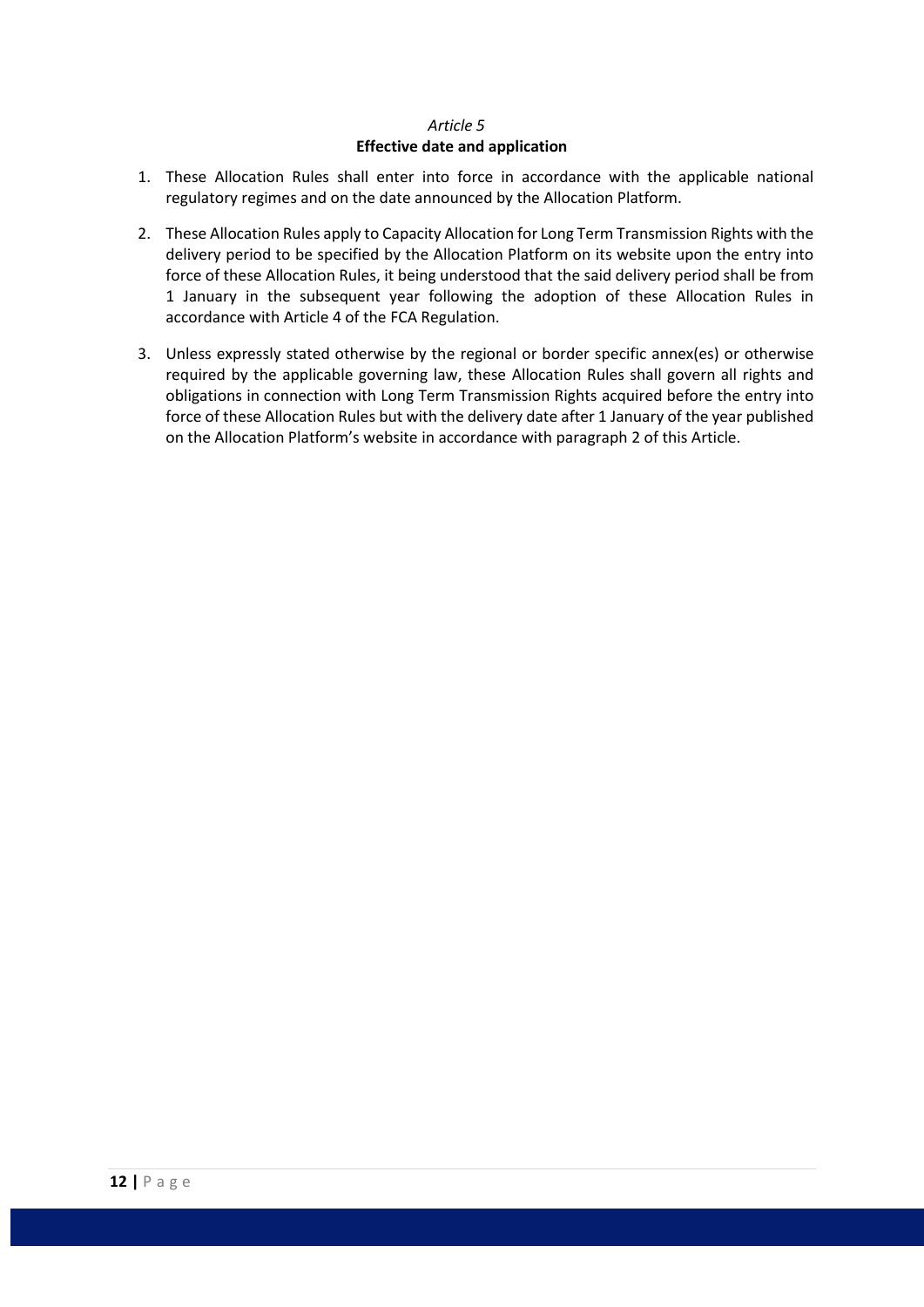# **CHAPTER 2**

# <span id="page-12-0"></span>**Requirements and process for participation in Auctions and Transfer**

#### *Article 6* **General Provision**

- <span id="page-12-1"></span>1. Market participants may acquire a Long term Transmission Right only from participation in Auctions or/and via transfer.
- 2. The participation both in Auctions and in transfers requires that the market participant:
	- (a) concludes a valid and effective Participation Agreement in accordance wit[h Article 7](#page-12-2) to [Article 15;](#page-15-4) and
	- (b) has access to the Auction Tool in accordance wit[h Article 16.](#page-16-0)
- 3. The participation in Auctions requires that market participants, in addition to the conditions set forth in the previous paragraph, fulfil also the following conditions:
	- (a) they comply with the requirements for provision of collaterals as specified in CHAPTER 3; and
	- (b) they accept additional financial terms where needed in accordance with [Article 17.](#page-16-1)
- 4. In any case, market participants have to fulfil the obligations as specified in the relevant Chapters of these Allocation Rules.

# *Article 7* **Participation Agreement conclusion**

- <span id="page-12-2"></span>1. At least seven (7) Working Days before the first participation in an Auction, any market participant may apply to be a party to a Participation Agreement by submitting, to the Allocation Platform, two (2) signed copies of the Participation Agreement, as published on the website of the Allocation Platform, together with all duly completed information and documents required by [Article 8](#page-13-0) to [Article 16.](#page-16-0) The Allocation Platform shall assess the completeness of the information submitted in accordance with [Article 9](#page-13-1) and [Article 13](#page-15-2) within five (5) Working Days of receipt of the completed and signed Participation Agreement.
- 2. The Allocation Platform shall before the expiration of the five (5) Working Days deadline ask the market participant to provide any outstanding information which the market participant fails to submit with its Participation Agreement. On receipt of the outstanding information, the Allocation Platform shall within an additional five (5) Working Days review the information and inform the market participant if any further information is required.
- 3. Once the Allocation Platform has received all necessary information, it shall return one copy of the Participation Agreement signed by it to the market participant without undue delay. Signature of the Participation Agreement by the Allocation Platform shall not itself indicate compliance with any other condition set in these Allocation Rules for the participation in the Auctions. The Participation Agreement comes into force on the date of signature by the Allocation Platform.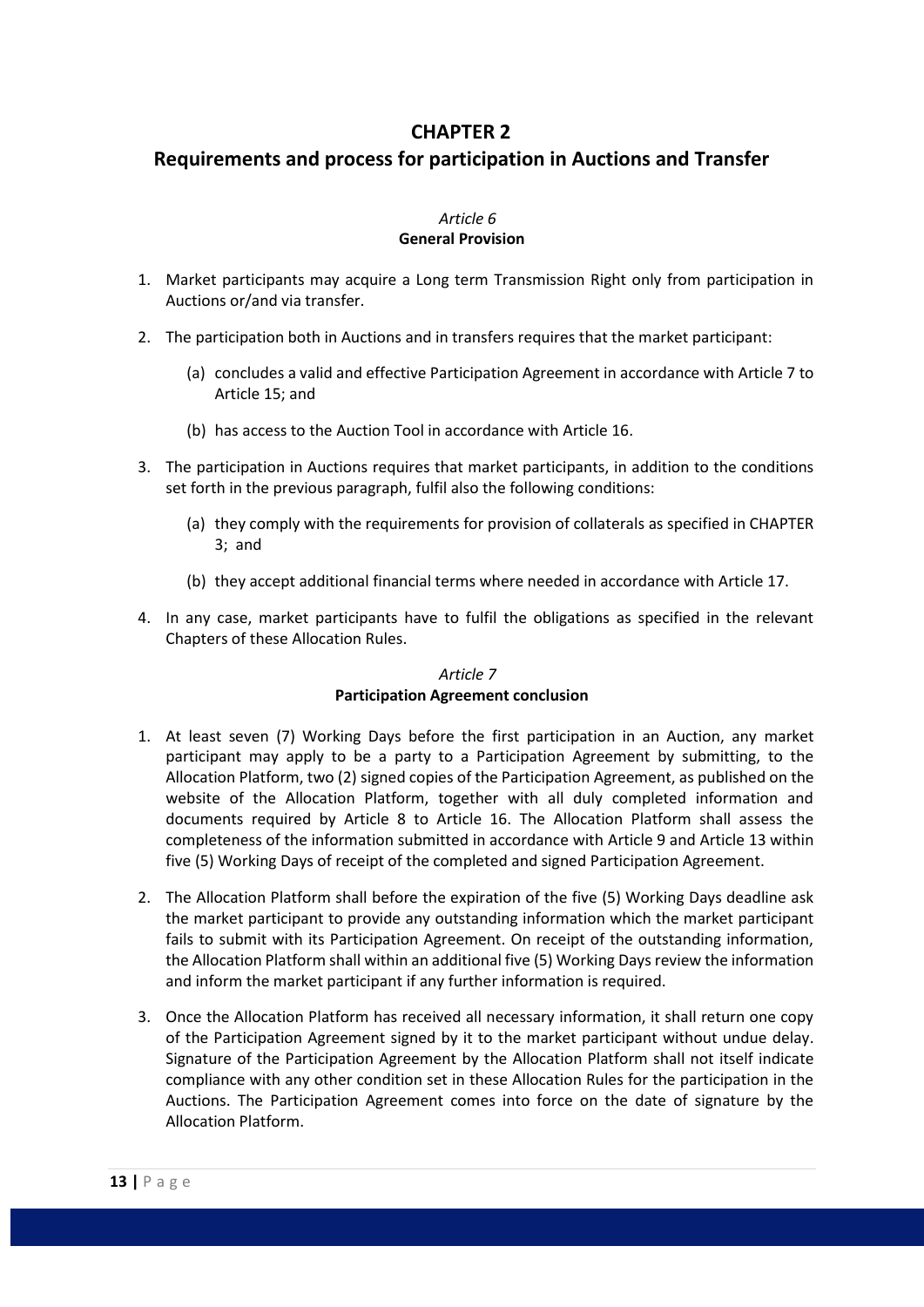4. The Allocation Platform shall publish a list of Registered Participants eligible to transfer longterm transmission rights.

#### *Article 8*

#### **Form and content of the Participation Agreement**

- <span id="page-13-0"></span>1. The form of the Participation Agreement and the requirements for its completion shall be published by the Allocation Platform and may be amended from time to time by the Allocation Platform without changing any terms and conditions specified in these Allocation Rules unless otherwise stated in these Allocation Rules.
- 2. As a minimum, the Participation Agreement will require the market participant to:
	- (a) provide all necessary information in accordance with [Article 9](#page-13-1) and [Article 13;](#page-15-2) and
	- (b) agree to be bound by and comply with these Allocation Rules.
- 3. Nothing in these Allocation Rules shall prevent the Allocation Platform and the Registered Participant from agreeing in the Participation Agreement additional rules, out of the scope of these Allocation Rules, including but not limited to the participation in day-ahead or Intraday Explicit Allocation or any fall-back process for day-ahead Implicit Allocation.
- 4. In the event of difficulty of interpretation, contradiction or ambiguity between these Allocation Rules and the Participation Agreement, the text of the Allocation Rules shall prevail.

### *Article 9* **Submission of information**

- <span id="page-13-1"></span>1. The market participant shall submit the following information with its completed and signed Participation Agreement:
	- (a) name and registered address of the market participant including general email, facsimile and telephone number of the market participant for notifications in accordance with [Article 74.](#page-59-0)
	- (b) if the market participant is a legal person, an extract of the registration of the market participant in the commercial register of the competent authority;
	- (c) contact details and names of persons authorised to represent the market participant and their function;
	- (d) EU VAT registration number where applicable;
	- (e) Taxes and levies to be considered for invoices and collateral calculations;
	- (f) Energy Identification Code (EIC);
	- (g) bank account information for payment to the applicant to be used by the Allocation Platform for the purposes of [Article 65](#page-48-1) paragraphs 8 and 9.
	- (h) financial contact person for collaterals, invoicing and payment issues, and their contact details (email, facsimile and telephone number) for notifications where required in these Allocation Rules in accordance wit[h Article 74;](#page-59-0)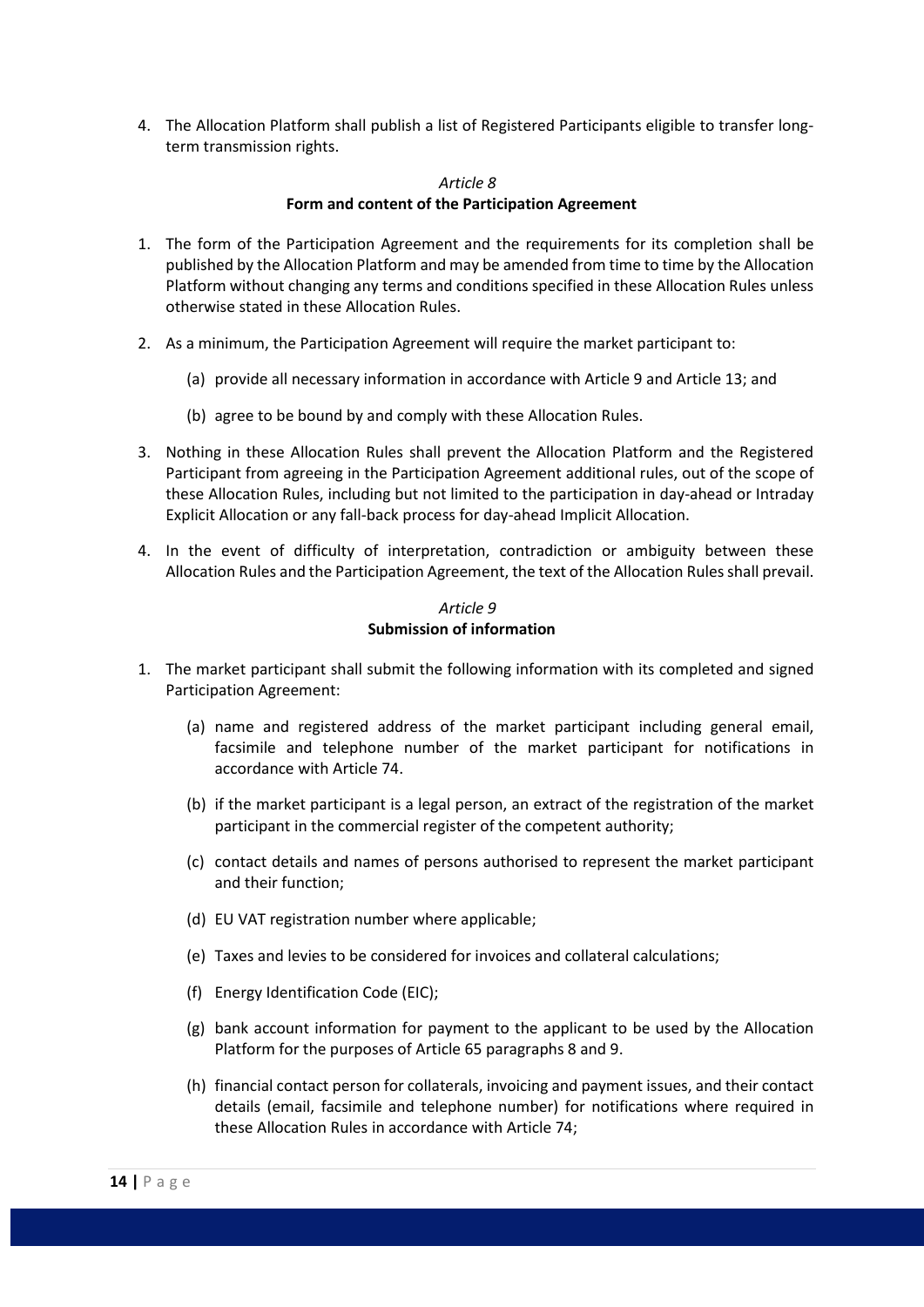- (i) commercial contact person and their contact details (email, facsimile and telephone number) for notifications where required in these Allocation Rules in accordance with [Article 74;](#page-59-0) and
- (j) operational contact person and their contact details (email, facsimile and telephone number) for notifications where required in these Allocation Rules in accordance with [Article 74.](#page-59-0)
- 2. A Registered Participant shall ensure that all data and other information that it provides to the Allocation Platform pursuant to these Allocation Rules (including information in its Participation Agreement) is and remains accurate and complete in all material respects and must promptly notify the Allocation Platform of any change.
- 3. A Registered Participant shall notify the Allocation Platform if there is any change to the information, submitted in accordance with paragraph 1 of this Article, at least seven (7) Working Days before the change comes into effect and, where that is not possible, without delay after the Registered Participant becomes aware of the change.
- 4. The Allocation Platform will confirm the registration of the change or send a refusal note of registration of the change to the Registered Participant, at the latest, five (5) Working Days after the receipt of the relevant notification of change. The confirmation or refusal note will be sent via email to the commercial and operational contact person specified by the Registered Participant in accordance with paragraph 1 of this Article. If the Allocation Platform refuses to register the change, the reason shall be provided in the refusal note.
- 5. The change becomes valid on the day of the delivery of the confirmation to the Registered Participant.
- 6. If additional information is required from a Registered Participant as a consequence of an amendment to these Allocation Rules, then the Registered Participant shall submit the additional information to the Allocation Platform within ten (10) Working Days after the request for such submission by the Allocation Platform.

#### *Article 10* **Warranties**

- <span id="page-14-0"></span>1. By the signature of the Participation Agreement the market participant warrants that:
	- (a) it has not commenced any proceedings seeking a judgement of insolvency or bankruptcy or any other relief under any bankruptcy or insolvency law or other similar law affecting creditors' rights;
	- (b) no insolvency, bankruptcy or other similar legal proceeding affecting creditors' rights have been commenced in relation to the applicant;
	- (c) no winding-up or liquidation proceedings have been commenced with regard to the applicant; and
	- (d) it has no overdue payment obligations towards any current, previous or future Allocation Platform.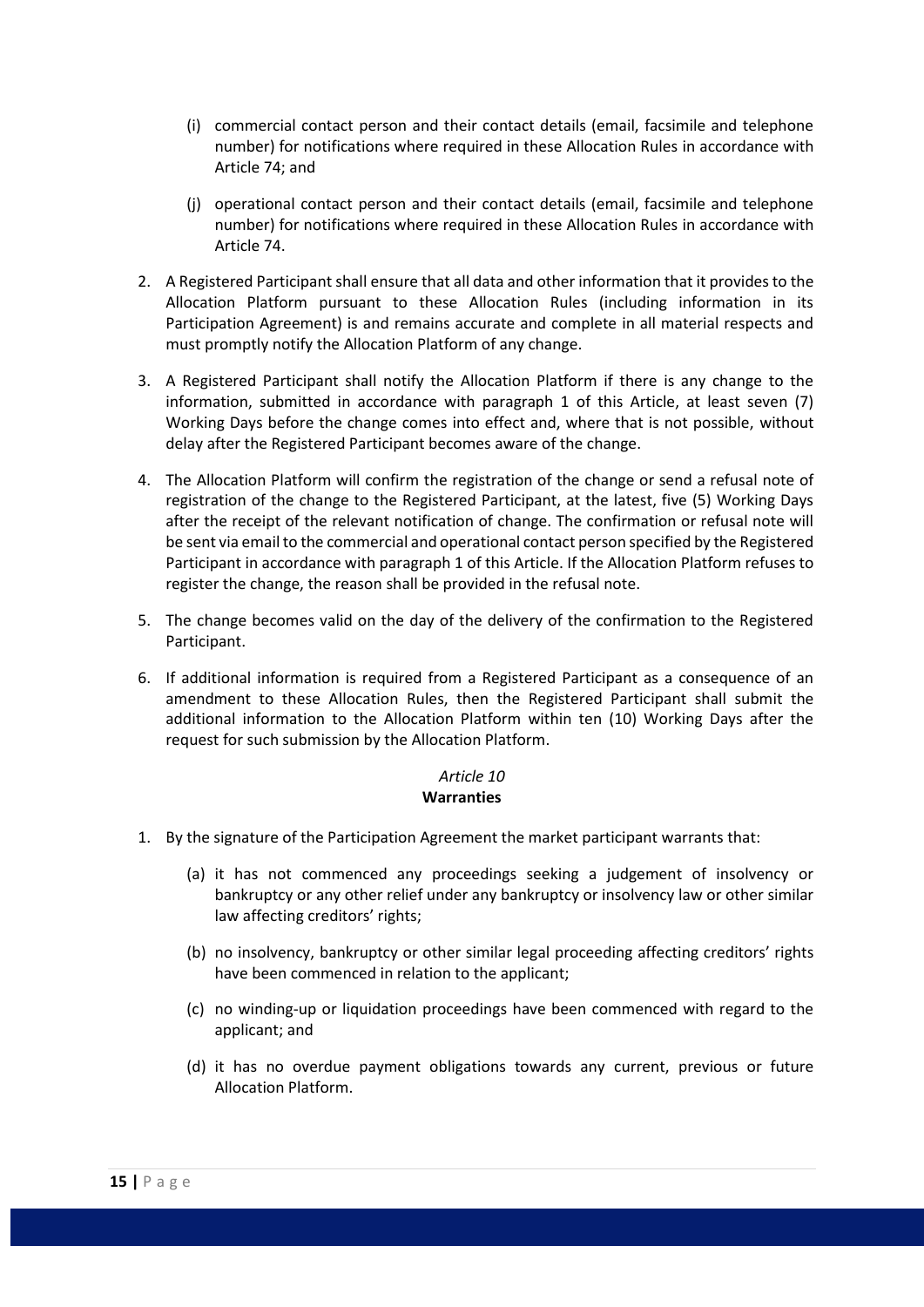#### *Article 11* **Declaration for participation in transfer only**

<span id="page-15-0"></span>As part of the submission of the information in accordance with [Article 7](#page-12-2) and [Article 9,](#page-13-1) the market participant shall declare to the Allocation Platform whether it intends to participate in transfer of Long Term Transmission Rights only. In such a case, it shall not be entitled to participate in any Auction.

#### *Article 12* **Dedicated Business Account**

<span id="page-15-1"></span>As part of the submission of the information in accordance with [Article 7](#page-12-2) and [Article 9,](#page-13-1) the market participant shall declare to the Allocation Platform whether it intends to open a dedicated Business Account for the purposes of depositing cash collaterals and/or for the purposes of making payments on the basis described in [Article 65\(](#page-48-1)8).

#### *Article 13* **Acceptance of the Information System Rules**

<span id="page-15-2"></span>By signing the Participation Agreement the market participant accepts the applicable Information System Rules, as amended from time to time and published on the website of the Allocation Platform.

# *Article 14*

# **Costs related to the Participation Agreement**

<span id="page-15-3"></span>All applications to become a Registered Participant and any subsequent participation in Auctions and/or the notification of transfer or the return of Long Term Transmission Rights shall be at the Registered Participants' own cost, expense and risk. The Allocation Platform shall not be liable to any person for any cost, damages, or expense in connection with the Registered Participant participating in Auctions and/or transfer or return of Long Term Transmission Rights unless otherwise explicitly stated in these Allocation Rules.

# *Article 15*

# **Refusal of application**

- <span id="page-15-4"></span>1. The Allocation Platform may refuse to enter into a Participation Agreement with a market participant in the following circumstances:
	- (a) when the applicant has not submitted a duly completed and signed Participation Agreement in accordance wit[h Article 7,](#page-12-2) [Article 8](#page-13-0) and [Article 9;](#page-13-1) or
	- (b) the Allocation Platform has previously terminated a Participation Agreement with the applicant as a result of a breach of the Participation Agreement by the Registered Participant in accordance with [Article 72\(](#page-56-0)3) and (4) and unless the circumstances leading to termination have ceased to exist or the Allocation Platform is reasonably satisfied that the breach will not occure again; or
	- (c) if entering into a Participation Agreement with the applicant would cause the Allocation Platform to breach any condition of any mandatory legal or regulatory requirement; or
	- (d) if any of the warranties of the Registered Participant under [Article 10a](#page-14-0)re found to be not valid or false.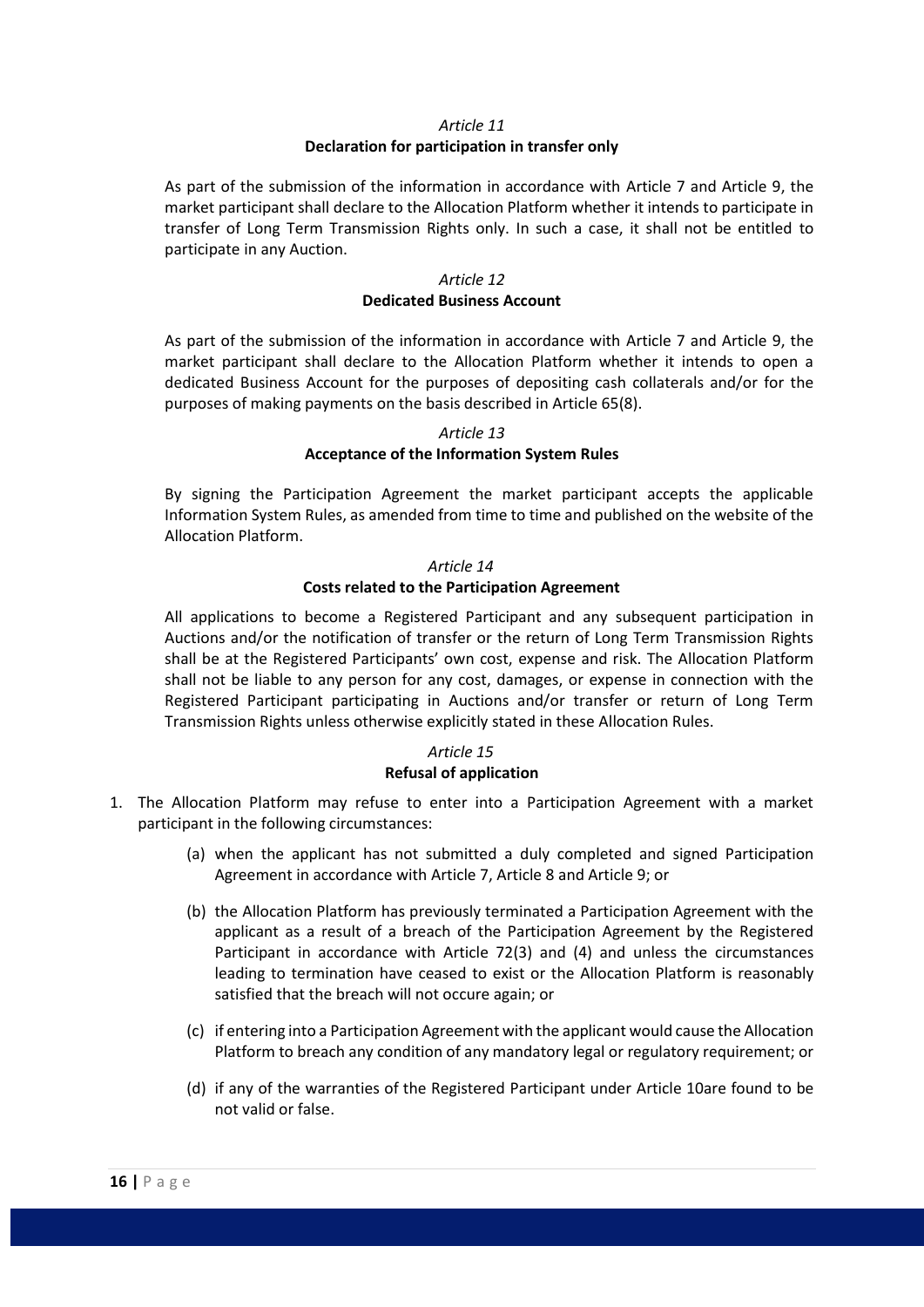# *Article 16* **Access to the Auction Tool**

- <span id="page-16-0"></span>1. The Allocation Platform shall grant access to the Auction Tool free of charge if the following requirements are satisfied:
	- (a) the Registered Participant has signed and delivered a completed form included in the Information System Rules identifying the person(s) for which the user account(s) in the Auction Tool shall be established, including any third parties authorised to act on behalf of the Registered Participant for the purposes of return and transfer of Long Term Transmission Rights in accordance with [Article 39](#page-31-2) an[d Article 42;](#page-33-2) and
	- (b) the Registered Participant has fulfilled the requirements on authentication as set forth by the Information System Rules published by the Allocation Platform; such requirements may include but are not limited to the obligation to provide an electronic certificate for signing and encryption or other technology for authentication purposes.
- 2. The Allocation Platform shall confirm the creation of the user account or may send a refusal note to the Registered Participant, at the latest, five (5) Working Days after the receipt of the relevant signed and completed form by the Registered Participant. The confirmation or refusal note shall be sent via email to the operational contact person specified by the Registered Participant in accordance with [Article 9.](#page-13-1)
- 3. The Allocation Platform shall send the duly justified refusal note if the requirements listed in paragraph 1 of this Article are not fulfilled and access to the Auction Tool will not be granted.

#### *Article 17* **Conclusion of additional financial terms**

<span id="page-16-1"></span>The Allocation Platform may develop and publish additional standard financial terms to be accepted by the Registered Participants. These additional financial terms may include provisions to enable joint collaterals for long term and other processes organized by the Allocation Platform in accordance with the Participation Agreement, as long as these additional financial terms comply with these Allocation Rules.

#### *Article 18* **Regulatory and legal requirements**

<span id="page-16-2"></span>It is the responsibility of each market participant to ensure that it complies with national and European legislation, including requirements of any relevant competent authority, and obtained all necessary authorisations in connection with its participation in Auctions or in transfer and the use of Long Term Transmission Rights.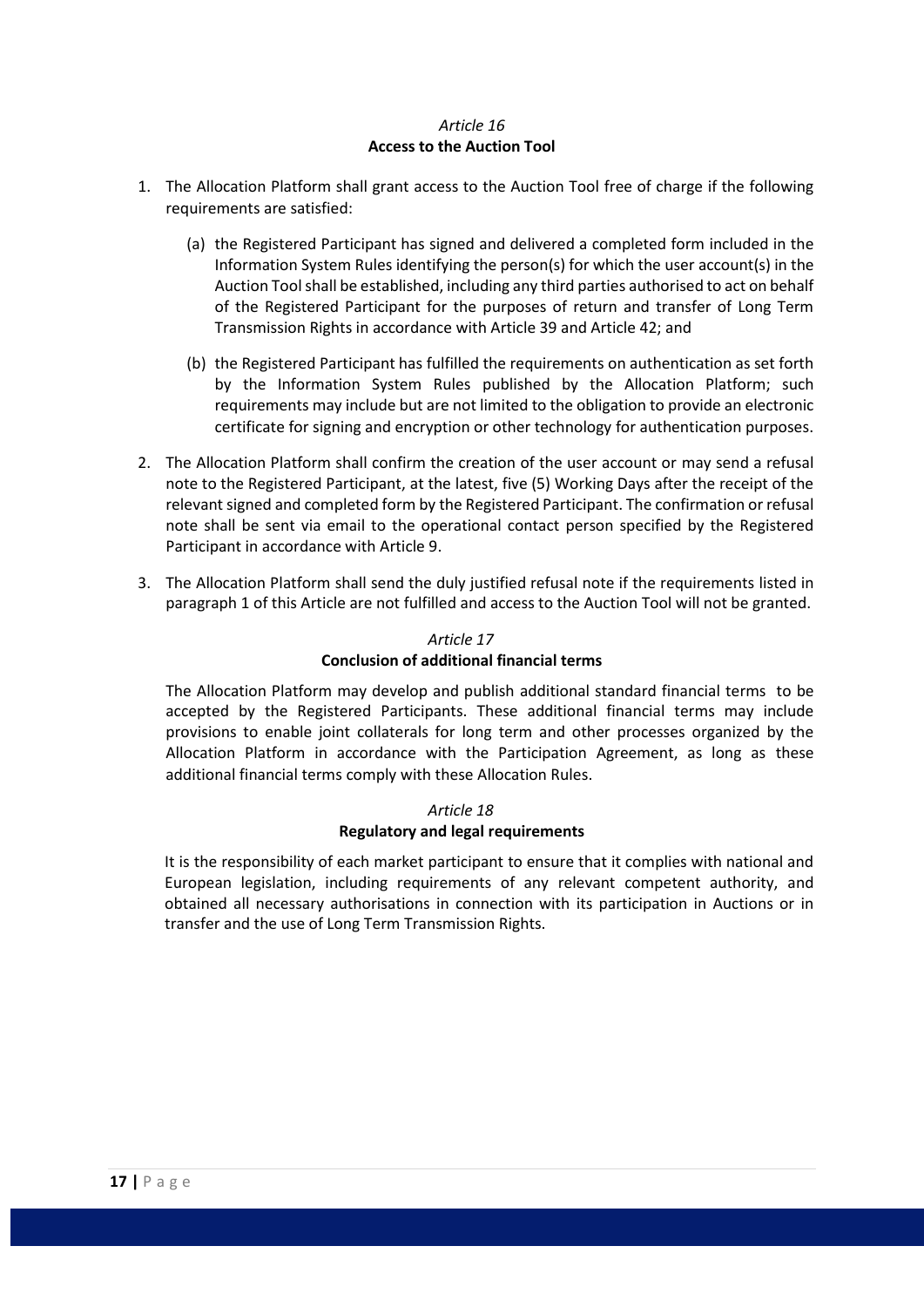# **CHAPTER 3 Collaterals**

#### *Article 19* **General provisions**

- <span id="page-17-1"></span><span id="page-17-0"></span>1. Registered Participants shall provide collaterals in order to secure payments to the Allocation Platform resulting from Auctions of Long Term Transmission Rights and, where applicable, potential other payments falling due under the additional financial terms in accordance with [Article 17.](#page-16-1)
- 2. Only the following forms of collaterals shall be accepted:
	- (a) a Bank Guarantee;
	- (b) a cash deposit in a dedicated Business Account.
- 3. Collaterals may be provided in one of the forms mentioned in paragraph 2 of this Article or a combination of these forms, provided that the Allocation Platform is entitled as beneficiary to the full collateral.
- 4. Credit Limit shall always be greater or equal to zero.
- 5. The collaterals shall be provided in Euros  $(\epsilon)$ .

# *Article 20* **Form of cash deposit**

- <span id="page-17-2"></span>1. For collaterals that are provided in the form of a cash deposit in a dedicated Business Account the following conditions shall apply:
	- (a) the money shall be deposited in a dedicated Business Account at a financial institution selected by the Allocation Platform;
	- (b) the dedicated Business Account shall be opened and used in accordance with additional financial terms to be concluded between the Allocation Platform, or where relevant the financial institution and the Registered Participant;
	- (c) until withdrawal as permitted by the following provisions o[f Article 26,](#page-21-0) the cash deposit in the dedicated Business Account belongs to the Registered Participant if not stated otherwise in the additional financial terms in accordance wit[h Article 17;](#page-16-1)
	- (d) withdrawals from the dedicated Business Account pursuant to [Article 24](#page-20-0) and [Article 26](#page-21-0) may be made solely on the instruction of the Allocation Platform;
	- (e) the dedicated Business Account may be used in addition for settlement as set forth in [Article 65](#page-48-1) upon request of the Allocation Platform; and
	- (f) interest on the amount deposited in the dedicated Business Account shall accrue for the benefit of the Registered Participant, after deduction of taxes and bank charges if any.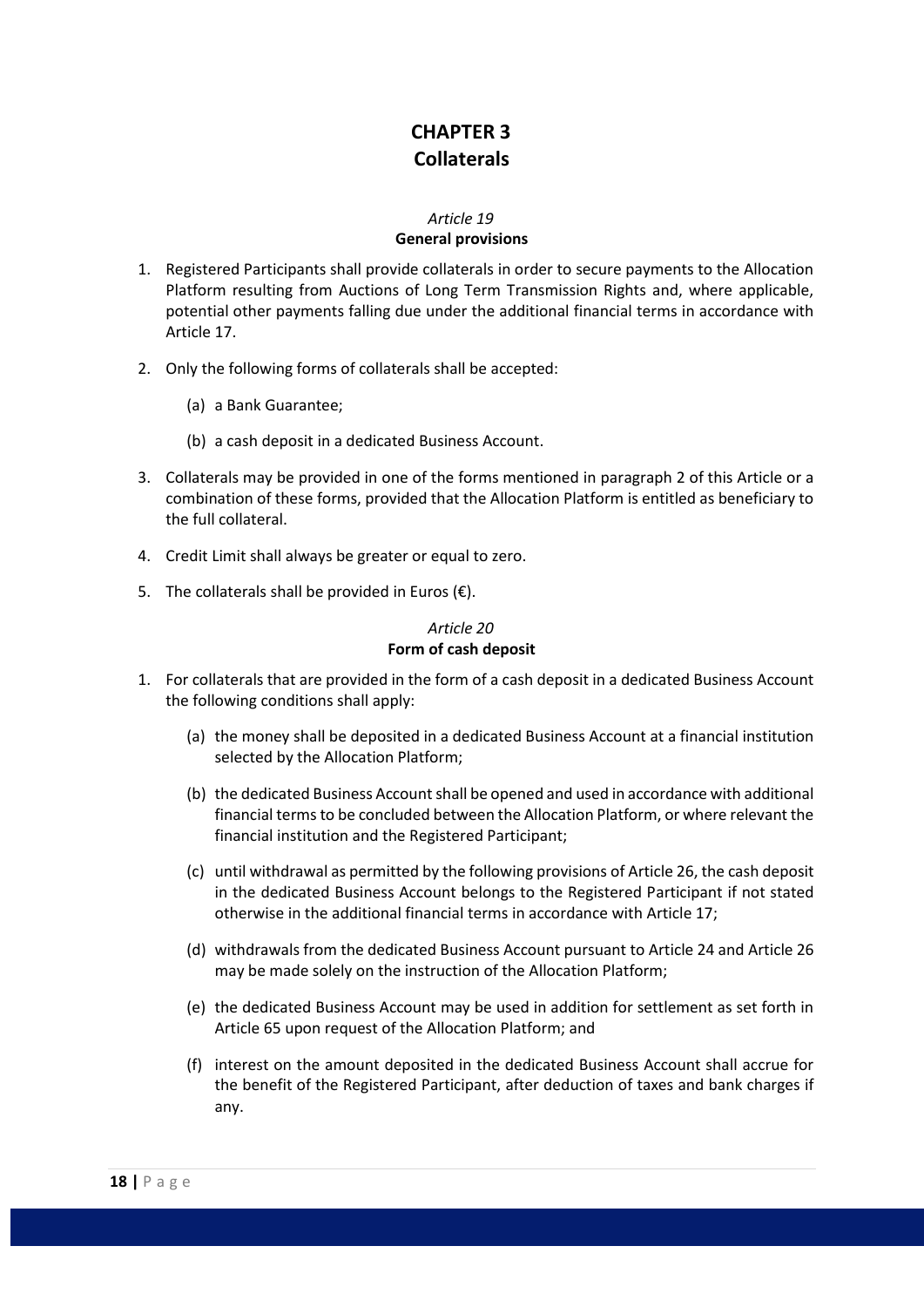### *Article 21* **Form of Bank Guarantee**

- <span id="page-18-0"></span>1. Collaterals that are provided in the form of a Bank Guarantee shall comply with the following specifications:
	- (a) the Bank Guarantee shall be provided in the form of the template that is available on the website of the Allocation Platform and updated from time to time or in a form that substantially follows the template;
	- (b) the Bank Guarantee shall be written in English;
	- (c) the Bank Guarantee covers all Auctions organized by the Allocation Platform subject to these Allocation Rules;
	- (d) the Bank Guarantee shall allow partial and multiple drawing by the Allocation Platform, up to the maximum amount guaranteed;
	- (e) the Bank Guarantee shall provide for payment upon first request of the Allocation Platform. It shall further provide that, if the Allocation Platform calls upon the Bank Guarantee, the bank shall pay automatically without any other condition than the receipt of a written demand by registered letter from the Allocation Platform.
	- (f) the Bank Guarantee shall be irrevocable, unconditional and non-transferable;
	- (g) the bank issuing the Bank Guarantee shall be permanently established, including via a branch in a EU member state, European Economic Area or Switzerland;
	- (h) the bank issuing the Bank Guarantee or the financial group it belongs to shall have a long term credit rating of not less than BBB+ by Standard and Poor's Corporation, BBB+ by Fitch or Baa1 by Moody's Investors Service Inc. If the rating requirement is not fulfilled by the issuing bank itself but by the financial group to which it belongs, the issuing bank shall provide the Allocation Platform with a parental guarantee or an equivalent document issued by the financial group. If the issuing bank or the financial group, the issuing bank belongs to ceases to have the required long term credit rating, the Registered Participant shall within five (5) Working Days submit to the Allocation Platform a substitute Bank Guarantee by a bank complying with the required long term credit rating or replace the Bank Guarantee by deposit. If there are industry-wide downgrades of financial institutions, the Allocation Platform may investigate what the new standards are and, if deemed necessary, decrease the required rating for a limited period of time, informing TSOs, who shall then inform the relevant NRAs.
	- (i) the bank issuing the Bank Guarantee shall not be an Affiliate of the Registered Participant for which the Bank Guarantee is issued.
- 2. A Bank Guarantee shall contain the following:
	- (a) a maximum amount guaranteed;
	- (b) the Allocation Platform's identification as beneficiary, as specified on the website of the Allocation Platform;
	- (c) the Allocation Platform's bank account, as specified on the website of the Allocation Platform;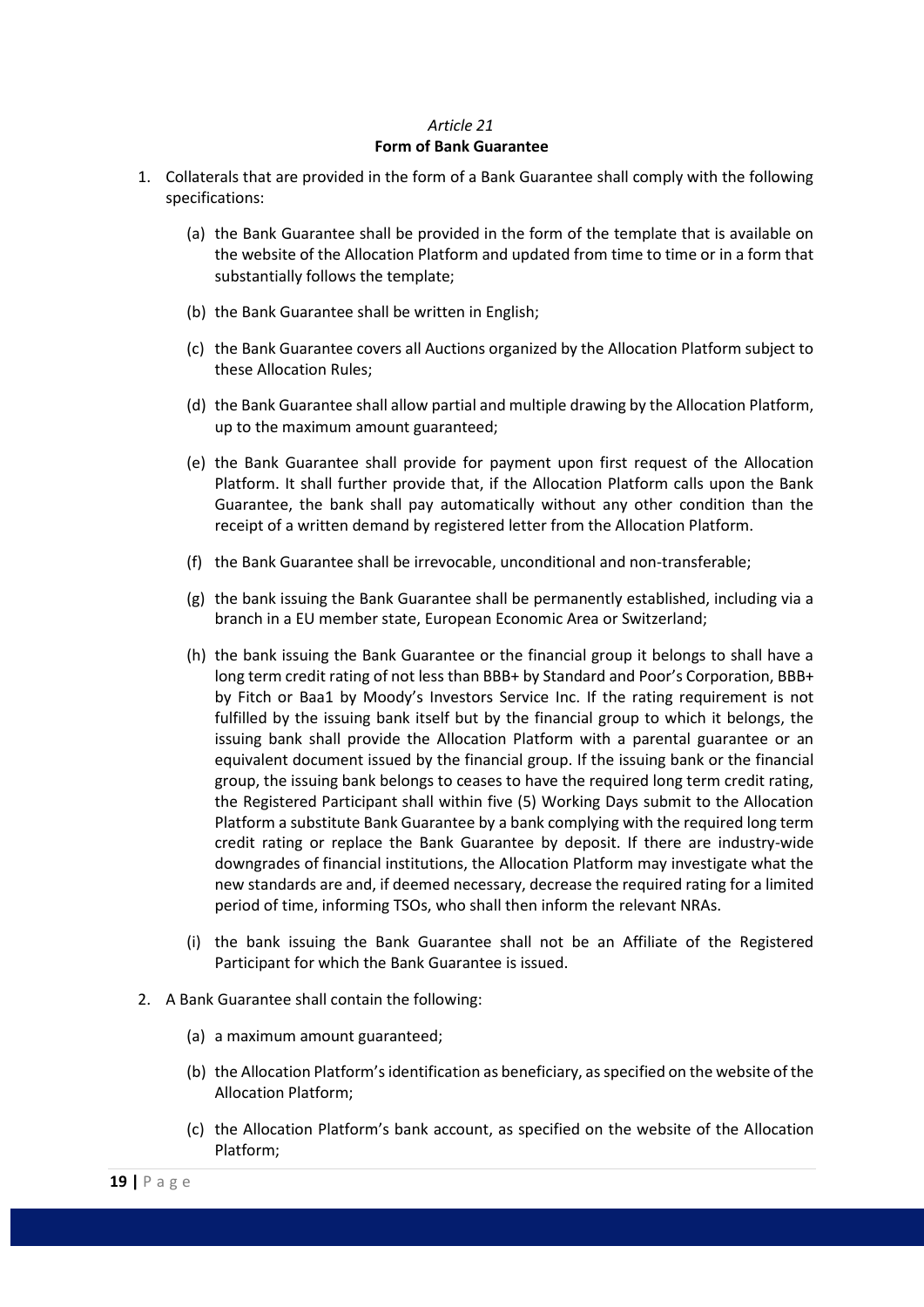- (d) the Allocation Platform's bank's address, as specified on the website of the Allocation Platform;
- (e) the Registered Participant's full identification, including name, address, commercial/company register;
- (f) full identification of the providing bank; and
- (g) the validity time.
- 3. The Registered Participant shall submit the Bank Guarantee at least two (2) Working Days before the Bidding Period closure of the Auction for which it shall be used as collateral or otherwise, it shall be considered for the subsequent Auctions.
- 4. The Allocation Platform shall accept the Bank Guarantee provided by a Registered Participant if the Bank Guarantee is provided in line with the specifications set out in paragraph 1 to 2 of this Article and the original of the Bank Guarantee has been received by the Allocation Platform.
- 5. The Allocation Platform shall confirm the acceptance of the Bank Guarantee or send a refusal note to the Registered Participant, at the latest, two (2) Working Days after the receipt of the original of the Bank Guarantee. The confirmation or refusal note shall be sent via email to the commercial and operational contact persons specified by the Registered Participant in accordance with [Article 9.](#page-13-1) The refusal note shall include reasoning for refusal.

# *Article 22* **Validity and renewal of the Bank Guarantee**

- <span id="page-19-0"></span>1. Collaterals in the form of a Bank Guarantee shall be valid for the minimum periods as follows:
	- (a) for product(s) with a duration of more than one month, until at least thirty (30) days after the end of each next calendar month within the Product Period(s);
	- (b) for product(s) with a duration of one month, until at least thirty (30) days after the end of the Product Period(s); and
	- (c) for product(s) with a duration of less than one month, until at least sixty (60) days after the end of the Product Period(s).
- 2. The Registered Participant shall replace or renew the collaterals in form of a Bank Guarantee to fulfil the requirements of paragraph 1 of this Article.

#### *Article 23* **Credit Limit**

# <span id="page-19-1"></span>1. The Allocation Platform shall calculate and continuously update the Credit Limit of each Registered Participant in respect of each subsequent Auction. The Credit Limit shall be equal to the amount of the collaterals in place minus any outstanding payment obligations. In case of a Bank Guarantee such Bank Guarantee shall be only considered if the requirements in [Article 22](#page-19-0) related to its validity for the respective Auction are fulfilled. The Allocation Platform shall make this information available to each Registered Participant individually through the Auction Tool.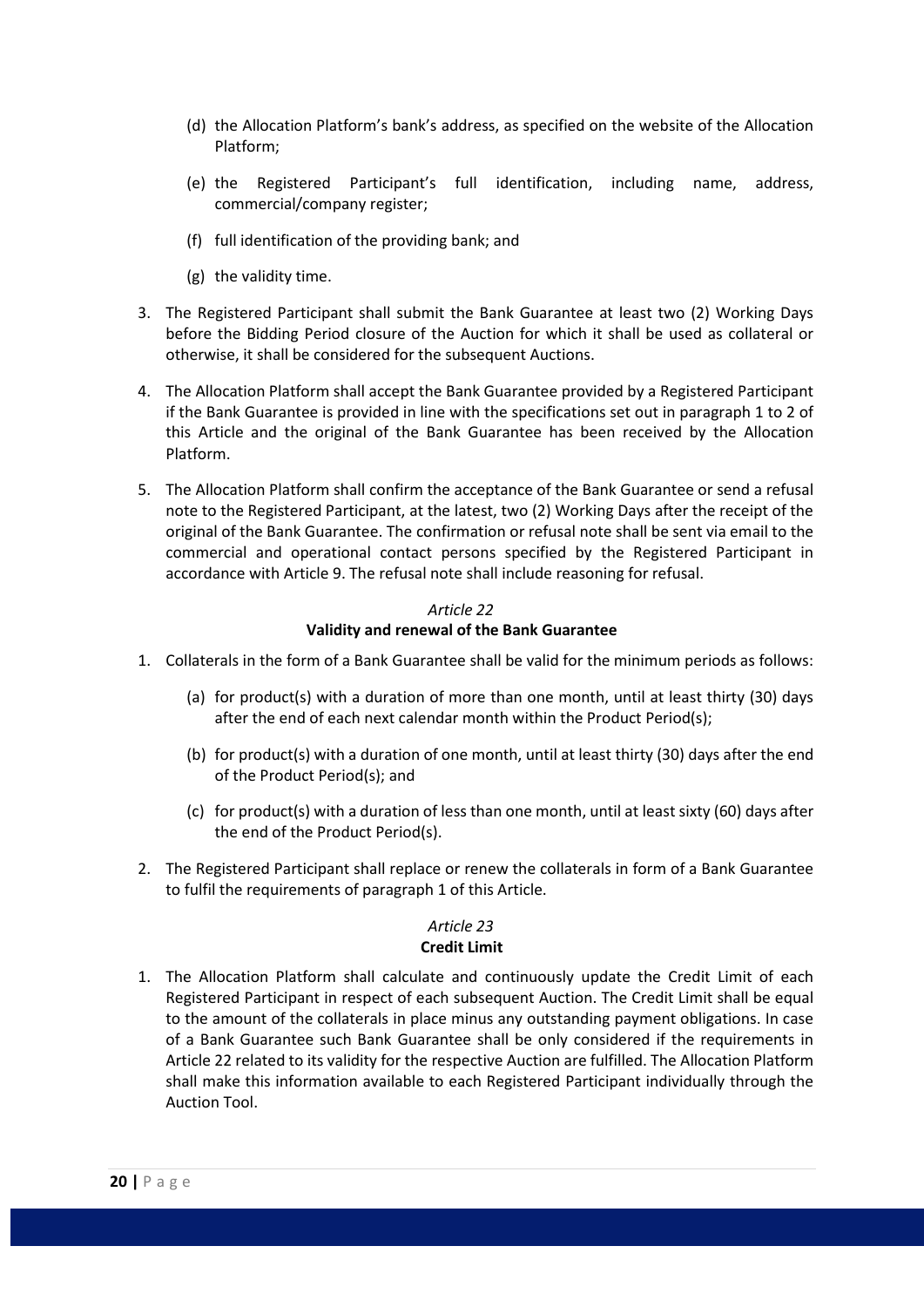- 2. Outstanding payment obligations are calculated according to [Article 63](#page-47-2) subject to additional rules in paragraph 3 to 5 of this Article and i[n Article 34.](#page-26-0)
- 3. For the purpose of the Credit Limit calculation, outstanding payment obligations shall be increased to include the taxes and levies in force subject to [Article 64.](#page-48-0)
- 4. Reduction Periods are taken into consideration for the calculation of the Credit Limit as set forth i[n Article 63.](#page-47-2)
- 5. Maximum payment obligations for a Registered Participant resulting from its Bid(s) registered at the closure of the Bidding Period, calculated according to Article 34, shall be considered provisionally as the outstanding payment obligations. From the publication of the provisional Auction results until the moment when the Auction Results become final the due amount notified according to [Article 36](#page-29-0) paragraph 3(b) and (c) shall be provisionally considered as outstanding payment obligations for Credit Limit calculation for any concurrent Auction. The Credit Limit shall be revised based on the actual allocated Long Term Transmission Rights when the provisional Auction results are published as described in CHAPTER 4.

# *Article 24* **Modifications of the collaterals**

- <span id="page-20-0"></span>1. A Registered Participant may request in written form an increase of the collaterals in form of a Bank Guarantee, a decrease of the collaterals in form of a Bank Guarantee and/or cash deposit or change of the form of the collaterals at any time in accordance to paragraphs 2 and 3 of this Article.
- 2. A decrease of the collaterals of a Registered Participant shall only be allowed if the Credit Limit after applying the requested decrease of the collaterals would be greater than or equal to zero.
- 3. The Allocation Platform shall accept the modification of the collaterals if the request for a modification of collaterals is compliant with the condition set out in paragraph 2 of this Article in case of a decrease or with the conditions set out in [Article 21](#page-18-0) and [Article 22](#page-19-0) in case of an increase of collaterals in the form of a Bank Guarantee and in case of a change in the form of the collaterals from cash on deposit to Bank Guarantee.
- 4. The modification of the collaterals shall become valid and effective only when the Allocation Platform has made the requested modification of the collaterals of the Registered Participant within the Auction tool.

The Allocation Platform shall assess the request for modification of collaterals and confirm the acceptance or send a refusal note to the Registered Participant, at the latest, two (2) Working Days after the receipt of the request. The confirmation or refusal note shall be sent via email to the commercial and operational contact persons specified by the Registered Participant in accordance with [Article 9.](#page-13-1) The refusal note shall include reasoning for refusal.

### *Article 25* **Collateral incident**

- <span id="page-20-1"></span>1. A collateral incident occurs in the following cases:
	- (a) the collaterals are insufficient to secure the amount due for the Long Term Transmission Rights held by a Registered Participant on the next payment date as set forth in [Article 65](#page-48-1) considering the amount and the validity of the collaterals; or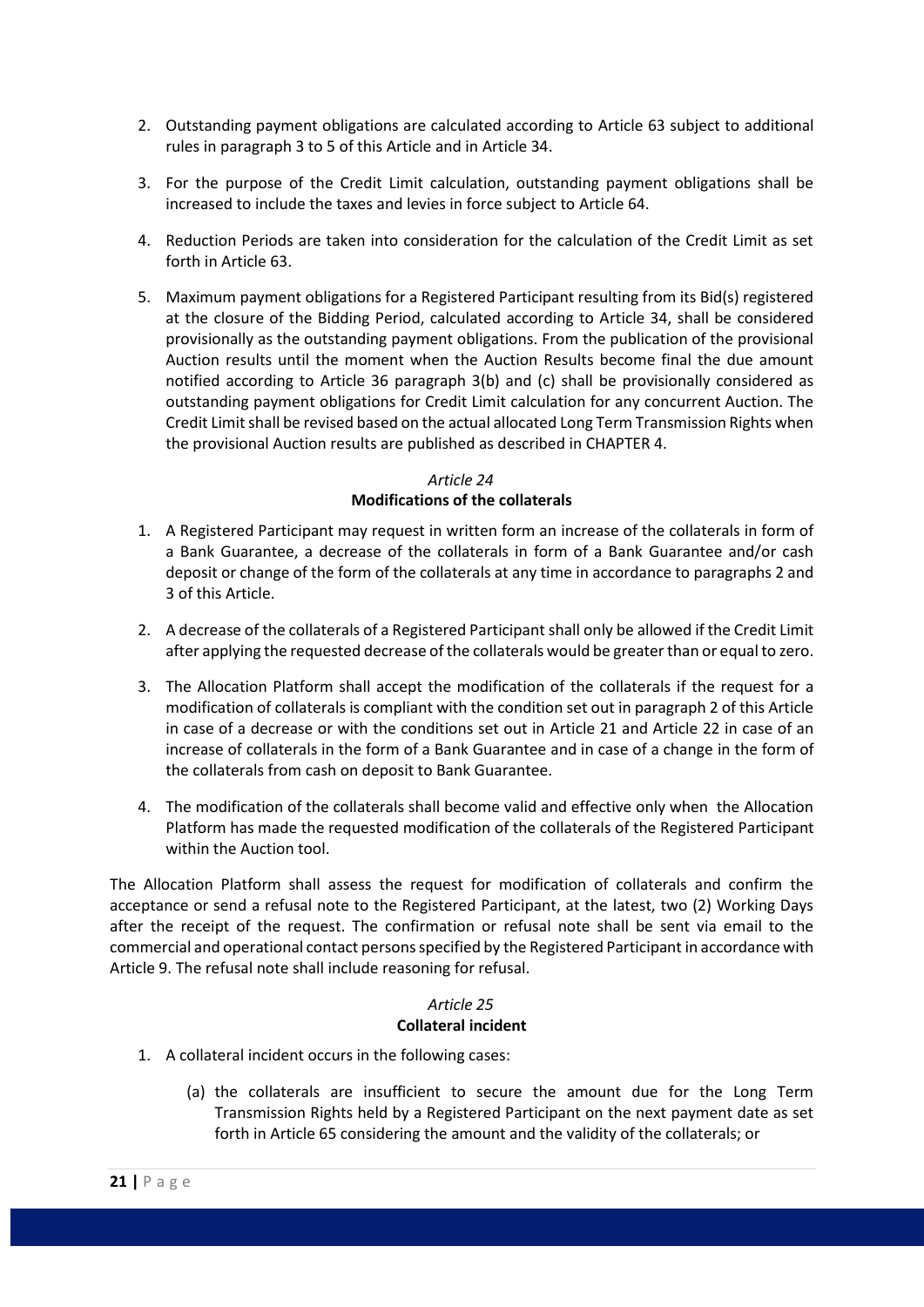- (b) the collaterals are not renewed in accordance with [Article 22](#page-19-0) paragraph 2; or
- (c) the collaterals are not restored after a payment incident in accordance with [Article 26](#page-21-0) or new collateral was provided that is not compliant with the conditions specified in [Article 19\(](#page-17-1)3)[, Article 20](#page-17-2) and [Article 21.](#page-18-0)
- 2. The Allocation Platform shall notify the collaterals incident to the Registered Participant by email. The Registered Participant shall increase its collaterals within two (2) Working Days from sending of the notification if this is done during Working Hours or two (2) Working Days starting from the next Working Day if sent after Working Hours. If the collaterals provided by the Registered Participant remains insufficient after this period, the Allocation Platform may suspend or terminate the Participation Agreement in accordance with [Article 71](#page-55-0) and [Article](#page-56-0)  [72.](#page-56-0)

#### *Article 26* **Calls on collaterals**

- <span id="page-21-0"></span>1. The Allocation Platform is entitled to call upon collaterals of a Registered Participant in the event of a registered payment incident in accordance with [Article 67.](#page-51-0)
- 2. The Registered Participant shall restore its collaterals after a payment incident or collaterals incident by following the conditions as set forth i[n Article 19\(](#page-17-1)3)[, Article 20](#page-17-2) and [Article 21](#page-18-0) unless the Participation Agreement is suspended or terminated in accordance with Article 71 and Article 72.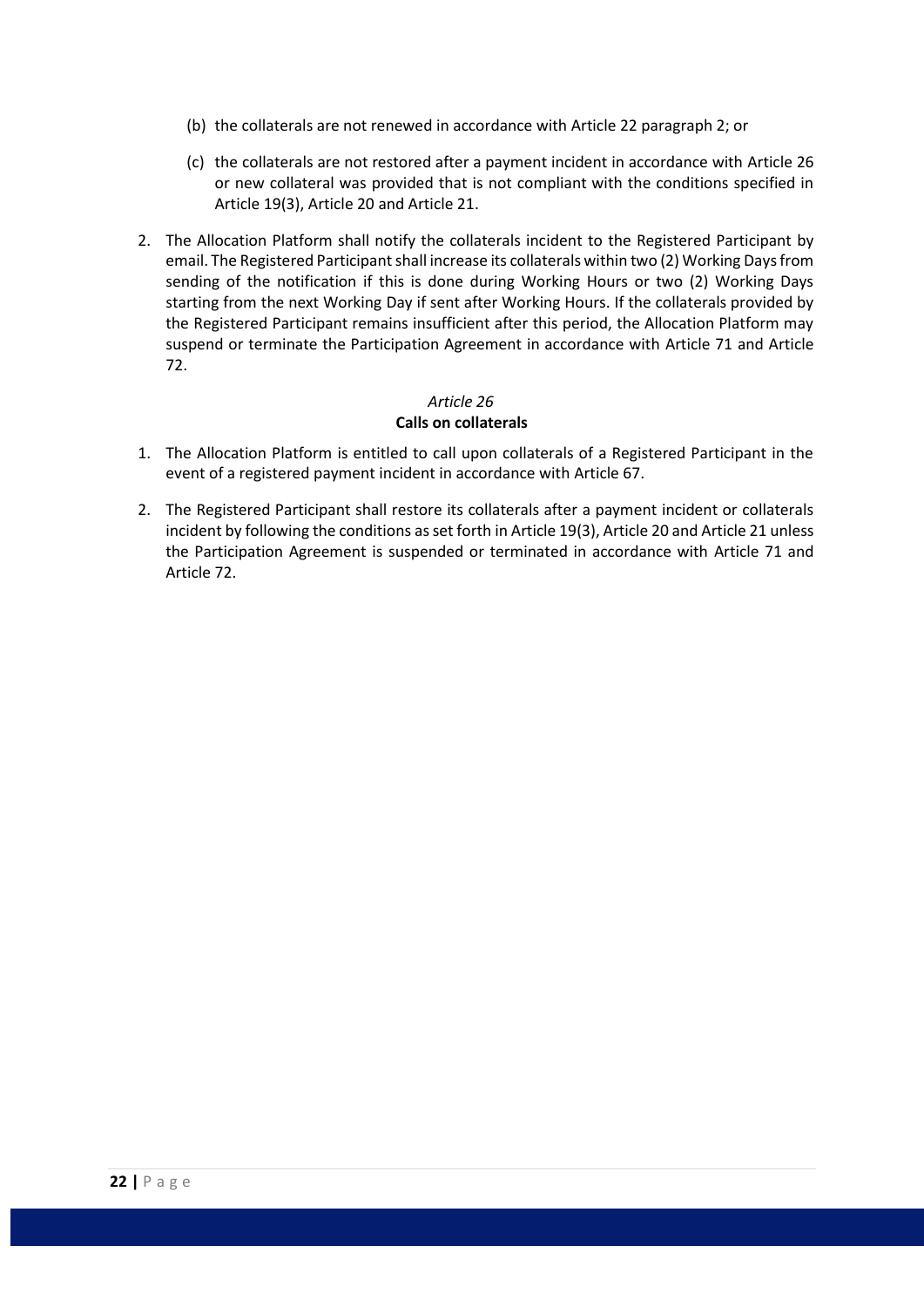# **CHAPTER 4 Auctions**

### *Article 27*

#### **General provisions for Auctions**

- <span id="page-22-1"></span><span id="page-22-0"></span>1. The Allocation Platform shall allocate Long Term Transmission Rights to Registered Participants by way of Explicit Allocation. Prior to the Auction the Allocation Platform shall publish Auction Specifications on its website.
- 2. The Auctions shall be organised via the Auction Tool. Each Registered Participant fulfilling the requirements for participating in the Auction may place Bids in the Auction Tool until the relevant deadline for placing Bids in the specific Auction expires according to the respective Auction Specification.
- 3. After the relevant deadline for placing Bids in the specific Auction has expired, the Allocation Platform shall evaluate the Bids including against the respective Credit Limits of the Registered Participants.. The results of the Auction will be notified to Registered Participants via the Auction Tool.
- 4. The Allocation Platform shall provide information on forthcoming Auctions by publishing on its website a provisional Auction calendar with the dates of Auctions reasonably in advance before the Auctions take place. For standard Forward Capacity Allocation timeframes specified i[n Article 28\(](#page-22-2)1) a provisional Auction calendar for each calendar year shall be published no later than 1 December of the year preceeding including provisional information on the form of the product, Product Period and Bidding Period.

#### *Article 28*

# **Capacity Allocation timeframe and form of product**

- <span id="page-22-2"></span>1. The standard Forward Capacity Allocation timeframes, subject to product availability, are defined as follows:
	- (a) yearly timeframe: it starts on the first day and ends on the last day of a calendar year; and
	- (b) monthly timeframe: it starts on the first day and ends on the last day of a calendar month.
- 2. For the standard timeframes listed in paragraph 1 and subject to Cross Zonal Capacity availability, the Allocation Platform shall organise by default at least one Auction per year for the yearly timeframe and one Auction per month for the monthly timeframe. For the avoidance of doubt, this shall not exclude the possibility to perform a joint Auction of Cross Zonal Capacity of several Bidding Zones' borders and directions or to allocate Cross Zonal Capacity on individual or different subsets of interconnector(s) of a Bidding Zone border separately.
- 3. The standard form of the Auction product shall be a base product by which a fixed amount of MW throughout the Product Period is allocated subject to announced Reduction Periods.
- 4. Additional timeframes and/or an additional form of products other than the standard products and timeframes described in paragraph 1, 2 and 3 of this Article may be offered.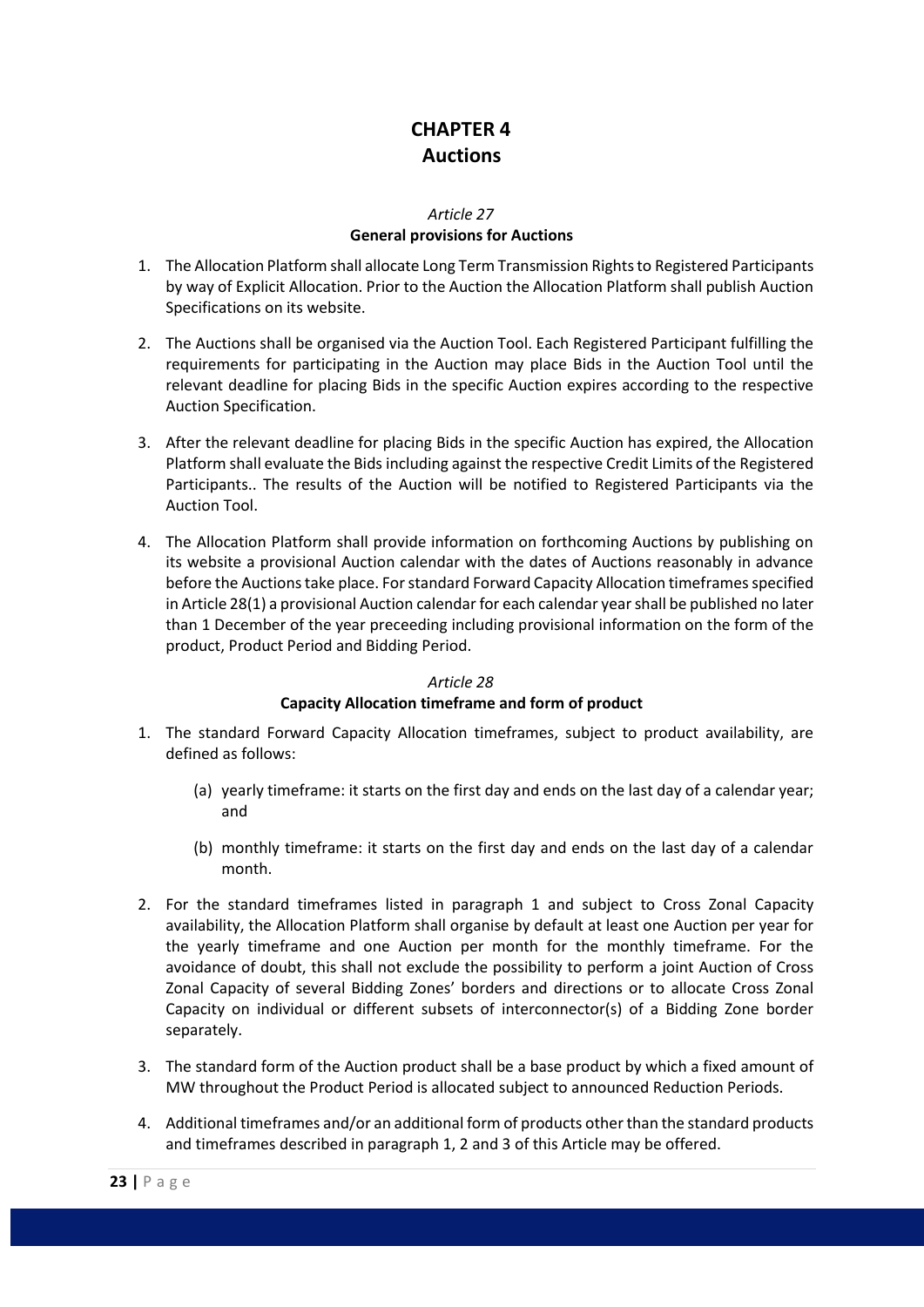#### *Article 29* **Auction Specification**

- <span id="page-23-0"></span>1. The Allocation Platform shall publish a provisional version of the Auction Specification and a final version of the Auction Specification as set forth in paragraphs 2 to 3 of this Article.
- 2. For yearly Auctions the Allocation Platform shall publish the provisional and the final Auction Specification no later than one (1) week and for any other shorter Capacity Allocation timeframe no later than two (2) Working Days before the end of the Bidding Period of an Auction. The provisional Auction Specification shall state in particular:
	- (a) the code identifying the Auction in the Auction Tool;
	- (b) type of Long Term Transmission Rights;
	- (c) Capacity Allocation timeframe (e.g. yearly, monthly or other, as described i[n Article 28\)](#page-22-2);
	- (d) form of product (e.g. base, peak, off-peak as described i[n Article 28\)](#page-22-2);
	- (e) identification of the Bidding Zone border(s) or a subset of the Interconnectors on the Bidding Zone border and direction covered;
	- (f) deadline for return of the Long Term Transmission Rights allocated in previous Auctions for the respective Bidding Zone border(s).
	- (g) the Product Period;
	- (h) Reduction Period(s) associated with the Product Period when applicable;
	- (i) the Bidding Period;
	- (j) the deadline for the publication of the provisional Auction results;
	- (k) the contestation period in accordance with [Article 37;](#page-30-0)
	- (l) the provisional Offered Capacity which shall not include Cross Zonal Capacity released via return of Long Term Transmission Rights and Cross Zonal Capacity released in accordance with [Article 71](#page-55-0) and [Article 72.](#page-56-0)
	- (m) any other relevant information or terms applicable to the product or the Auction.
- 3. Not earlier than four (4) hours after publication of the provisional Auction Specification, the Allocation Platform shall publish the final Auction Specification for that Auction stating the final Offered Capacity and any other update of relevant information or terms applicable to the product or the Auction
- 4. The final Offered Capacity shall consist of:
	- (a) the provisional Offered Capacity;
	- (b) the available Cross Zonal Capacity already allocated to Registered Participants for which a valid request for return of Long Term Transmission Rights has been submitted for this Auction in accordance with [Article 38](#page-31-1) an[d Article 39;](#page-31-2) and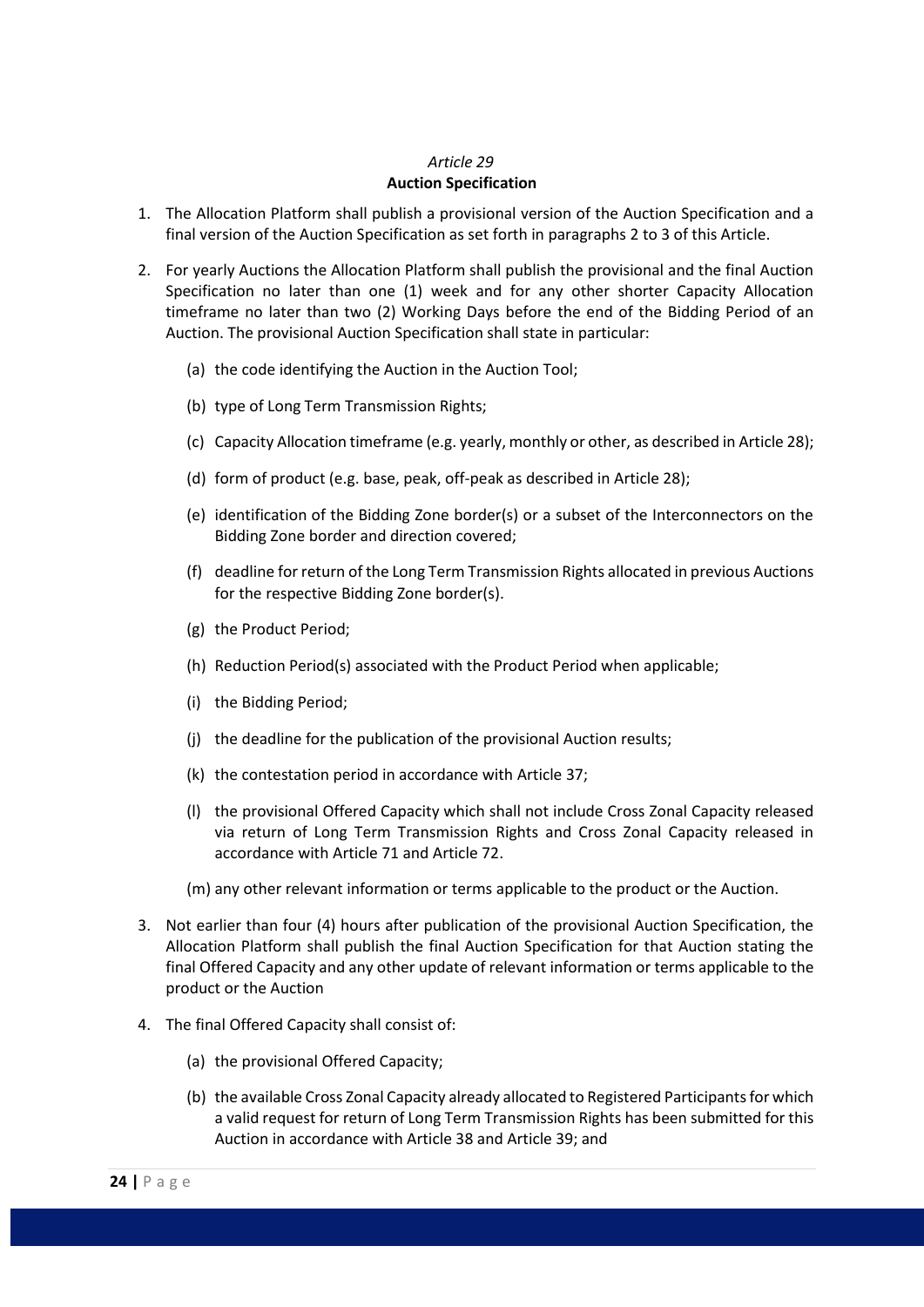- (c) the available Cross Zonal Capacity already allocated to Registered Participants which will be reallocated as a result of suspension or termination in accordance with [Article](#page-55-0)  [71](#page-55-0) an[d Article 72.](#page-56-0)
- 5. The Allocation Platform shall publish the format of the bids to be used.

#### *Article 30* **Reduction Periods of Offered Capacity**

- <span id="page-24-0"></span>1. The Allocation Platform may announce one or more Reduction Periods in the Auction Specification. In this case, the Auction Specification shall include for each Reduction Period information on the duration of the Reduction Period and the amount of Offered Capacities.
- 2. For the avoidance of doubt, Reduction Periods do not apply to already allocated Long Term Transmission Rights and shall not be considered for any purpose including compensation as a curtailment according to CHAPTER 9.

## *Article 31* **Bids submission**

- <span id="page-24-1"></span>1. The Registered Participant shall submit a Bid or set of Bids to the Allocation Platform in accordance with following requirements:
	- (a) it shall be submitted electronically using the Auction Tool and during the Bidding Period as specified in the Auction Specification;
	- (b) it shall identify the Auction via an identification code as specified i[n Article 29](#page-23-0) paragraph 2 (a);
	- (c) it shall identify the Registered Participant submitting the Bid through its EIC code;
	- (d) it shall identify the Bidding Zones border and the direction for which the Bid is submitted;
	- (e) it shall state the Bid Price, which shall be different for each Bid of the same Registered Participant unless otherwise provided for in the Information System Rules, exclusive of taxes and levies, in Euros per MW for one hour of the Product Period, i.e. Euro/MW and hour, expressed to a maximum of two (2) decimal places, and equal to or greater than zero;
	- (f) it shall state the Bid Quantity in full MW which must be expressed without decimals, minimum amount of a single Bid is one (1) MW.
- 2. The Registered Participant may modify its previously registered Bid or set of Bids at any time during the Bidding Period including its cancellation. In case the Bid has been modified only the last valid modification of the Bid or set of Bids shall be taken into account for the Auction results determination.
- 3. If a Bid Quantity, or a quantity calculated as a sum of the Bid Quantity for several Bids submitted for the same Auction, by a Registered Participant exceeds the Offered Capacity announced in the final Auction Specification, this Bid or these Bids shall be completely rejected. Where a modification of previously submitted Bids results in exceeding the Offered Capacity, the modification shall be rejected and the previously registered Bids will stand.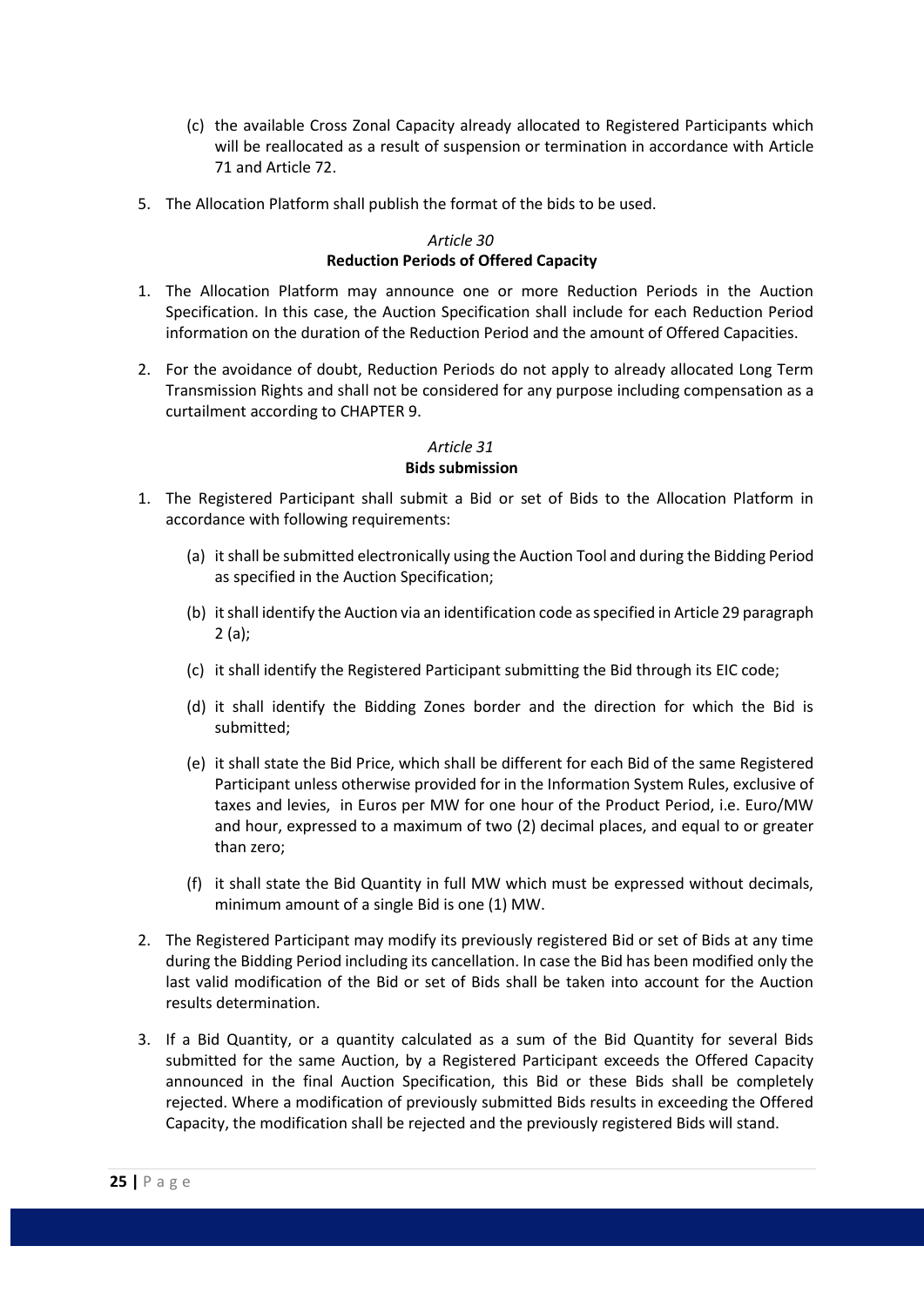- 4. If a Bid Quantity or a quantity calculated as a sum of the Bid Quantity for several Bids submitted for the same Auction by a Registered Participant exceeds the relevant Offered Capacity announced after the Bids submission, the Bids with the lowest Bid Price will be rejected one (1) by one (1) until the total allowed Bid Quantity is lower than or equal to the Offered Capacity. In case where the Information System Rules allows submission of Bids with the same Bid Price by one Registered Participant the Allocation Platform may apply additional criteria or rules to decide which Bid shall be rejected. Such additional criteria or rules shall be included in the information System Rules and shall be one or more from the following:
	- (a) chronological submission (time stamp); and/or
	- (b) Bid identification assigned by the Auction Tool; and/or
	- (c) rejection of all relevant Bids with the same Bid Price.
- 5. The above mentioned process shall apply to all forms of an Auction product and all Forward Capacity Allocation timeframes.

# *Article 32* **Bid registration**

- <span id="page-25-0"></span>1. The Allocation Platform shall not register a Bid that:
	- (a) does not comply with the requirements o[f Article 31;](#page-24-1) or
	- (b) is submitted by a Registered Participant who is suspended in accordance with [Article](#page-55-0)  [71.](#page-55-0)
- 2. Provided that a Bid or a set of Bids fulfils the requirements set forth i[n Article 31,](#page-24-1) the Allocation Platform shall confirm to the Registered Participant that such Bid(s) have been correctly registered by an acknowledgment of receipt via the Auction Tool. If the Allocation Platform does not issue an acknowledgment of receipt for a Bid, such Bid shall be deemed not to have been registered.
- 3. The Allocation Platform shall notify a Registered Participant whose Bid is rejected as invalid and the reason for this rejection, without undue delay after the Bid is rejected.
- 4. The Allocation Platform shall maintain a record of all valid Bids received.
- 5. Each valid Bid registered at closure of the Bidding Period shall constitute an unconditional and irrevocable offer by the Registered Participant to buy Long Term Transmission Rights up to the Bid Quantity and at prices up to the Bid Price and under the terms and conditions of these Allocation Rules and the relevant Auction Specification.

#### *Article 33* **Default Bid**

- <span id="page-25-1"></span>1. The Registered Participant has the option to place default Bids for Auctions.
- 2. A default Bid, once identified as such by the Registered Participant, shall apply automatically to each subsequent relevant Auction as defined by the Registered Participant when placing the default Bid. At the opening of a relevant Bidding Period, the registered default Bid shall be considered as a Bid submitted by the Registered Participant for the relevant Auction. This Bid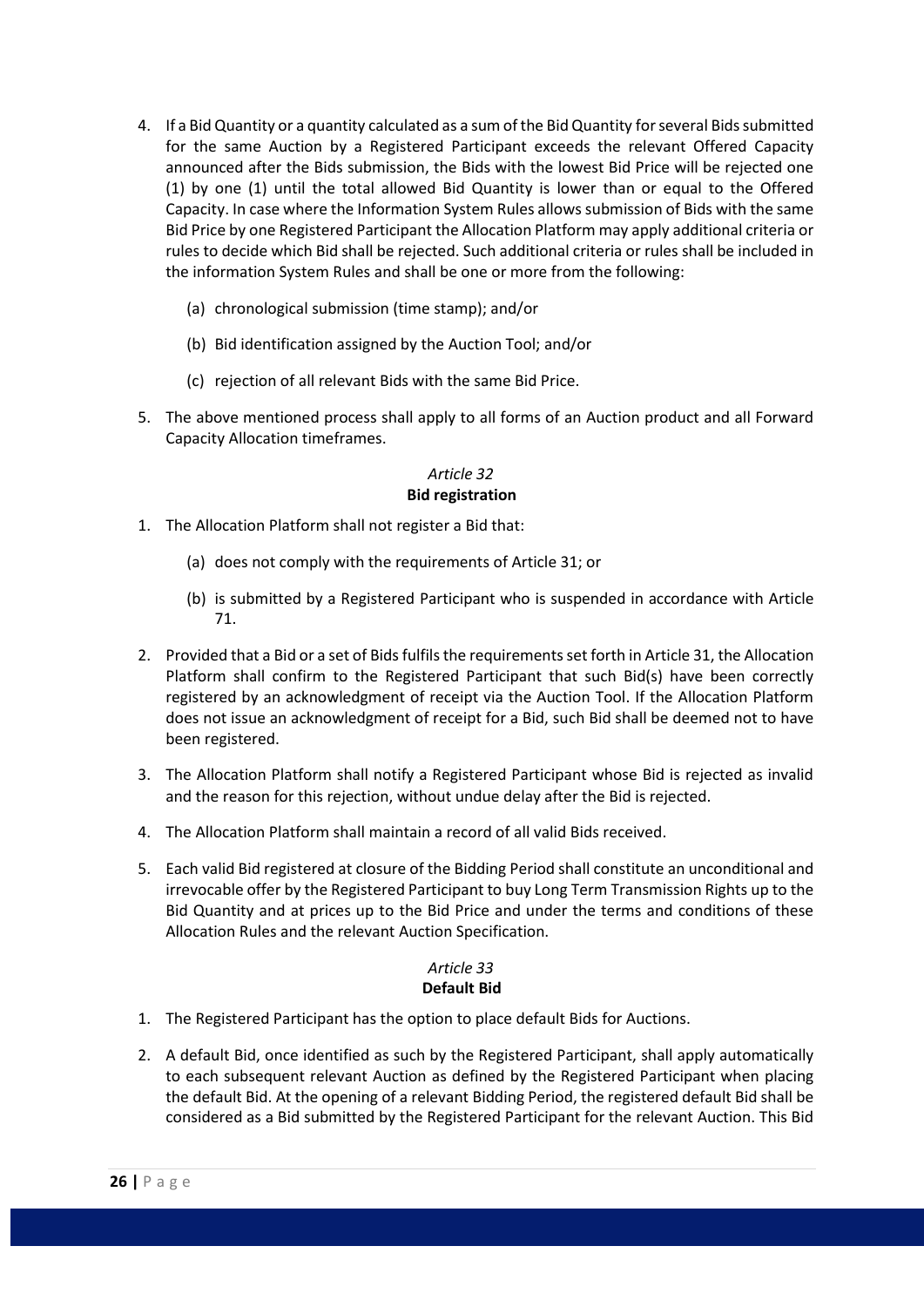shall be considered as a delivered when the Allocation Platform sends an acknowledgment of receipt to the Registered Participant.

- 3. If a default Bid Quantity or a quantity calculated as a sum of the Bid Quantity for several default Bids submitted for the same Auction by a Registered Participant exceeds the final Offered Capacity, the Bids with the lowest Bid Price shall be rejected one (1) by one (1) until the total allowed Bid Quantity is lower than or equal to the Offered Capacity . In case where the Information System Rules allows submission of Bids with the same Bid Price by one Registered Participant the Allocation Platform may apply additional criteria or rules to decide which Bid shall be rejected. Such additional criteria or rules shall be included in the information System Rules and shall be one or more from the following:
	- (a) chronological submission (time stamp); and/or
	- (b) Bid identification assigned by the Auction Tool; and/or
	- (c) rejection of all relevant Bids with the same Bid Price.
- 4. A Registered Participant who wants to modify a default Bid for a future Auction shall change the Bid Quantity and the Bid Price of its default Bids before the applicable Auction Bidding Period opening.
- 5. A Registered Participant not wishing to submit the default Bid on the Auction Tool for future Auctions can cancel its default Bids before the subsequent Auction Bidding Period opening.

## *Article 34* **Credit Limit verification**

- <span id="page-26-0"></span>1. Upon submission by a Registered Participant of a Bid or set of Bids to the Auction Tool the Allocation Platform shall check whether the maximum payment obligations (MPO) connected with that Registered Participant's registered Bid(s) calculated according to paragraphs 4 and 5 of this Article at the time of Bid(s) submission exceed the Credit Limit. If the maximum payment obligation connected with such registered Bids exceed the Credit Limit, the Allocation Platform shall issue automatically via the Auction Tool a warning to the Registered Participant to modify the Credit Limit. Bids shall not be rejected automatically if the maximum payment obligation attributed to registered Bids exceeds the Credit Limit at Bid submission but only after the process described in paragraph 2 of this Article.
- 2. At closure of the Bidding Period the Allocation Platform shall check again whether the maximum payment obligations connected with registered Bids calculated according to paragraph 5 of this Article exceed the Credit Limit. If the maximum payment obligations connected with these Bids exceed the Credit Limit, these Bids, starting with the Bid with the lowest Bid Price, shall be one (1) by one (1) excluded, until the maximum payment obligations are less than or equal to the Credit Limit. The Allocation Platform may apply additional criteria or rules to decide which Bid shall be rejected. Such additional criteria or rules shall be included in the information System Rules and shall be one or more from the following:
	- (a) chronological submission (time stamp); and/or
	- (b) Bid identification assigned by the Auction Tool; and/or
	- (c) rejection of all relevant Bids with the same Bid Price.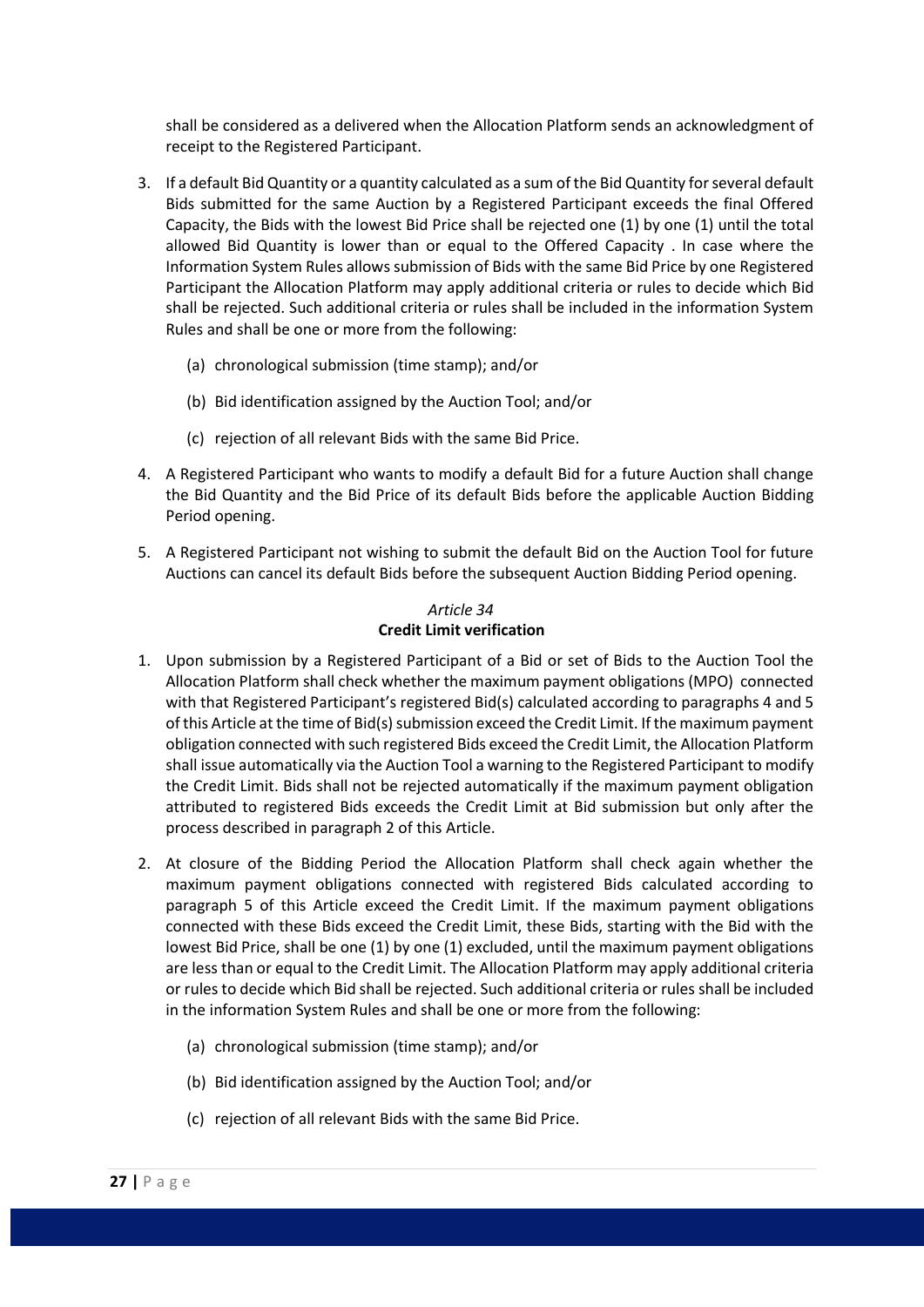- 3. The Allocation Platform shall indicate insufficient collaterals as the reason for the Bid exclusion in the Auction results notification to the Registered Participant.
- 4. The Allocation Platform shall continuously assess all the Bids irrespectively to which Auction and with regard to which Bidding Zone border and direction they are submitted. In case of Bids connected with various and overlapping Auctions the Allocation Platform shall consider all calculated maximum payment obligations as outstanding payment obligations according to Article 23
- 5. For the calculation of the maximum payment obligations related to one Bidding Zone border and direction the Allocation Platform shall sort the registered Bids of a Registered Participant by Bid Price in descending order (merit-order). Bid 1 shall be the Bid with the highest Bid Price and Bid n shall be the Bid with the lowest Bid Price. The Allocation Platform shall calculate the maximum payment obligations according to the following equation:

$$
MPO = \sum_{hours} Max \left[ Bid \text{ Price (1)} * Bid \text{ Quadrity (1)}; Bid \text{ Price (2)} * \sum_{i=1}^{2} Bid \text{ Quantity (i)}; ...
$$
  
...; Bid \text{ Price (n - 1)} \*  $\sum_{i=1}^{n-1} Bid \text{ Quantity (i)}; Bid \text{ Price (n)} * \sum_{i=1}^{n} Bid \text{ Quantity (i)} \right]$ 

- 6. When calculating the maximum payment obligations according to paragraph 5 of this Article, the Allocation Platform shall also take the following into account:
	- (a) if applicable, for each individual hour of the Reduction Period the maximum quantity of Long Term Transmission Rights which can be allocated to the Registered Participant during the Reduction Period;
	- (b) increase of the maximum payment obligations with applicable taxes and levies in force subject to [Article](#page-48-0) 64; and
	- (c) in respect of Long Term Transmission Rights with a Product Period of one (1) or more months, one (1) or two (2) monthly instalments respectively should be secured in compliance with due amount calculation according to [Article 63\(](#page-47-2)5).

#### *Article 35* **Auction Results Determination**

- <span id="page-27-0"></span>1. After the expiration of the Bidding Period for an Auction and the Credit Limit verification pursuant to [Article 34,](#page-26-0) the Allocation Platform shall determine the Auction results and allocate the Long Term Transmission Rights in accordance with this Article.
- 2. The Auction results determination shall include the following:
	- (a) determination of the total quantity of the allocated Long Term Transmission Rights per Bidding Zone border and direction;
	- (b) identification of winning Bids to be fully or partially satisfied; and
	- (c) determination of the Marginal Price per Bidding Zone border and direction.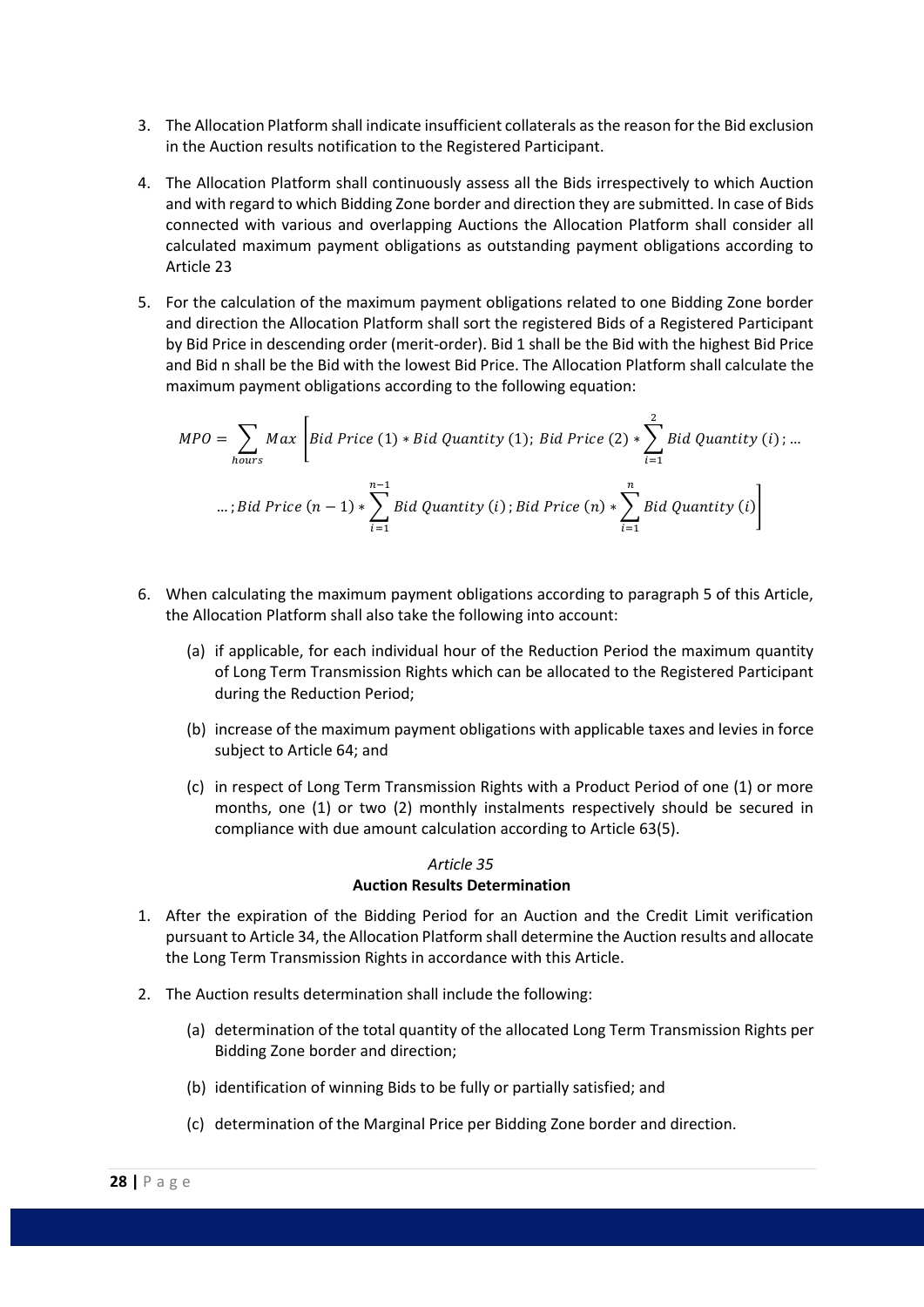- 3. The Allocation Platform shall determine the Auction results using an optimisation function aiming at maximisation of the sum of the Registered Participants' surplus and the Congestion Income generated by the winning Bids while respecting the constraints of the optimisation function in form of relevant Offered Capacities. The Allocation Platform shall publish additional explanatory information on the optimisation function of the algorithm on its website.
- 4. The Allocation Platform shall determine the Marginal Price at each Bidding Zone border and direction based on the following criteria:
	- (a) if the total quantity of Cross Zonal Capacity for which valid Bids have been submitted is lower than or equal to the relevant Offered Capacity for the relevant Auction, then the Marginal Price shall be zero;
	- (b) if the total quantity of Cross Zonal Capacity for which valid Bids have been submitted exceeds the relevant Offered Capacity for the relevant Auction, the Marginal Price shall be set at the lowest Bid(s) Price(s) allocated in full or in part using the respective Offered Capacities.
- 5. If two (2) or more Registered Participants have submitted for one Bidding Zone border and direction valid Bids with the same Bid Price, that cannot be accepted in full for the total requested quantity of Long Term Transmission Rights, the Allocation Platform shall determine the winning Bids and the quantity of the allocated Long Term Transmission Rights per Registered Participant as follows:
	- (a) the Cross Zonal Capacity available for the Bids which set the Marginal Price shall be divided equally between the number of the Registered Participants which submitted these Bids;
	- (b) in case the quantity of Long Term Transmission Rights requested by a Registered Participant at Marginal Price is lower than or equal to the share calculated according to item (a) above, the request of this Registered Participant shall be fully satisfied;
	- (c) in case the requested quantity of Long Term Transmission Rights by a Registered Participant at Marginal Price exceeds the share calculated according to item (a) above, the request of this Registered Participant shall be satisfied up to the amount of the share as calculated according to item (a) above;
	- (d) any remaining Cross Zonal Capacity after the allocation according to items (b) and (c) shall be divided by the number of the Registered Participants whose requests have not been fully satisfied and allocated to them applying the process described in items (a), (b) and (c) above.
- 6. Where a Reduction Period is indicated in the Auction Specification for an Auction, the Allocation Platform shall determine the Auction Results in accordance with the provisions of paragraphs 3 to 5 of this Article, modified as follows:
	- (a) winning Bids and Marginal Prices for respective Bidding Zone border and direction are determined according to paragraphs 3 to 5 of this Article;
	- (b) for each Reduction Period the quantity of Long Term Transmission Rights to be allocated to individual Registered Participants shall be calculated on a pro-rata basis taking into account the quantity of Long Term Transmission Rights corresponding to the respective winning Bids of each Registered Participant and the respective reduced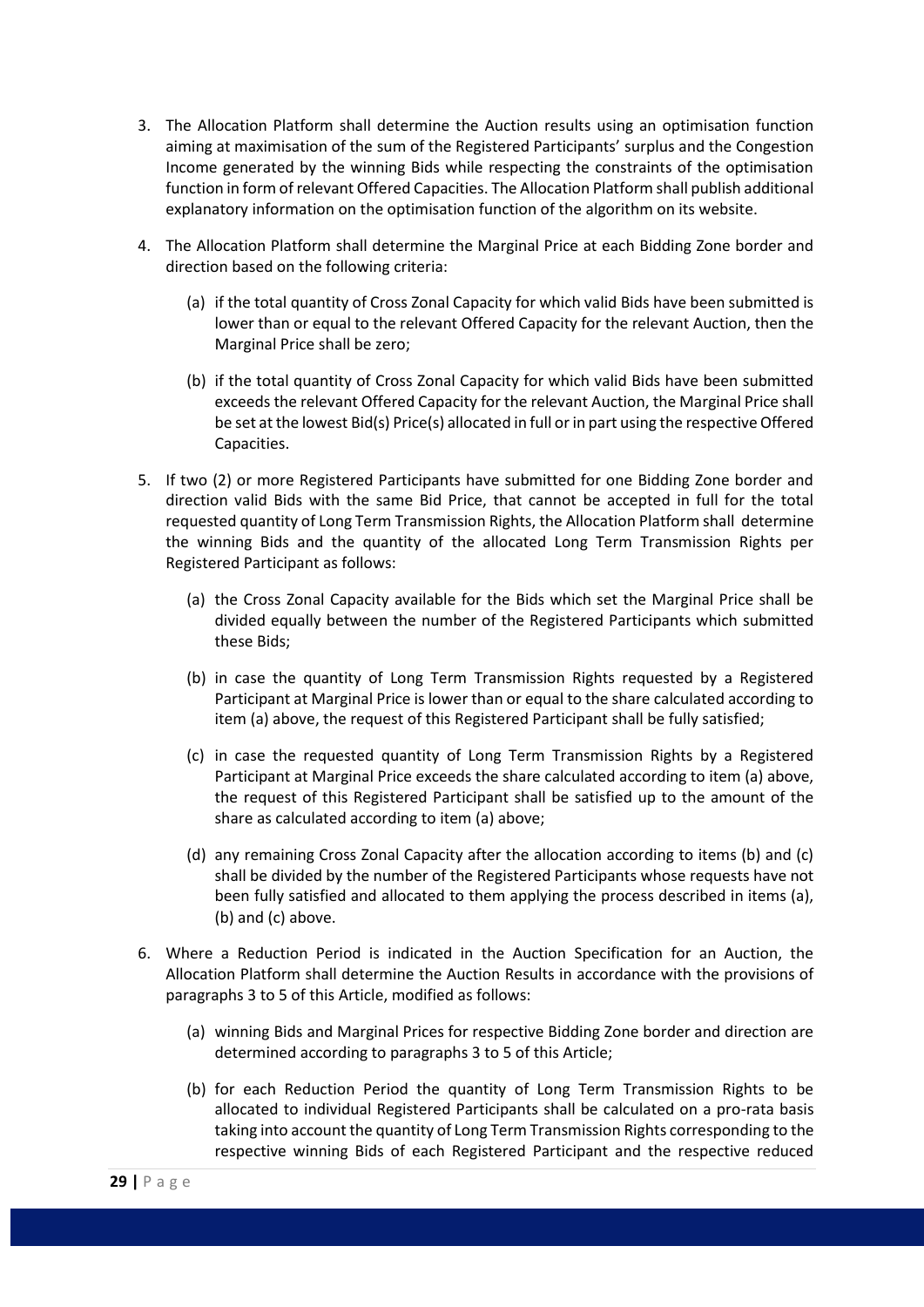Offered Capacities. The Allocation Platform shall publish on its website clarifications and examples concerning the calculation of the quantity of Long Term Transmission Rights to be allocated to individual Registered Participants in the Reduction Period.

- 7. Whenever the calculation set forth in paragraphs 3 to 6 of this Article does not result in a whole MW amount in accordance with [Article 31](#page-24-1) paragraph 1(f), the Long Term Transmission Rights shall be rounded down to the nearest full MW. The case when Long Term Transmission Rights allocated to individual Registered Participants are equal to zero after rounding shall not impact the Marginal Price determination.
- 8. The Long Term Transmission Rights are deemed to have been allocated to a Registered Participant from the moment the Registered Participant has been informed of the Results and the contestation period is closed in accordance with [Article 37.](#page-30-0) In the event that the Auction was not successfully performed, the fallback procedures as set forth in CHAPTER 8 shall apply.

#### *Article 36* **Notification of provisional Auction results**

- <span id="page-29-0"></span>1. The Allocation Platform shall publish on its website the provisional Auction results as soon as possible but not later than specified in the final Auction Specification.
- 2. The publication of the provisional Auction results for each Bidding Zone border included in the Auction shall comprise at least the following data:
	- (a) total requested Long Term Transmission Rights in MW;
	- (b) total allocated Long Term Transmission Rights in MW;
	- (c) Marginal Price in Euros/MW per hour;
	- (d) number of Registered Participants participating in the Auction;
	- (e) list of names and number of Registered Participants who placed at least one winning Bid in the Auction;
	- (f) list of registered Bids without identification of the Registered Participants (bid curve); and
	- (g) Congestion Income per Bidding Zone.
- 3. No later than 30 minutes after the publication of the provisional Auction results the Allocation Platform shall make available via the Auction Tool to each Registered Participant who submitted a Bid to a specific Auction for each Bidding Zone border included in the Auction at least the following data:
	- (a) allocated Long Term Transmission Rights for each hour of the Product Period in MW;
	- (b) Marginal Price in Euros/MW per hour; and
	- (c) due amount for allocated Long Term Transmission Rights in Euro, rounded to two decimal places; and
	- (d) due amount for one monthly instalment for allocated Long Term Transmission Rights in Euro, rounded to two decimal places, in the event that the Product Period is longer than one month.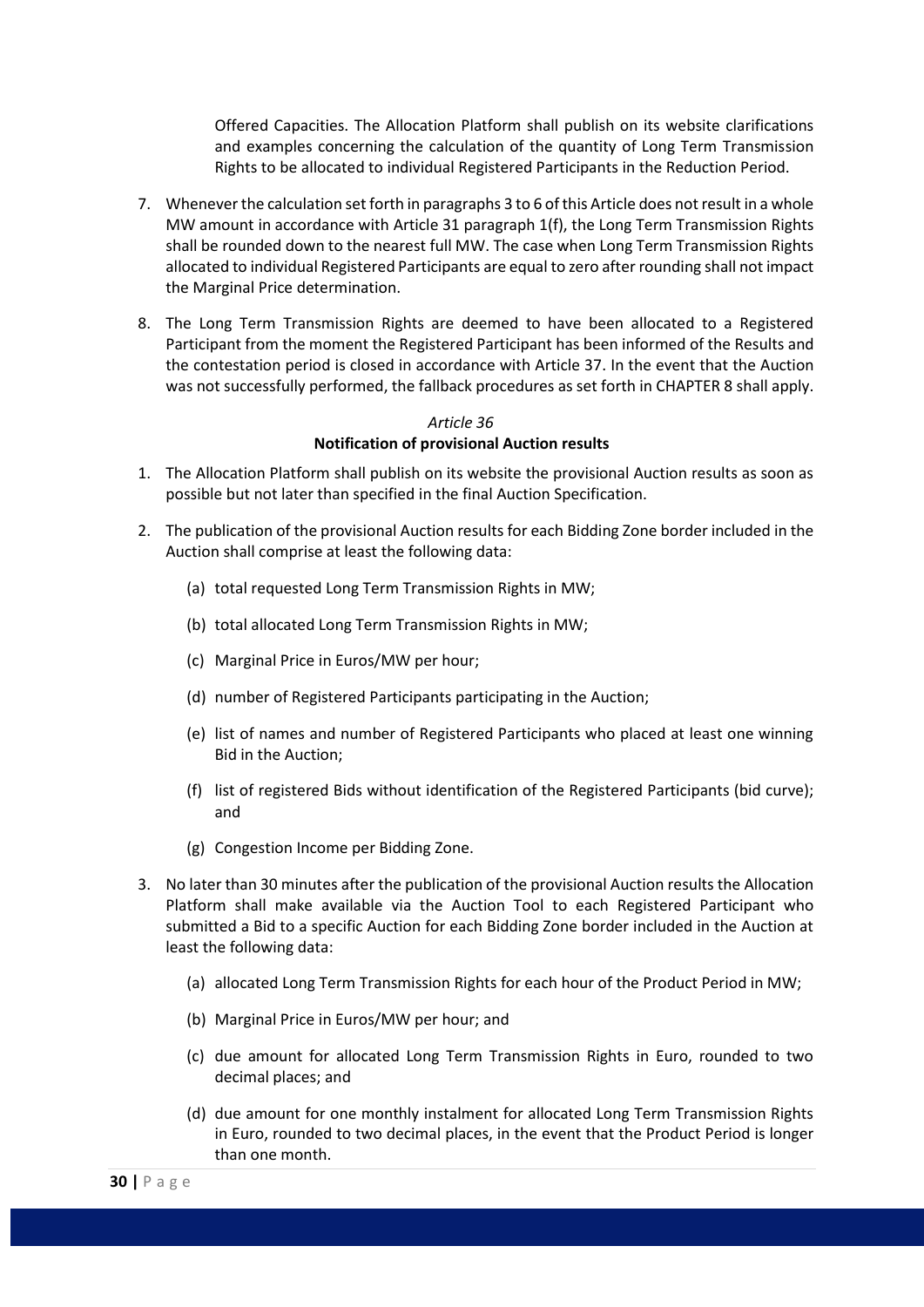4. In the event that the Auction Tool is unavailable, the Allocation Platform shall inform the Registered Participants of the provisional Auction Results in accordance with CHAPTER 8.

## *Article 37* **Contestation of Auction Results**

- <span id="page-30-0"></span>1. Registered Participants shall check the Auction results and, where reasonably appropriate, may contest Auction results within the contestation period set out in paragraph 2 of this Article. The Allocation Platform shall only consider a contestation where the Registered Participant is able to demonstrate an error by the Allocation Platform in the Auction results.
- 2. The Registered Participant may contest the Auction results within the deadline set out in the relevant Auction Specification but no later than two (2) Working Days after the provisional Auction results have been notified to the Registered Participant.
- 3. The contestation shall be notified to the Allocation Platform and headed as "contestation".
- 4. Any contestation shall contain the following:
	- (a) Date of contestation;
	- (b) identification of contested Auction;
	- (c) identification of the Registered Participant;
	- (d) name, e-mail address and telephone number of the Registered Participant;
	- (e) detailed description of the facts and the reason for contestation; and
	- (f) evidence of erroneous Auction results;
- 5. The Allocation Platform shall notify its decision on the contestation to the Registered Participant no later than four (4) Working Days after the provisional Auction results have been notified to the Registered Participant.
- 6. At the end of the fourth (4th) Working Day after the publication of the provisional Auction Results and unless an Auction is cancelled, the provisional Auction results shall be considered as final and binding with no further notification.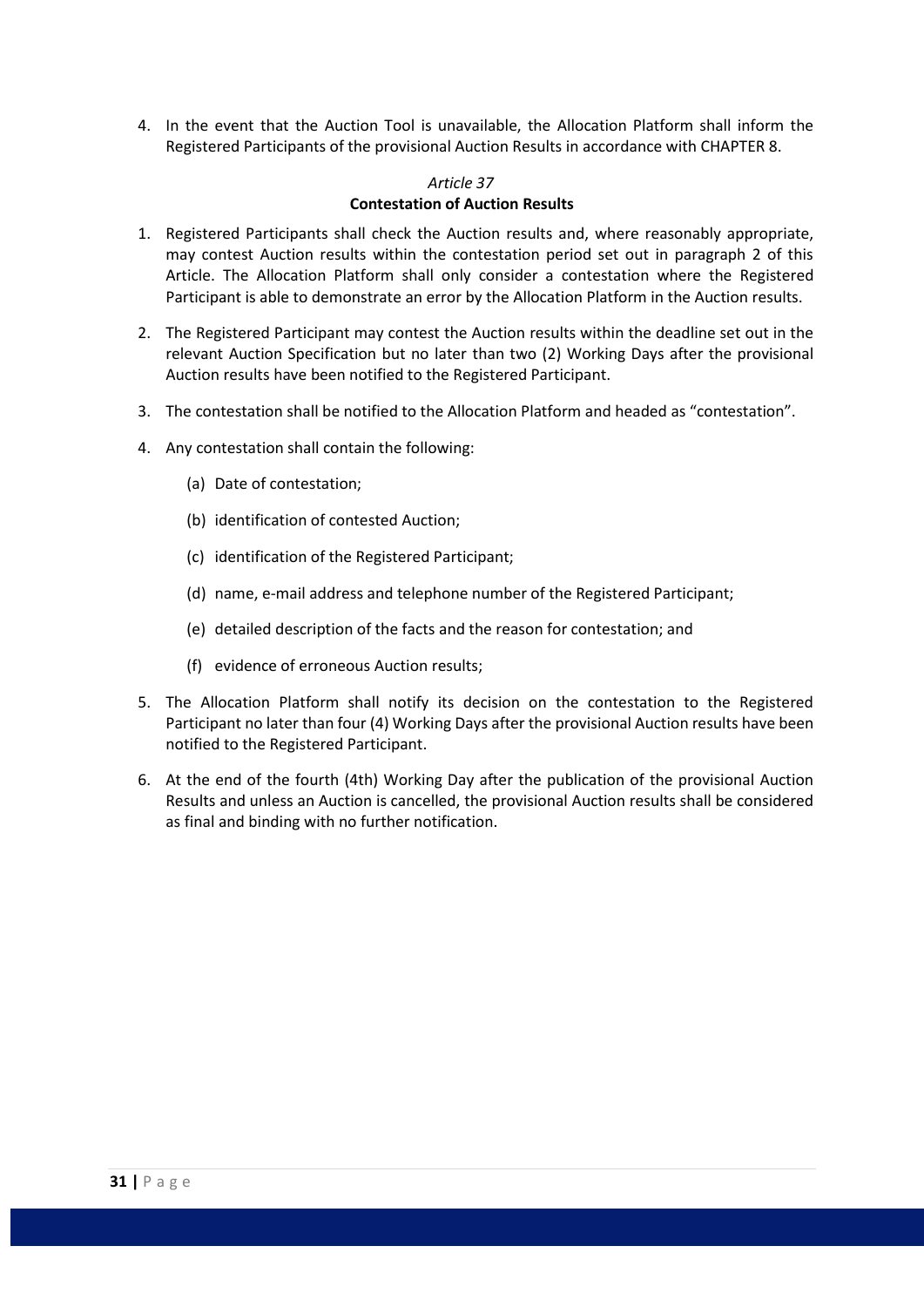# **CHAPTER 5 Return of Long Term Transmission Rights**

#### *Article 38* **General Provision**

- <span id="page-31-1"></span><span id="page-31-0"></span>1. Long Term Transmission Right holder(s) may return some or all of their Long Term Transmission Rights to the Allocation Platform for reallocation at any subsequent long term Auction once the final Auction results are published.
- 2. Returned Long Term Transmission Rights shall be a constant band of whole MW(s) over the specific timeframe of the subsequent Auction. The Auction at which the Long Term Transmission Rights were allocated and the subsequent Auction to which the Long Term Transmission Rights are to be returned shall be for the same form of products.
- 3. The minimum volume for a returned Long Term Transmission Right shall be one (1) MW over the specific timeframe of the subsequent Auction.
- 4. The Allocation Platform shall make the volumes of returned Long Term Transmission Rights available at the subsequent long term Auction, increasing the Offered Capacity announced in the provisional Auction Specification accordingly and equally for each hour of the Product Period. The same applies for where the Offered Capacity announced in the provisional Auction Specification for the subsequent long term Auction contains a Reduction Period.
- 5. If the returned Long Term Transmission Rights are rounded down in accordance with the process described in [Article 35\(](#page-27-0)7), the Allocation Platform shall remunerate the Market Participant for the full amount of the returned Long Term Transmission Rights in accordance with [Article 40.](#page-32-0)

#### *Article 39*

### **Process of the return**

- <span id="page-31-2"></span>1. Long Term Transmission Right holder(s) wishing to return their Long Term Transmission Rights shall send a notification, directly or indirectly through an authorised third party, via the Auction Tool to the Allocation Platform in line with the corresponding Information System Rules no later than the deadline specified in the provisional Auction Specification for the subsequent Auction to which the Long Term Transmission Right is to be returned.
- 2. A valid notification of the return pursuant to paragraph 1 of this Article shall contain the following information:
	- (a) EIC code of the Long Term Transmission Right holder;
	- (b) identity of the subsequent Auction to which the Long Term Transmission Right is returned; and
	- (c) the volume of the Long Term Transmission Rights for return.
- 3. In order to be able to return Long Term Transmission Rights the Registered Participant shall:
	- (a) have a valid and effective Participation Agreement with the Allocation Platform;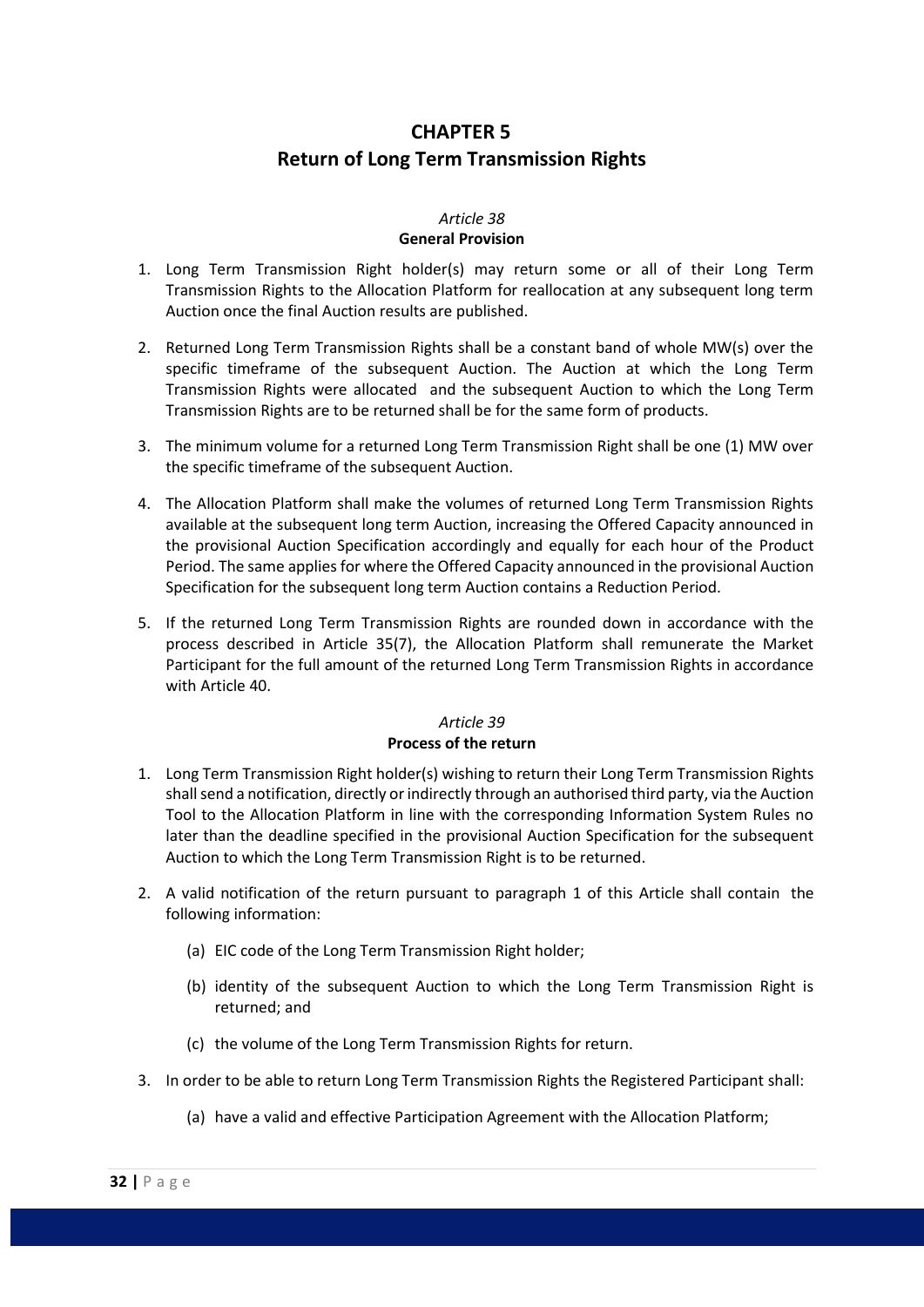- (b) hold the relevant Long Term Transmission Rights at the time of the notification of the return;
- (c) send the notification before the deadline pursuant to paragraph 1 of this Article; and
- (d) fulfil or secure its financial obligations pursuant to these Allocation Rules .
- 4. If the requirements set forth in paragraph 3 of this Article are fulfilled, the Allocation Platform shall send without undue delay a notification to the Registered Participant via the Auction Tool containing:
	- (a) a message confirming the acceptance of the return subject to paragraph 7 of this Article; or
	- (b) a message rejecting the return including the reasons for rejection subject to paragraph 7.
- 5. If the return is accepted, the Allocation Platform shall decrease the total volume of the Long Term Transmission Rights held by the respective Long Term Transmission Right holder by the amount returned.
- 6. Long Term Transmission Right holder(s) wishing to modify their return as notified in accordance with paragraphs 1 and 2 of this Article, shall send a notification via the Auction Tool with the adjusted volume of the Long Term Transmission Rights to be returned before the deadline for return of Long Term Transmission Rights pursuant to paragraph 1 expires. Where the volume of the Long Term Transmission Rights to be returned is adjusted to zero (0) MW, the related return shall be deemed as cancelled.
- 7. If the Allocation Platform is unable to register a return as set forth in this Chapter, the Allocation Platform may apply a fallback procedure for data exchange pursuant to [Article 53.](#page-41-1) If no fallback procedure for return is technically possible, no financial compensation may be claimed by the Registered Participants.

### *Article 40* **Remuneration of Long Term Transmission Right holders**

- <span id="page-32-0"></span>1. Registered Participants who returned Long Term Transmission Right are entitled to receive a remuneration equal to the value of the returned Long Term Transmission Rights set during the relevant subsequent Auction(s) calculated for each hour as follows:
	- (a) the Marginal Price of the Auction at which the returned Long Term Transmission Right was reallocated in Euros/MW per hour multiplied by
	- (b) the amount of MW which was reallocated.
- 2. On return the Registered Participant ceases to be holder of Long Term Transmission Right for the returned amount of Long Term Transmission Right. This means that all rights and obligations of the Registered Participant connected to the returned amount of Long Term Transmission Right will cease except those connected to its payments obligations pursuant to CHAPTER 10 and the remuneration set forth in this CHAPTER 5. All rights and obligations of the Registered Participant related to the not returned proportion of Long Term Transmission Right will remain unaffected.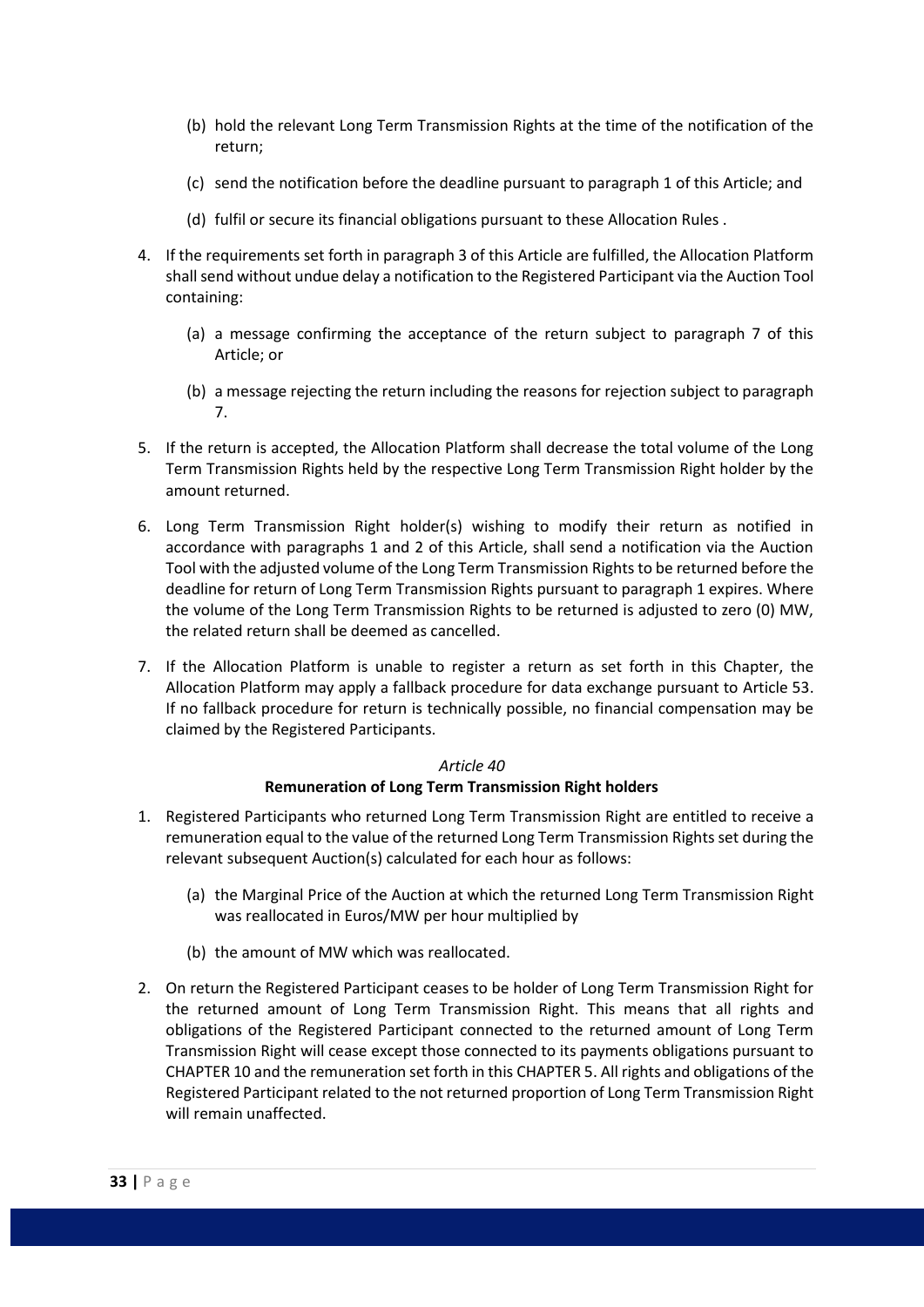# **CHAPTER 6 Transfer of Long Term Transmission Rights**

#### *Article 41*

#### **General provisions**

- <span id="page-33-1"></span><span id="page-33-0"></span>1. Long Term Transmission Right holder(s) may transfer some or all of their Long Term Transmission Rights to another Registered Participant once the Auction results in respect of those rights are final. Regardless of how the transfer was concluded, it shall be notified to the Allocation Platform following the process pursuant to Article 42 and via the Auction Tool according to a format specified on the Allocation Platform's website.
- 2. The minimum volume of Long Term Transmission Rights that may be transferred shall be one (1) MW over one (1) hour.

# *Article 42* **Process of the transfer**

- <span id="page-33-2"></span>1. The transferor shall send a notification, directly or indirectly through an authorised third party, of the transfer to the Allocation Platform via the Auction Tool with the following information:
	- (a) the EIC codes of the transferor and transferee;
	- (b) the time period of the transfer including the start and end dates and hours; and
	- (c) the volume (MW) of the transferred Long Term Transmission Right in whole MW(s) defined per hour.
- 2. The notification of the transfer shall be delivered to the Allocation Platform no later than at 12:00 p.m. on the second ( $2^{nd}$ ) day preceding the day of delivery.
- 3. In order to be able to transfer the Long Term Transmission Rights the following requirements shall be fulfilled:
	- (a) the transferor and transferee have a valid and effective Participation Agreement with the Allocation Platform at least for transfer of Long Term Transmission Rights; the transferor holds the concerned Long Term Transmission Rights at the time of the notification of the transfer;
	- (b) the transferor has fulfilled or secured its financial obligations pursuant to this Allocation Rules regardless whether the transferor transfers all or only part of its Long Term Transmission Rights and even in the case of multiple transfers among several Registered Participants; and
	- (c) the transferor has delivered the notification of the transfer before the deadline pursuant to paragraph 2 of this Article.
- 4. The Allocation Platform shall issue without undue delay an acknowledgement of receipt of the notification to the transferor. Where the notification fulfils the requirements pursuant to paragraph 3 of this Article the Allocation Platform shall inform the transferee about the notification of the transfer.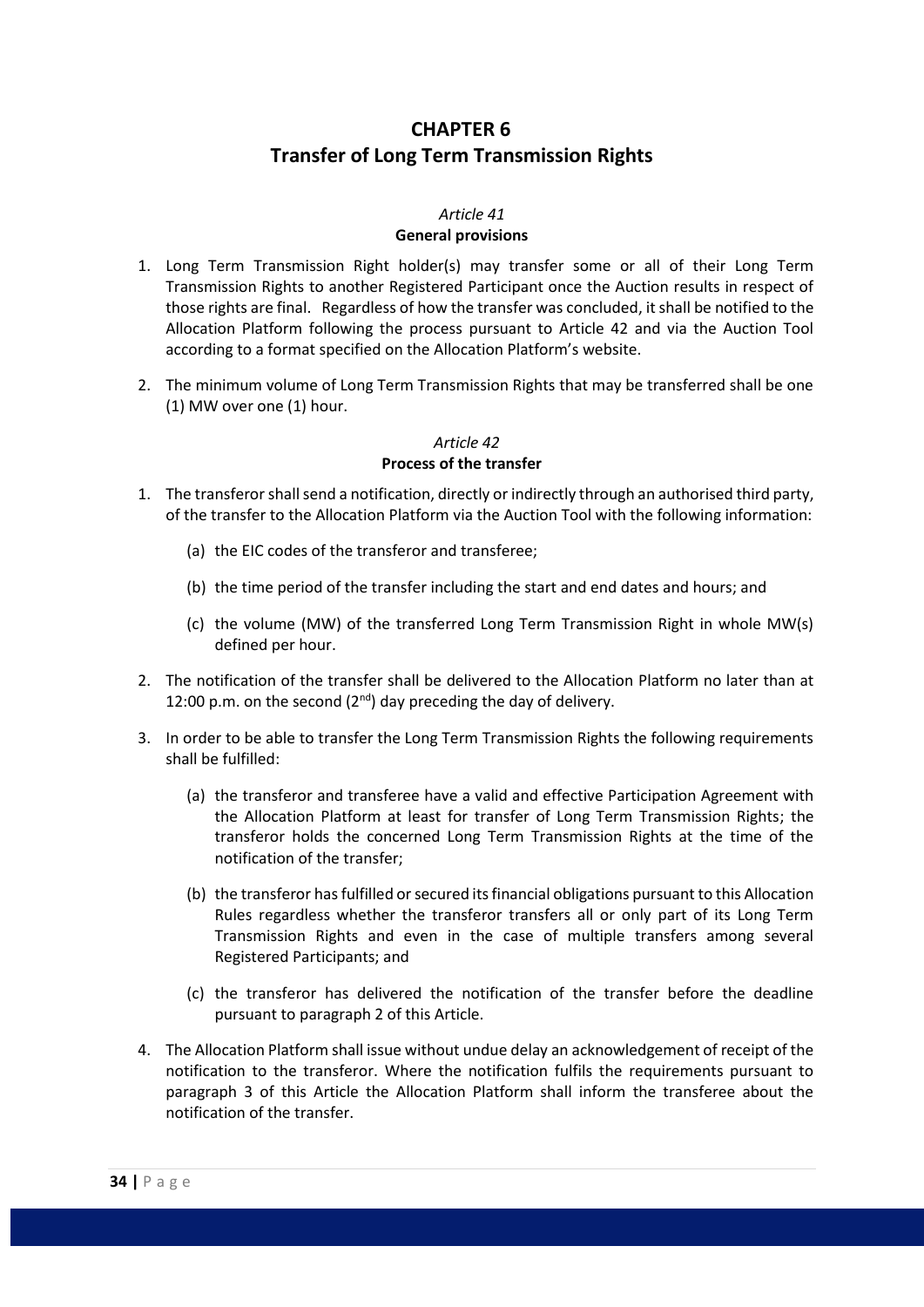- 5. In the event that the acknowledgement is not sent by the Allocation Platform, the concerned notification shall be deemed not to have been submitted.
- 6. The notification of transfer shall be confirmed by the transferee within four (4) hours upon receiving the transfer information from the Allocation Platform and no later than at 12:00 p.m. the second  $(2^{nd})$  day preceding the day of delivery
- 7. In the event that the transferee does not confirm the transfer by the deadline pursuant to paragraph 6, the Allocation Platform shall automatically cancel the process of the transfer notification.
- 8. The Allocation Platform shall then issue without undue delay to the transferor and the transferee a second acknowledgement via the Auction Tool stating either:
	- (a) that the transfer notification has been accepted and is effective; or
	- (b) that the transfer notification has been rejected including the reason(s).
- 9. If for any technical reason the acknowledgement is not sent by the Allocation Platform, the concerned transfer is deemed not to have been submitted.
- 10. The Transferor shall not be entitled to withdraw the transfer notification once the transferee has accepted it. The transferee may initiate another transfer to transfer the Long Term Transmission Rights further.
- 11. In the event of Auction Tool failure, a fallback procedure pursuant to CHAPTER 8 shall apply. If the process of the transfer notification cannot be completed in accordance with this Article due to an IT system and/or fallback procedure failure, Registered Participants shall not be entitled to claim any financial compensation from the Allocation Platform.

#### *Article 43*

#### **Legal consequences of the transfer**

<span id="page-34-0"></span>All rights and obligations resulting from these Allocation Rules, with exception of the payment obligation of the original Long Term Transmission Right holder regarding the allocation of Long Term Transmission Right pursuant to [Article 62\(](#page-47-1)1), shall be transferred together with the Long Term Transmission Right.

# *Article 44*

#### **Notice board**

- <span id="page-34-1"></span>1. The notice board shall facilitate only the exchange of information between the Registered Participants regarding their interest in buying and/or selling Long Term Transmission Rights. No agreements may be concluded via this notice board. Use of the notice board is free of charge.
- 2. Any notices published via the notice board by the Registered Participants shall not be considered as an evidence for a valid and effective contract for the transfer of Long Term Transmission Rights.
- 3. The Allocation Platform shall not be held liable for the accuracy and completeness of the information published by a Registered Participant on the notice board.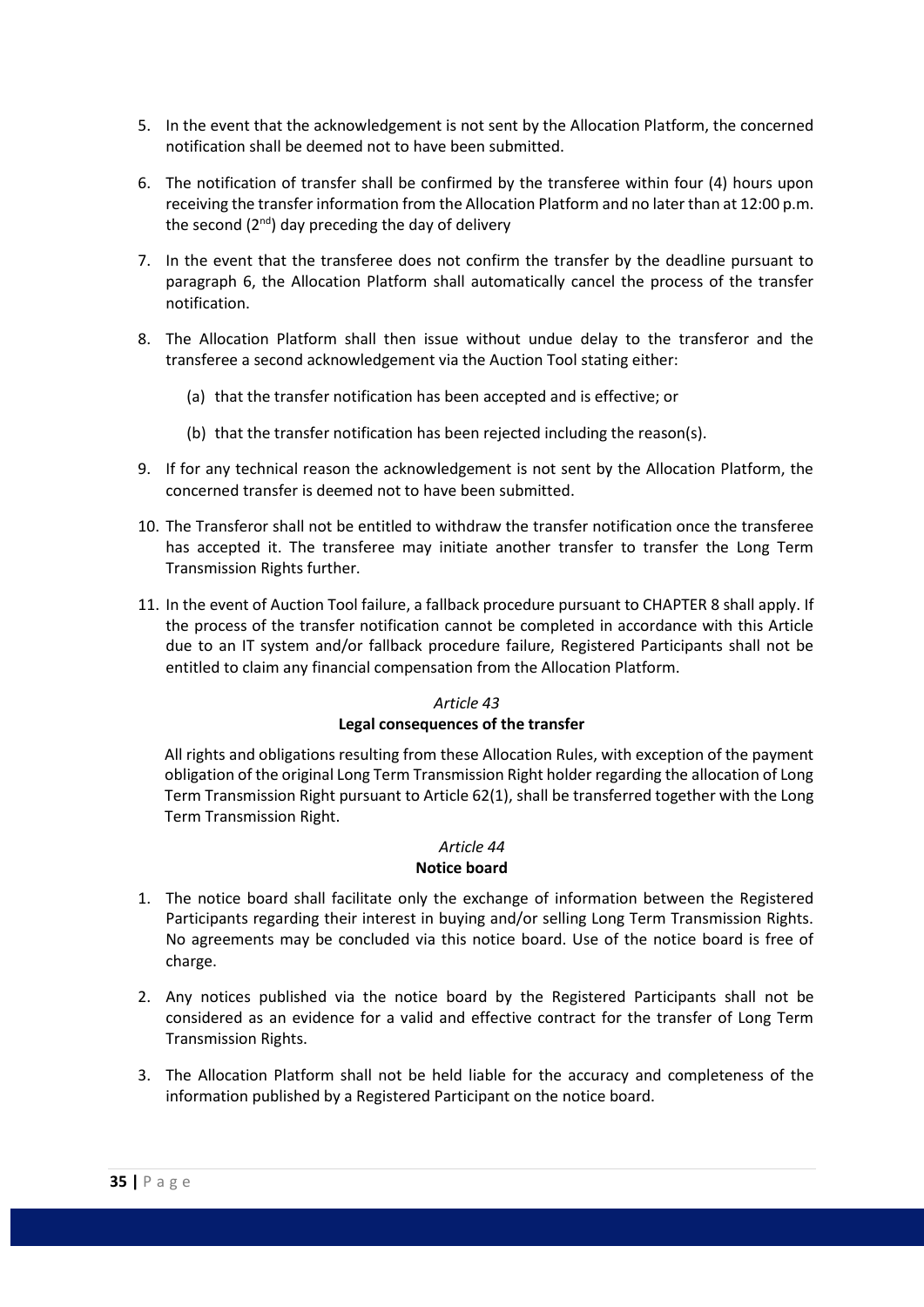4. The Allocation Platform may delete from the notice board any information it considers not relevant for the purpose of the notice board. In case of such a deletion, the Allocation Platform shall provide the reasons for the deletion to the respective Registered Participant.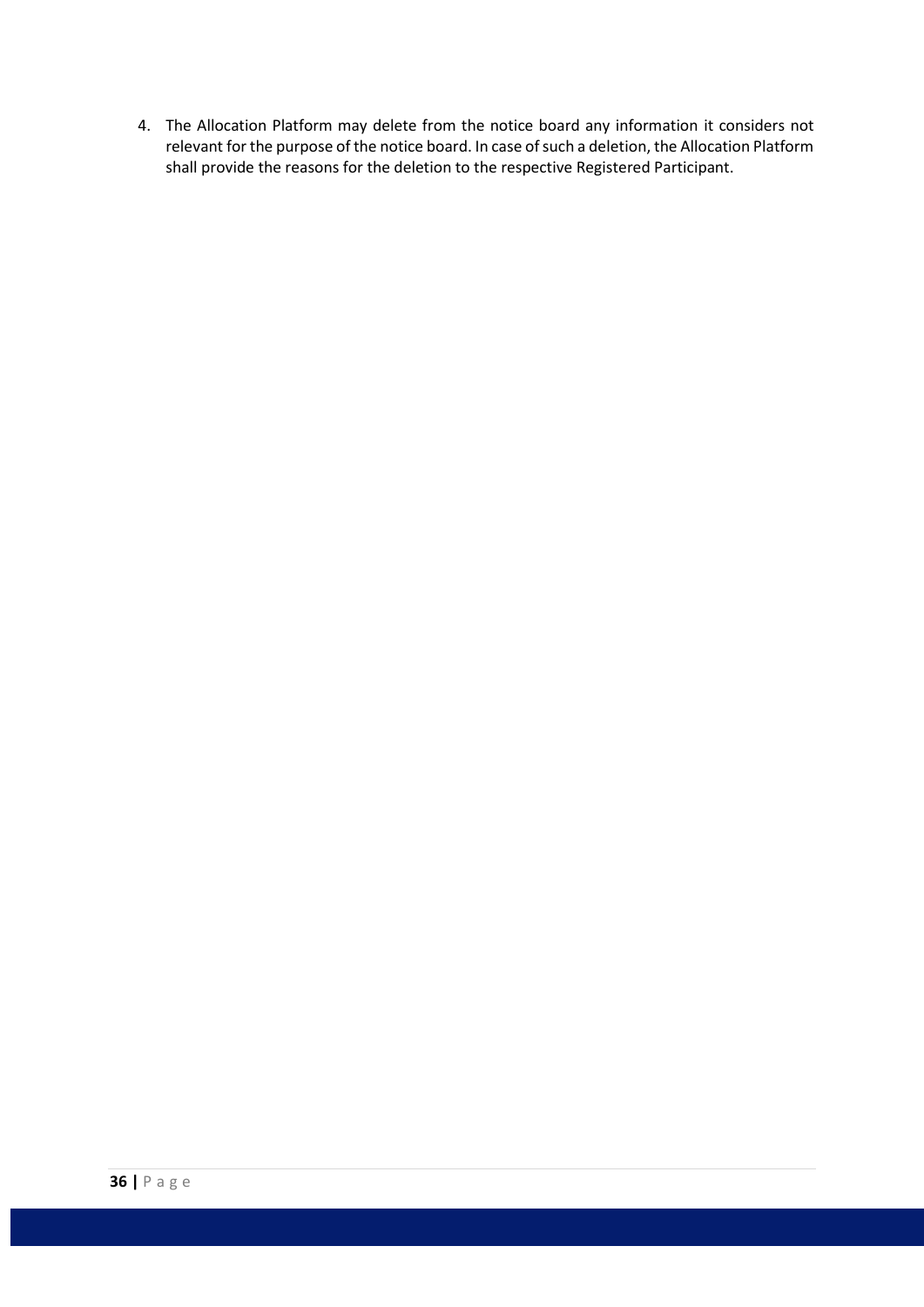# **CHAPTER 7**

# <span id="page-36-0"></span>**Use and remuneration of Long Term Transmission Rights**

# *Article 45*

#### **General principles**

- <span id="page-36-1"></span>1. Physical Transmission Rights shall be subject to the Use it or Sell It principle.
- 2. The holder of allocated Physical Transmission Rights may nominate the Physical Transmission Rights for its physical use in accordance with [Article 46.](#page-36-2) The holder of allocated Financial Transmission Rights shall not be entitled to nominate them for physical delivery.
- 3. In case the Registered Participant does not nominate its Physical Transmission Rights, the Allocation Platform shall make the underlying Cross Zonal Capacity of the non-nominated Physical Transmission Rights available for the relevant daily allocation. The Physical Transmission Right holders who do not nominate their Physical Transmission Rights for physical use of their rights or has not reserved its Physical Transmission Rights for the balancing services shall be entitled to receive remuneration in accordance with Article 48.
- 4. Holders of Financial Transmission Rights shall be subject to the remuneration rules in accordance with [Article 48.](#page-37-1)
- 5. In case the Long Term Transmission Rights holder reserves its Physical Transmission Rights for the balancing services, such Cross Zonal Capacity shall be excluded from the application of the remuneration processes as detailed in Chapter 7. The process of notification of such reservation shall be subject to the relevant rules entered into force in accordance with the applicable national regulatory regime and published by the responsible Allocation Platform.

#### *Article 46*

# **Nomination of Physical Transmission Rights**

- <span id="page-36-2"></span>1. Persons eligible to nominate Physical Transmission Rights shall fulfil the requirement described in applicable Nomination Rules. Eligible persons may be the following:
	- (a) the Physical Transmission Rights' holder; or
	- (b) the person notified by the Physical Transmission Rights' holder during the Nomination process to the respective TSOs in line with the relevant Nomination Rules; or
	- (c) the person authorised by the Physical Transmission Rights' holder to nominate in line with the relevant Nomination Rules and notified to the Allocation Platform.
- 2. The Allocation Platform shall provide on its website an overview of the options listed in paragraph 1 of this Article which are applicable on each Bidding Zone border.
- 3. For the process of the notification of the eligible persons to the Allocation Platform in accordance with paragraph 1(c) of this Article the following criteria should be met:
	- (a) the eligible person shall have an EIC Code in order to allow its identification in the Rights Document; and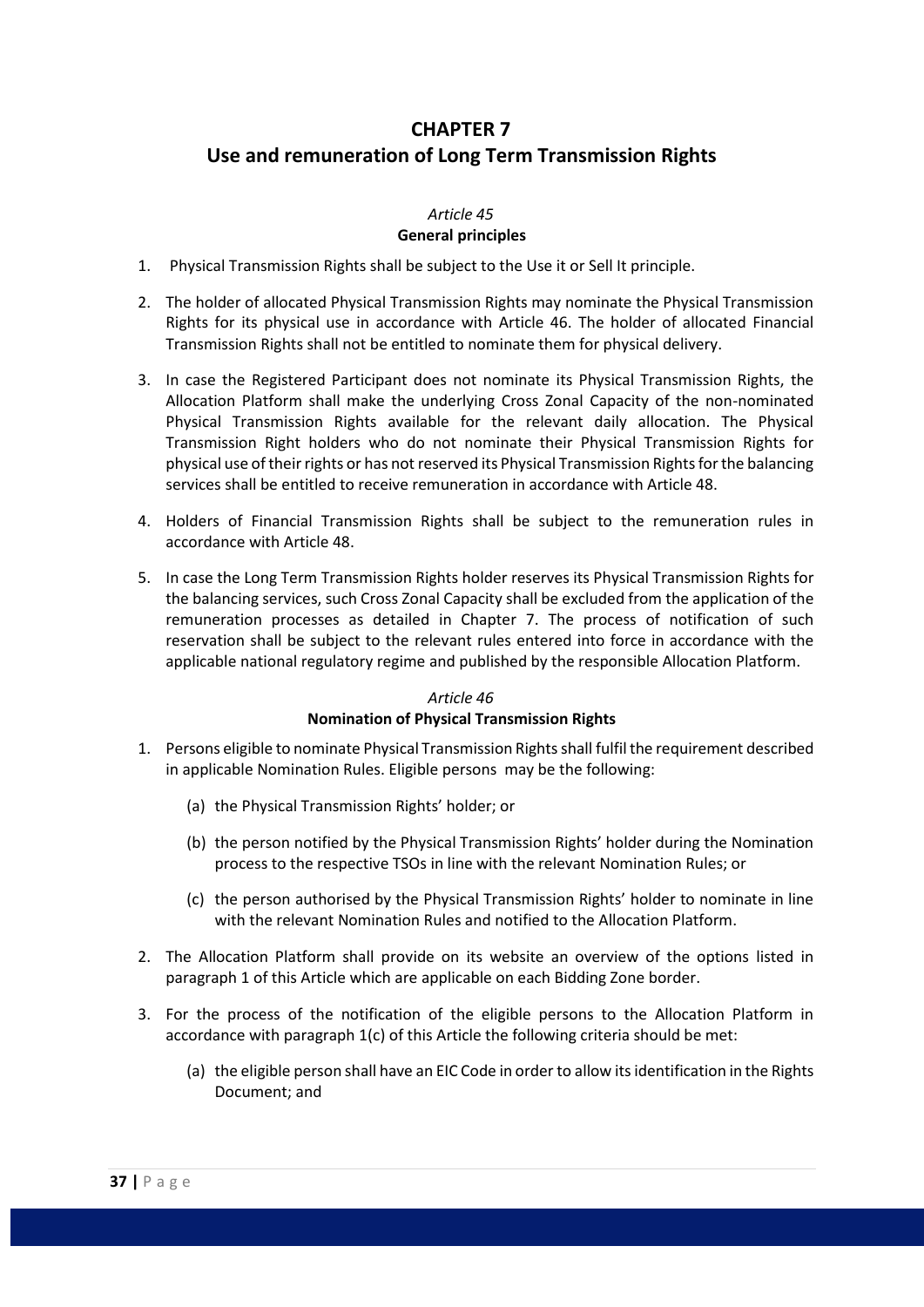- (b) the Physical Transmission Rights' holder shall notify the eligible person to the Allocation Platform via the Auction Tool in accordance with the Information System Rules and at the latest one (1) hour before the sending of the Rights Document for a specific day.
- 4. The Allocation Platform shall not take into account notifications of eligible persons which do not meet the criteria in accordance with paragraph 3 of this Article when sending the Rights Document in respect of a day of delivery of electricity.
- 5. The Nomination shall be done in compliance with the Rights Document.
- 6. The Allocation Platform shall publish a list with the relevant Nomination Rules for the Bidding Zone borders on its website.
- 7. The long term nomination deadlines for respective Bidding Zone borders are set forth in the relevant Nomination Rules. The Allocation Platform shall publish information on its website on the long term nomination deadlines per Bidding Zone border. In case of any discrepancy between the deadlines published by the Allocation Platform and those of the valid and legally binding relevant Nomination Rules, the latter shall prevail and the Allocation Platform shall not be held liable for any damages due to such a discrepancy.

### *Article 47*

#### **Rights Document**

- <span id="page-37-0"></span>1. The Rights Document shall contain the information about the volume in MW that eligible persons are entitled to nominate at specific Bidding Zone borders or subsets of interconnectors of Bidding Zone borders and directions and for hourly periods in case of Physical Transmission Rights. In case of Financial Transmission Rights Options the Rights Document shall contain the information about the volume in MW at specific Bidding Zone borders or subsets of interconnectors of Bidding Zone borders and directions and for hourly periods for which the holder is entitled to financial remuneration in accordance with [Article](#page-37-1)  [48.](#page-37-1) In case of Financial Transmission Rights Obligations, the Rights Document shall contain the information about the volume in MW at specific Bidding Zone borders and directions and for hourly periods for which the holder is entitled to receive or obliged to pay a financial remuneration in accordance with [Article 48.](#page-37-1)
- 2. The Allocation Platform shall send the Rights Document daily and no later than at 1:00 p.m. on the second (2nd) day preceding the delivery day via the Auction Tool to the eligible person according to [Article 46\(](#page-36-2)1) a) and/or c).

#### *Article 48*

# <span id="page-37-1"></span>**Remuneration of Long Term Transmission Rights holders for non-nominated Physical Transmission Rights and Financial Transmission Rights**

1. The Allocation Platform shall remunerate the Long Term Transmission Rights holder for the Long Term Transmission Rights which are reallocated at the relevant daily allocation. The Allocation Platform shall remunerate the Long Term Transmission Rights holder for each MW which was non-nominated for the relevant hourly period in the case of Physical Transmission Rights and for all allocated MW per relevant hourly period in the case of Financial Transmission Rights. The remuneration shall be calculated in the case of Physical Transmission Rights as the difference between the volumes stated in the Rights Document and the final volumes nominated and accepted by the relevant TSO, in the case of Financial Transmission Rights as the volumes stated in the Rights Document, multiplied by a price, depending on the type of the day-ahead allocation, as follows: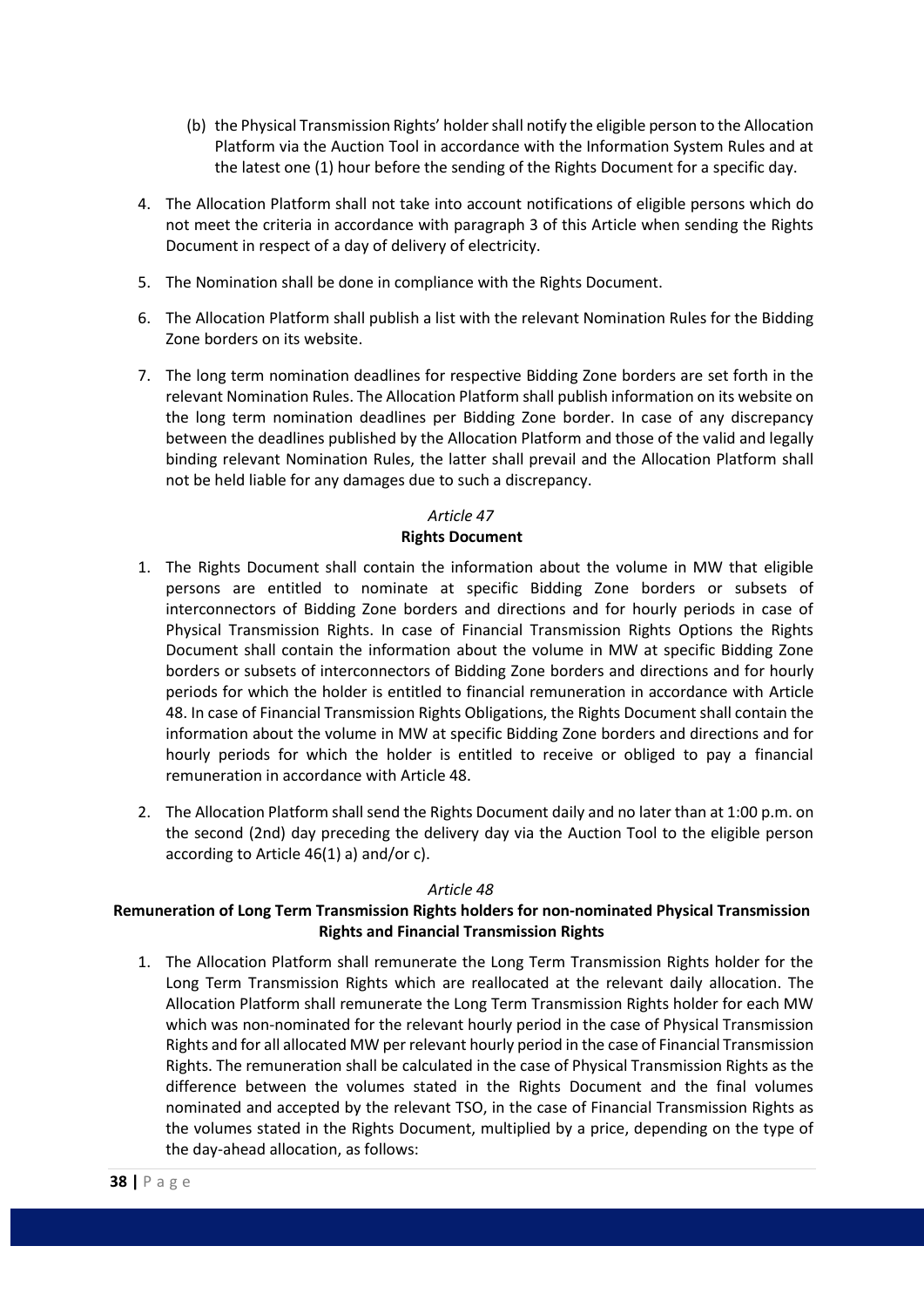- (a) in case of day-ahead Implicit Allocation, including in case of fallback allocation for Implicit Allocation, the price shall be the Market Spread at the concerned Bidding Zone border for the concerned hourly period only in case the price difference is positive in the direction of the Long Term Transmission Rights of the day-ahead Implicit Allocation in which that Cross Zonal Capacity was reallocated, and 0€/MWh, otherwise. If applicable this price may be adjusted to reflect Allocation Constraints on interconnections between Bidding Zones as defined in Regulation (EU) 2015/1222, [Article 23,](#page-19-1) paragraph 3, where these Allocation Constraints are included in the dayahead Cross Zonal Capacity allocation process, subject to the approval of the relevant NRAs.
- (b) in case of day-ahead Explicit Allocation different from fallback allocation for Implicit Allocation for Physical Transmission Rights, the price shall be the Marginal Price of the daily Auction at which that Physical Transmission Right was reallocated, for the concerned hourly period; and
- (c) in case of fallback allocation of Implicit Allocation or Explicit Allocation where no reference price is calculated for the daily allocation timeframe the price for the Long Term Transmission Rights remuneration shall be the Marginal Price of initial Auction.

Where Financial Transmission Rights Obligations are in place, holders of such Rights shall be obliged to provide remuneration to the Allocation Platform if the price difference is negative in the direction of the Financial Transmission Rights Obligation. The remuneration shall be calculated as the volumes of Financial Transmission Rights Obligations stated in the Rights Document multiplied by a price, calculated in line with the principles of paragraph 1, considering that the price difference is negative. . .

- 2. The Allocation Platform shall compensate the Long Term Transmission Rights holder for the Financial Transmission Rights and non-nominated Physical Transmission Rights which are not reallocated at the relevant daily allocation in accordance with CHAPTER 9 in case of the triggering event listed in [Article 56.](#page-43-1)
- 3. The Allocation Platform shall compensate the Long Term Transmission Rights holder in accordance with [Article 59\(](#page-44-1)1) letter (a) and (b) for the Financial Transmission Rights and nonnominated Physical Transmission Rights which are not reallocated at the relevant daily allocation for other reasons than these mentioned in paragraph 2 of this Article.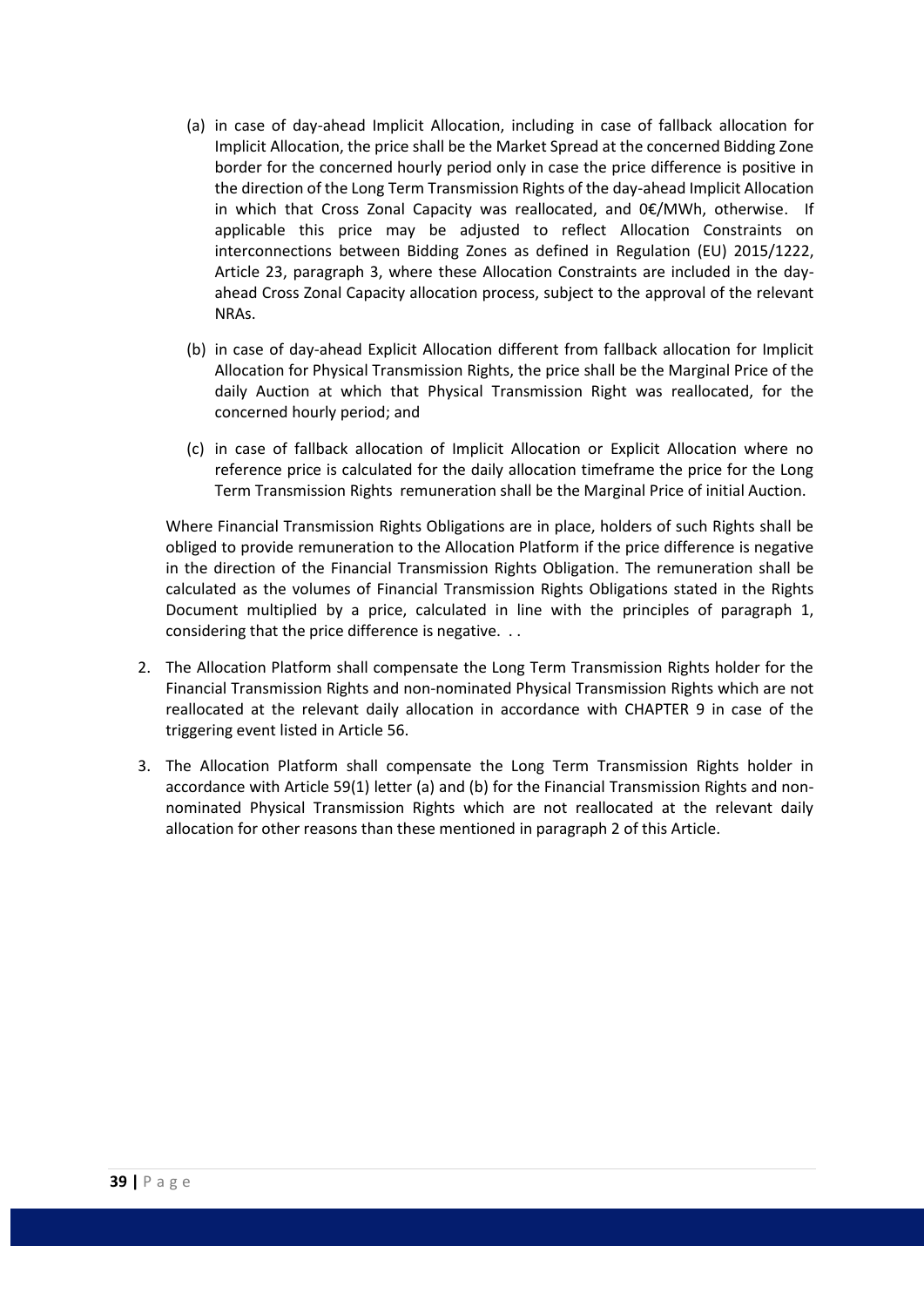# **CHAPTER 8 Fallback Procedures**

#### *Article 49* **General provisions**

- <span id="page-39-1"></span><span id="page-39-0"></span>1. The Allocation Platform shall, to the extent reasonably practicable, organize a fallback procedure in the following cases of failure of a standard process:
	- (a) if it is technically not possible to hold an Auction following the process set forth in CHAPTER 4;
	- (b) if it is technically not possible to register a return of Long Term Transmission Rights following the process as set forth in CHAPTER 5;
	- (c) if it is technically not possible to register a notification of transfer of Long Term Transmission Rights following the process as set forth in CHAPTER 6; and
	- (d) if it is technically not possible to register a notification of an eligible person in following the process as set forth in CHAPTER 7.
- 2. The Allocation Platform may use one or all of the following fallback procedures:
	- (a) introduction of a fallback procedure for data exchange according to [Article 50;](#page-39-2)
	- (b) postponement of the Auction to a later date/time;
	- (c) another ad hoc fallback procedure if considered appropriate by the Allocation Platform to overcome any technical obstacles.
- 3. The Allocation Platform shall, to the extent practicable and without undue delay, inform Registered Participants of possible deviations from the standard processes and the application of a fallback procedure via email and the Allocation Platform's website and using the Auction Tool.
- 4. Registered Participants shall immediately inform the Allocation Platform of any observed problems with the use of the Auction Tool and all potential consequences via e-mail. In case of an urgent problem, which shall be solved immediately and which is identified during Working Hours, the Registered Participant shall immediately contact the Allocation Platform by phone at the telephone number indicated on the website of the Allocation Platform for this type of problems.

#### *Article 50*

#### **Fallback procedure for data exchange**

- <span id="page-39-2"></span>1. In case of a failure at the site of the Allocation Platform of the standard processes for data exchange via the Auction Tool as described in these Allocation Rules, the Allocation Platform may inform Registered Participants that a fallback procedure for data exchange may be used as follows:
	- (a) by the applicable deadlines unless otherwise announced by the Allocation Platform the Registered Participant shall request via email the Allocation Platform to enter the relevant data into the Auction Tool by using this fallback procedure for data exchange;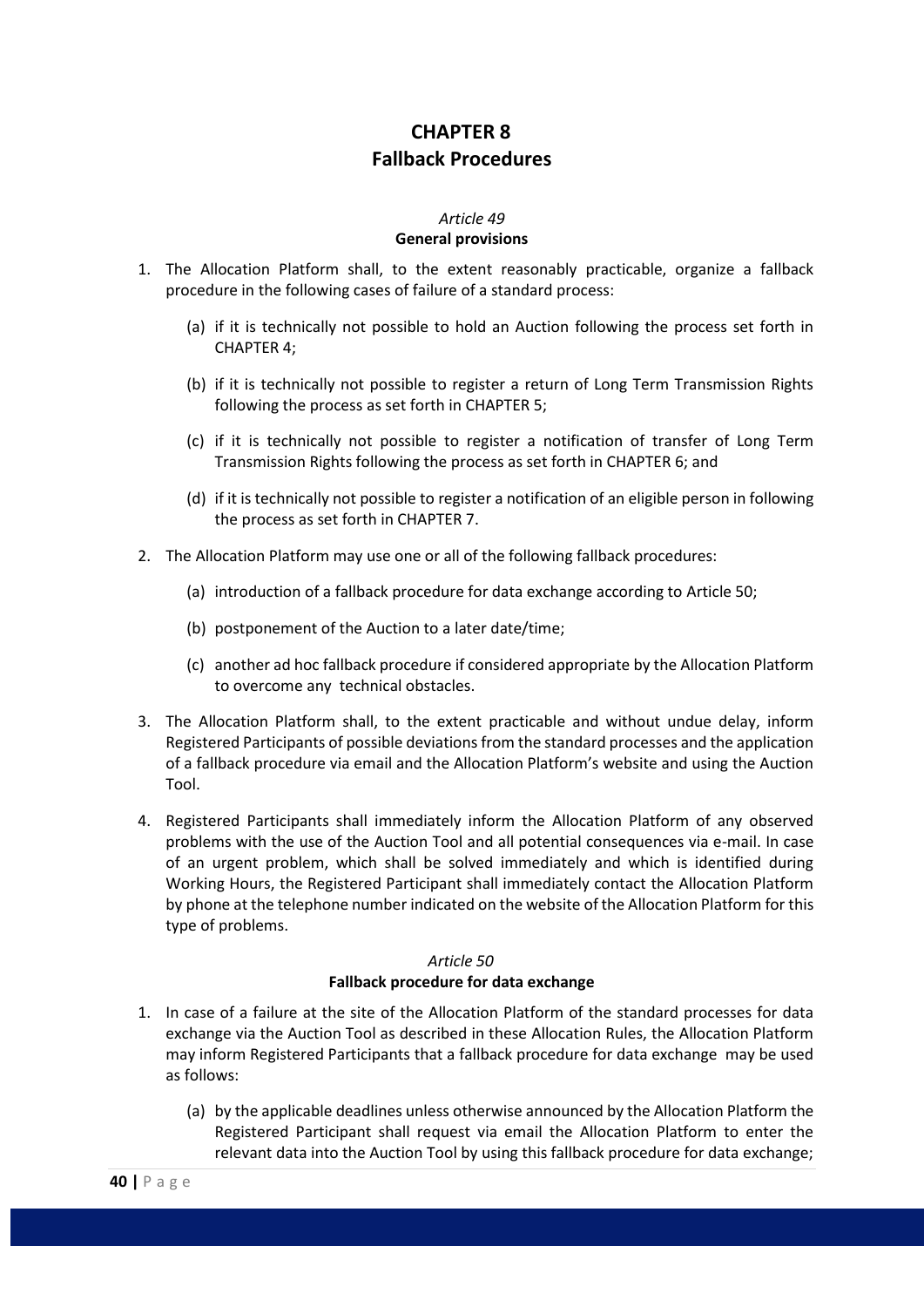- (b) with the request the Registered Participant shall provide to the Allocation Platform in the format specified in the Information System Rules the relevant data to be entered in the Auction Tool;
- (c) the Allocation Platform shall enter the submitted data into the Auction Tool;
- (d) the Allocation Platform may set in Information System Rules an identification process for the Registered Participant at the moment when the Registered Participant submits the relevant operational or commercial data and requests the Allocation Platform to enter this data into the Auction Tool on its behalf by means of the fallback procedure. If the Registered Participant or the person authorized by the Registered Participant for this purpose does not clearly identify itself, the Allocation Platform shall be entitled not to perform the data entry;
- (e) the Registered Participant shall provide the Allocation Platform with a telephone number, which can be used in case of a necessary communication;
- (f) once the Allocation Platform has entered the provided data into the Auction Tool on behalf of the Registered Participant, the Allocation Platform shall inform, without undue delay, the Registered Participant by telephone and/or via e-mail of the entry; and
- (g) the Allocation Platform shall under no circumstances be held responsible if it fails to reach the Registered Participant through the means of communication above.
- 2. In case of application of the fallback procedure for data exchange , all necessary information which is made available via the Auction Tool during the standard processes may be distributed to the Registered Participants via email by the Allocation Platform or where appropriate published on the website of the Allocation Platform.

# *Article 51* **Fallback procedures for Auction**

- <span id="page-40-0"></span>1. The postponement of the Auction shall be the default fallback procedure for Auctions before the Bidding Period has opened. The Allocation Platform may postpone an Auction by notifying Registered Participants of the revised date and/or time of the new Auction.
- 2. After the Bidding Period has opened, the Allocation Platform shall:
	- (a) where reasonably practicable postpone the end of the Bidding Period by notifying Registered Participants about the revised deadlines in the Auction Specification; or
	- (b) cancel the initial Auction according to [Article 52](#page-41-0) and organise a new Auction for the same Product Period.
- 3. If the fallback procedure described in paragraph 1 and 2 of this Article cannot be implemented for the same Product Period, the respective Cross Zonal Capacities shall be offered in subsequent Capacity Allocation process.
- 4. The Allocation Platform shall inform all Registered Participants, without undue delay, of the postponement by notification published in the Auction Tool and/or on the webpage of the Allocation Platform and/or by e-mail.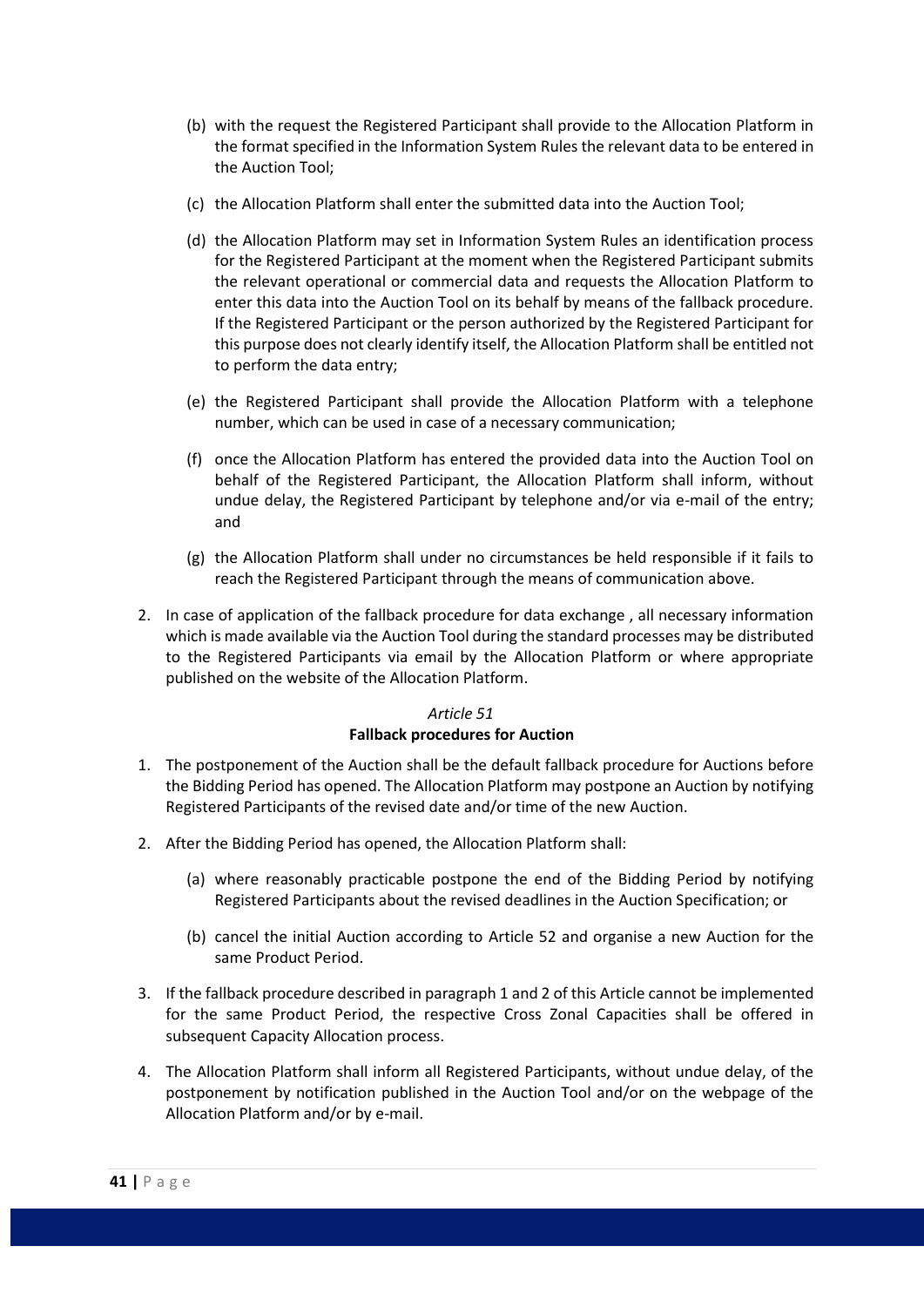# *Article 52* **Auction cancellation**

- <span id="page-41-0"></span>1. In case the Allocation Platform cancels an Auction, all Bids already submitted, all returns already accepted and any results of the respective Auction shall be deemed null and void.
- 2. The Allocation Platform shall inform all Registered Participants without undue delay, of the Auction cancellation by notification published in the Auction Tool or on webpage of Allocation Platform and by e-mail.
- 3. An Auction cancellation may be announced in the following cases:
	- (a) before the end of the contestation period in case the Allocation Platform faces technical obstacles during the Auction process like a failure of standard processes and fallback procedures in the event of erroneous results due to incorrect Marginal Price calculation or in the event of incorrect allocation of Long Term Transmission Rights to Registered Participants or similar reasons; and
	- (b) after the end of the contestation period, in the event of erroneous results due to incorrect Marginal Price calculation or incorrect allocation of Long Term Transmission Rights to Registered Participants or similar reasons.
- 4. In case of Auction cancellation before the contestation period elapses, no compensation shall be paid to the Registered Participants.
- 5. The Allocation Platform shall publish on its website, without undue delay, the reasons for the Auction cancellation.

#### *Article 53*

# **Fallback procedure for return of Long Term Transmission Rights**

- <span id="page-41-1"></span>1. In case of failure in the standard process for the registration of the return of Long Term Transmission Rights via the Auction Tool as set forth in CHAPTER 5, the Allocation Platform may apply the fallback procedure for data exchange in accordance with [Article 50.](#page-39-2)
- 2. The Allocation Platform shall publish information about the possibility to use the fallback procedure for data exchange in due time before the expiration of the deadline for Long Term Transmission Rights return.
- 3. In case the fallback procedure for data exchange cannot be executed as necessary to enable the registration of the return of Long Term Transmission Rights, all requests for Long Term Transmission Rights return already submitted that cannot be registered in the Auction Tool shall be automatically cancelled.

#### *Article 54*

# **Fallback procedure for transfer of Long Term Transmission Rights**

- <span id="page-41-2"></span>1. In case of failure in the standard process for the registration of the transfer of Long Term Transmission Rights organised via the Auction Tool as set forth in CHAPTER 6 the Allocation Platform may apply the fallback procedure for data exchange in accordance with [Article 50.](#page-39-2)
- 2. The Allocation Platform shall publish information about the possibility to use the fallback procedure for data exchange in due time before the expiration of the deadline for Long Term Transmission Rights transfer.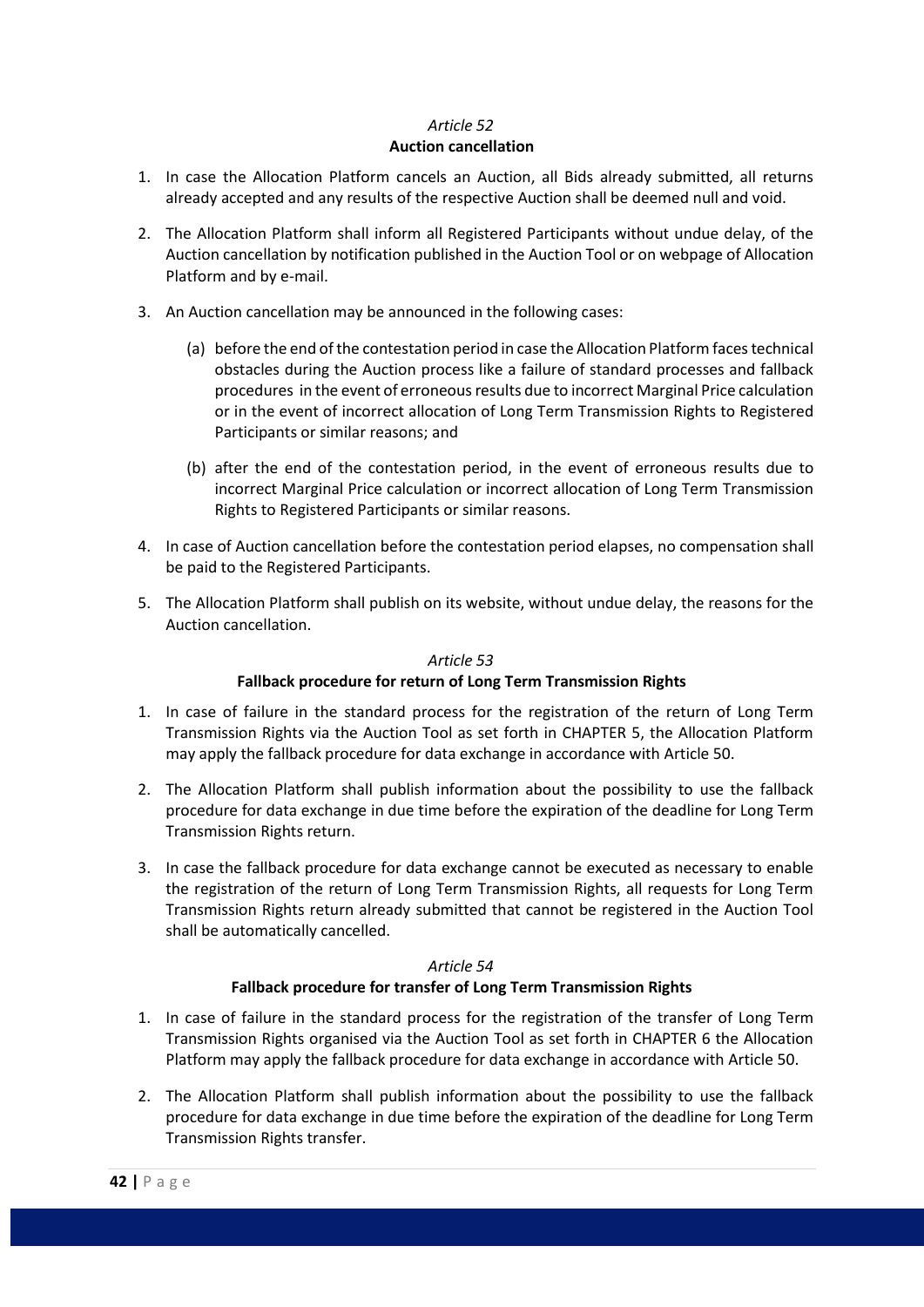3. In case the fallback procedure for data exchange cannot be executed as necessary to enable the registration of the transfer of Long Term Transmission Rights, all requests for Long Term Transmission Rights transfer already submitted and not confirmed by transferee shall be automatically cancelled.

#### *Article 55*

#### **Fallback procedure for eligible person notification**

- <span id="page-42-0"></span>1. In case of failure in the standard process of eligible person notification to the Allocation Platform via the Auction Tool as set forth in CHAPTER 6, the Allocation Platform may apply the fallback procedure for data exchange in accordance with [Article 50.](#page-39-2)
- 2. The Allocation Platform shall publish information about the possibility to use the fallback procedure for data exchange in due time before the expiration of the deadline for eligible person notification.
- 3. In case the fallback procedure for data exchange cannot be executed as necessary to enable the registration of the eligible person, the eligible person shall be deemed notified as set forth in Information System Rules.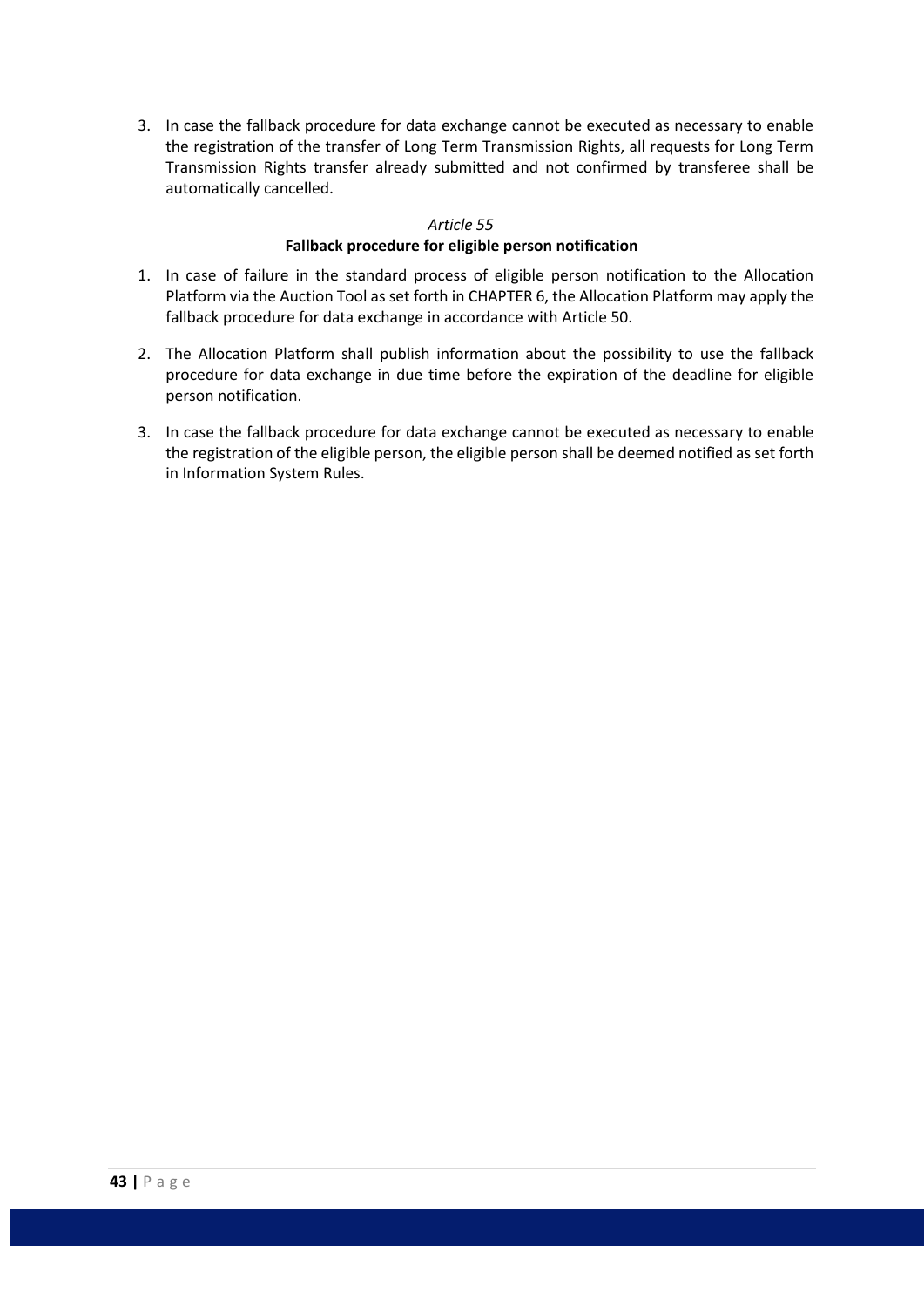# **CHAPTER 9 Curtailment**

#### *Article 56*

#### <span id="page-43-0"></span>**Triggering events and consequences of curtailment on Long Term Transmission Rights**

- <span id="page-43-1"></span>1. Long Term Transmission Rights irrespectively of the Product Period may be curtailed in the event of Force Majeure, or to ensure operation remains within Operational Security Limits before the Day Ahead Firmness Deadline
- 2. Curtailment may be applied on allocated Long Term Transmission Rights including, where the case may be, on nominated Physical Transmission Rights.
- 3. Long Term Transmission Rights may be curtailed after the Day Ahead Firmness Deadline in the case of Force Majeure or emergency situation in accordance with Article 72 of Commission Regulation (EU) 2015/1222. For the avoidance of doubt, Long Term Transmission Rights when curtailed after the Day Ahead Firmness Deadlines shall be curtailed in the same way as dayahead and intraday capacity and compensated in accordance with the applicable legislation.
- 4. In the case of Physical Transmission Rights, each Registered Participant affected by curtailment shall lose its right to transfer, return or nominate for physical use the concerned Physical Transmission Rights or to receive remuneration based on the Use-It-Or-Sell-It principle. In the case of Financial Transmission Rights, each Registered Participant affected by curtailment shall lose its right to transfer or return the concerned Financial Transmission Rights or to receive remuneration in accordance to [Article 48.](#page-37-1)
- 5. In case of curtailment, the affected Registered Participant is entitled to receive reimbursement or compensation according to [Article 59](#page-44-1) to [Article 60](#page-45-0) and where applicabl[e Article 61.](#page-46-0)

# *Article 57* **Process and notification of curtailment**

- <span id="page-43-2"></span>1. In all cases curtailment shall be carried out by the Allocation Platform based on a request by one or more TSO(s) at the Bidding Zone border where Long Term Transmission Rights have been allocated.
- 2. The Allocation Platform shall notify the affected holders of Long Term Transmission Rights as soon as possible of a curtailment of Long Term Transmission Rights including the triggering event via email and on the webpage of the Allocation Platform. The notification shall identify the affected Long Term Transmission Rights, the affected volume in MW per hour for each concerned period, the triggering events for curtailment as described in [Article 56](#page-43-1) and the amount of Long Term Transmission Rights that remain after the curtailment.
- 3. The Allocation Platform shall publish the triggering events for curtailment in accordance with [Article 56](#page-43-1) including their estimated duration on its website as soon as possible.
- 4. The curtailment shall be applied to Long Term Transmission Rights of the concerned periods on a pro rata basis, which means in proportion to the held Long Term Transmission Rights, regardless of the time of allocation.
- 5. In the event of curtailments of Physical Transmission Rights after the nomination deadline, and as long as the capacity has not been reallocated in the day-ahead allocation, the curtailment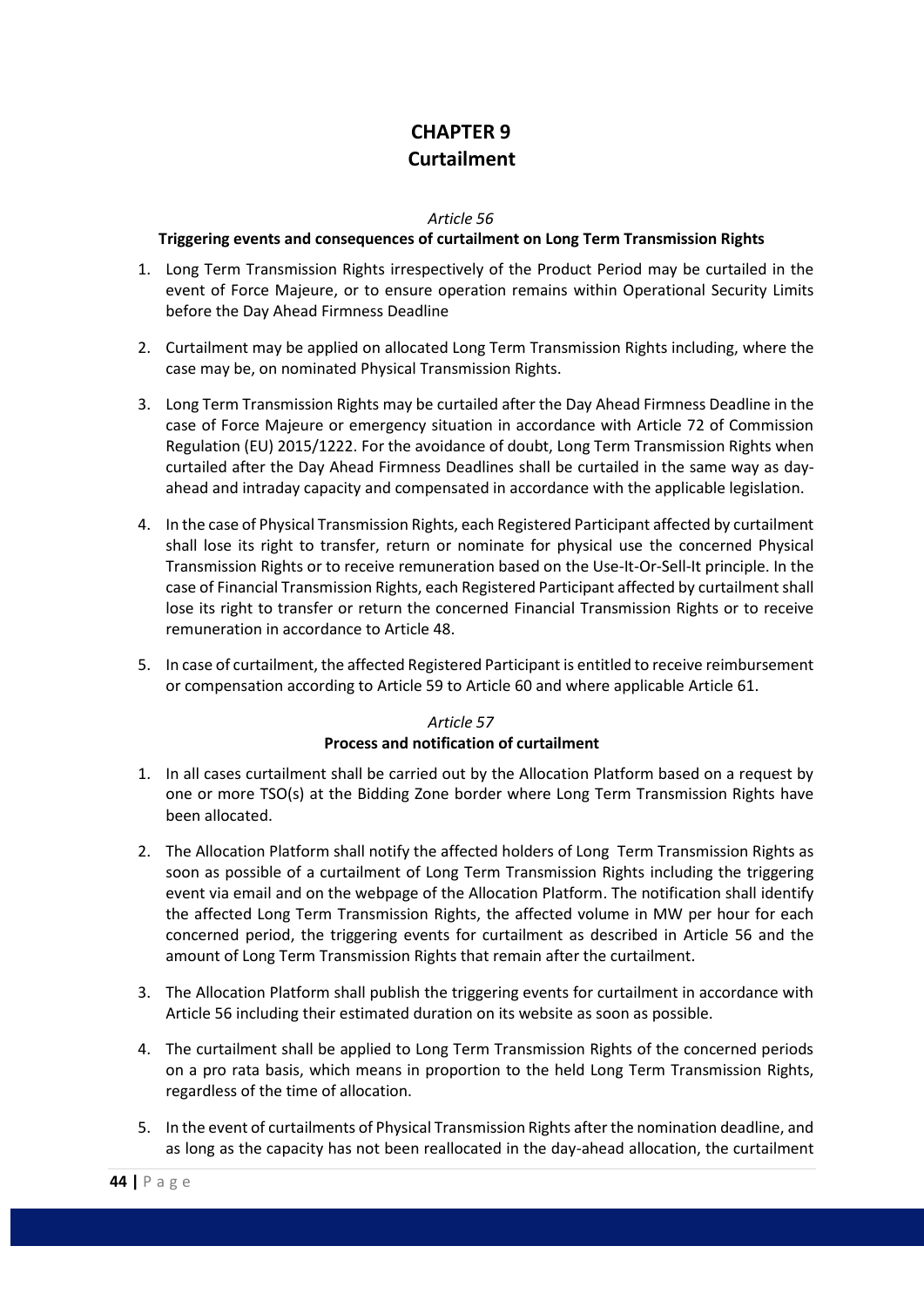shall be applied on a pro rata basis to both nominated and not nominated Physical Transmission Rights.

- 6. Compensation rules according to [Article 59](#page-44-1) to [Article 60](#page-45-0) and where applicable [Article 61](#page-46-0) also apply if offered day-ahead Cross Zonal Capacities are lower than the amount of nonnominated Long Term Transmission Rights in case of Physical Transmission Rights and the total amount of Long Term Transmission Rights in the case of Financial Transmission Rights.
- 7. For each affected Registered Participant, remaining Long Term Transmission Rights which have not been curtailed shall be rounded down to the nearest MW. The same rounding applies for the curtailment of both nominated and non-nominated Physical Transmission Rights according to paragraph 4 of this Article.
- 8. In cases of curtailment, any transfer of Long Term Transmission Rights to be curtailed, which is not yet accepted by the transferee, shall be automatically cancelled and the transferor shall remain the holder of the Long Term Transmission Rights. If the transfer has already been notified to the Allocation Platform and accepted by the transferee, the compensation or reimbursement for curtailed Long Term Transmission Rights shall be paid to the transferee.
- 9. The Allocation Platform shall cancel all notifications for return of Long Term Transmission Rights that have been accepted for a subsequent long term Auction for which curtailment is necessary and for which the final Auction Specifications have not yet been published. By this cancellation, the Long Term Transmission Rights are given back to the Long Term Transmission Right holders that have requested the return. If the final Auction Specification has already been published the return shall not be cancelled and the compensation or reimbursement for curtailed Long Term Transmission Rights shall be paid to the holder who returned the Long Term Transmission Rights.

#### *Article 58*

#### **Day Ahead Firmness deadline**

<span id="page-44-0"></span>The Allocation Platform shall publish on its website and take into account for the calculation of compensation for curtailed Long Term Transmission Rights the Day Ahead Firmness Deadline which for the purpose of these Allocation Rules is set sixty (60) minutes before the respective Day Ahead Market Gate Closure Time, unless otherwise specified in accordance with the process described in Article 69 of the Commission Regulation (EU) 2015/1222.

#### *Article 59*

#### <span id="page-44-1"></span>**Compensation for curtailments to ensure operation remains within Operational Security Limits before the Day Ahead Firmness Deadline**

- 1. In cases of curtailment to ensure operation remains within Operational Security Limits before the Day Ahead Firmness Deadline the compensation for each affected hour and Registered Participant shall be calculated as the Long Term Transmission Rights in MW per hour corresponding to the difference between the allocated Long Term Transmission Rights held by the Registered Participant before and after the curtailment multiplied by a price calculated as follows:
	- (a) the Market Spread at the concerned Bidding Zone border for the concerned hourly period only in case the price difference is positive in the direction of the curtailed Long Term Transmission Rights, and 0€/MWh, otherwise. If applicable this price may be adjusted, subject to the approval of the relevant NRAs, to reflect Allocation Constraints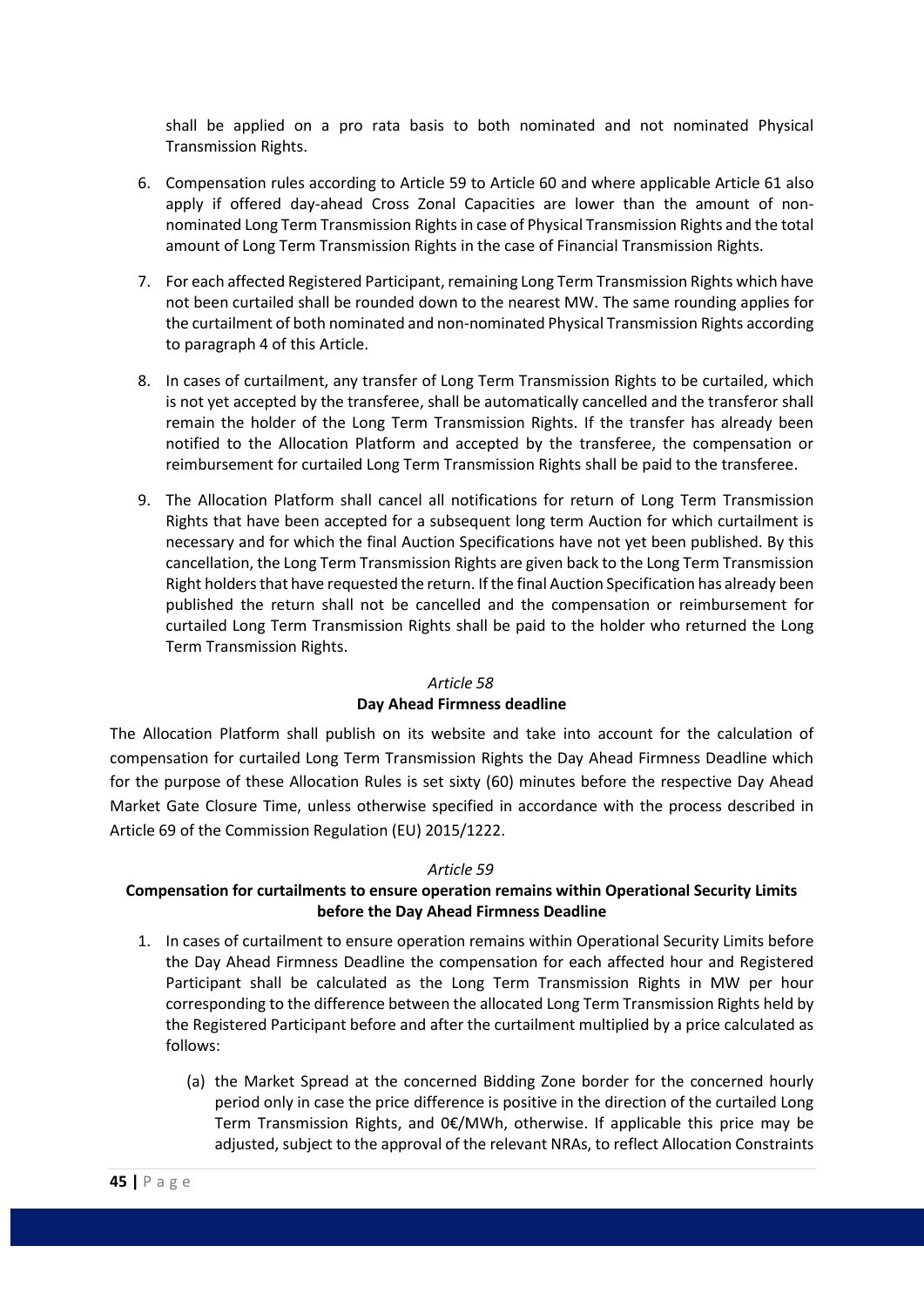on interconnections between Bidding Zones as defined in Article 23, paragraph 3 of Commission Regulation (EU) 2015/1222, where these Allocation Constraints are included in the day-ahead Cross Zonal Capacity allocation process. The direction of the curtailed Long-Term Transmission Right shall be determined by the destination and the origin Bidding Zones as defined in the Auction Specifications of the concerned Long Term Transmission Right; or

- (b) the Marginal Price of the initial Auction if the day-ahead price is not calculated at least in one of the two relevant Bidding Zones.
- 2. A cap may be applied to the compensations calculated according to paragraph 1 which occurred within one calendar year subject to the approval of the relevant NRAs.. The cap shall be determined as the total amount of Congestion Income collected by the concerned TSOs on the respective Bidding Zone border in the relevant calendar year, deducting all remunerations paid according to Articles 40 and 48 and compensations paid according to [Article 60](#page-45-0) and where applicable [Article 61.](#page-46-0)
- 3. In case of Direct Current interconnectors, the cap shall be determined as the total amount of Congestion Income collected by the concerned TSOs on the Bidding Zone border in the relevant month, deducting all remunerations paid according to [Article 40](#page-32-0) and [Article 48](#page-37-1) and compensations paid according to Articles 60 and where applicabl[e Article 61](#page-46-0) for the considered month. The total amount of Congestion Income in one month is defined as the sum of a twelfth of the revenues raised at yearly Auction on the concerned Bidding Zone Border and the revenues generated by the monthly Auction and congestion income from other timeframes which occurred during this month on the concerned Bidding Zone border.
- 4. If, before application of the relevant cap described in paragraph 2 of this Article, the total calculated compensations of curtailed Long Term Transmission Rights exceed the relevant cap, the compensations of curtailed Long Term Transmission Rights shall be reduced on a pro rata basis. This will be based on the proportion of uncapped compensation of allocated Long Term Transmission Rights due to each Registered Participant in the relevant period (calendar month or calendar year). The compensations due to each Registered Participant will be calculated as follows:
	- [(Uncapped compensations of curtailed Long Term Transmission Rights due to Registered Participant)/(Total uncapped compensations of curtailed Long Term Transmission Rights due to all Registered Participants)] x (Relevant Cap as described in paragraph 2 of this Article)

#### *Article 60*

#### <span id="page-45-0"></span>**Reimbursement for curtailments due to Force Majeure before the Day Ahead Firmness Deadline**

- 1. In the case of Force Majeure before the Day Ahead Firmness Deadline, holders of curtailed Long Term Transmission Rights shall be entitled to receive a reimbursement equal to the price of the Long Term Transmission Rights set during the Long Term Transmission Rights Allocation Process, which for each affected hour and Registered Participant shall be calculated as:
	- (a) the Marginal Price of the initial Auction; or
	- (b) in case the Marginal Price of the initial Auction cannot be identified, the weighted average of Marginal Prices of all the Auctions for which the Registered Participant holds Long Term Transmission Rights where the weight is given by Long Term Transmission Rights which the Registered Participant holds before the curtailment; multiplied by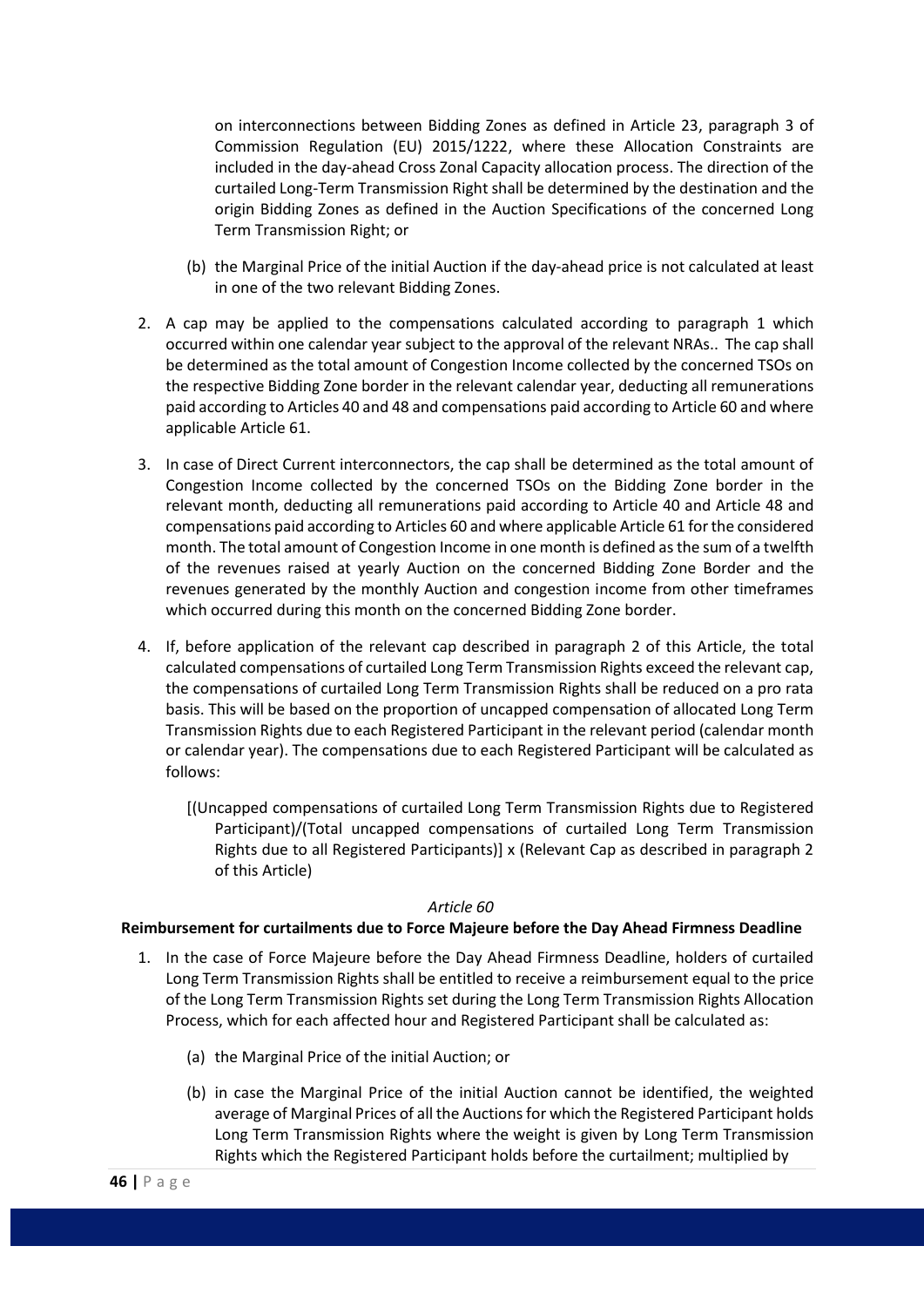(c) the volume in MW per hour corresponding to the difference between the Long Term Transmission Rights held by the Registered Participant before and after the curtailment.

### *Article 61*

# <span id="page-46-0"></span>**Reimbursement or compensation for curtailments due to Force Majeure or emergency situation after the Day Ahead Firmness Deadline**

In the event of Force Majeure or an emergency situations after the Day Ahead Firmness Deadline, holders of curtailed Long Term Transmission Rights shall be entitled to receive a reimbursement in accordance with Article 72 of Commission Regulation (EU) 2015/1222.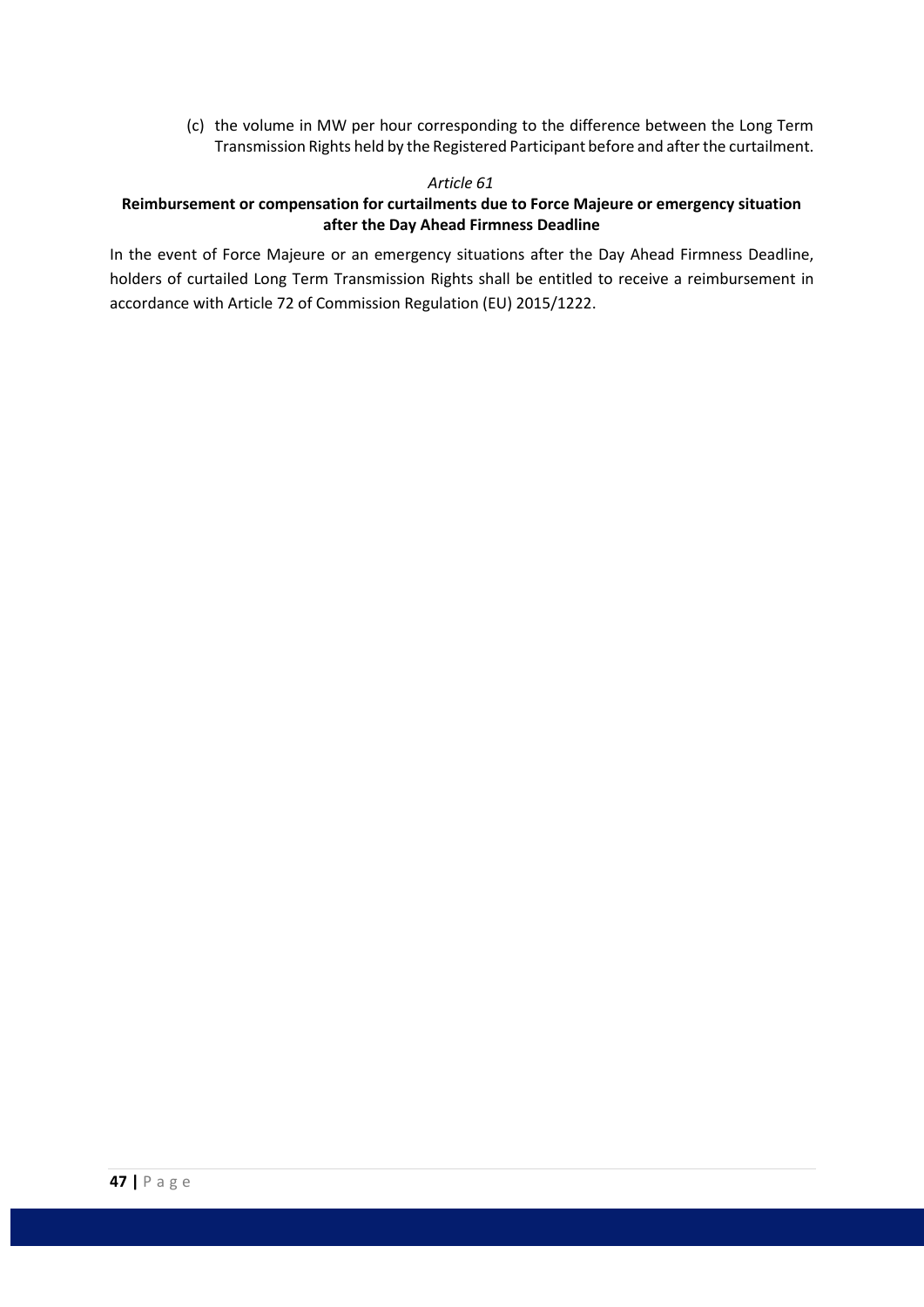# **CHAPTER 10 Invoicing and Payment**

#### *Article 62* **General principles**

- <span id="page-47-1"></span><span id="page-47-0"></span>1. A Registered Participant shall pay the amounts due as calculated in accordance with Article 63 for all Long Term Transmission Rights allocated to him. This obligation shall be fulfilled irrespective of any return or transfer or curtailment of all or some of these Long Term Transmission Rights in accordance with these Allocation Rules.
- 2. The Registered Participant may upon payment use the Cross Zonal Capacity connected with the allocated Long Term Transmission Rights as described in these Allocation Rules only. Any right for physical use of the transmission system in case of a Physical Transmission Rights may be subject to separate agreements between the Registered Participant and the concerned TSOs.
- 3. All financial information, prices and amounts due shall be expressed in Euros  $(€)$ , except if deviations are required by applicable law or regulations.
- 4. The payment shall be settled on the date upon which the given amount is credited to the account of the beneficiary. Any interest for late payment shall be considered as settled on the date when the payment was credited from the account of the payer.
- 5. Payments shall be done in Euros  $(\epsilon)$ .
- 6. The Allocation Platform shall consider taxes and levies at the rate and to the extent applicable when assessing payment obligations and issuing invoices under these Allocation Rules subject to [Article 64.](#page-48-0)
- 7. The Registered Participant shall provide the Allocation Platform with relevant information for justifying whether or not respective taxes and levies are applicable when signing the Participation Agreement as well as any changes in this respect without undue delay.
- 8. Where Financial Transmission Right Obligations are in place, the Allocation Platform shall through a clearing house calculate the amounts to be remunerated to and received from the holders of such Long Term Transmission Rights. All costs incurred by the Allocation Platform associated with the clearing of Financial Transmission Rights Obligations will be invoiced to the holders of such Long Term Transmission Rights.

#### *Article 63*

#### **Calculation of due amounts**

- <span id="page-47-2"></span>1. Registered Participants shall pay for each of the Long Term Transmission Rights allocated to them an amount equal to:
	- (a) the Marginal Price (per MW per hour); multiplied by
	- (b) the sum of Long Term Transmission Rights in MW allocated in individual hours of the Product Period incorporating any Reduction Period where relevant in accordance with [Article 35.](#page-27-0)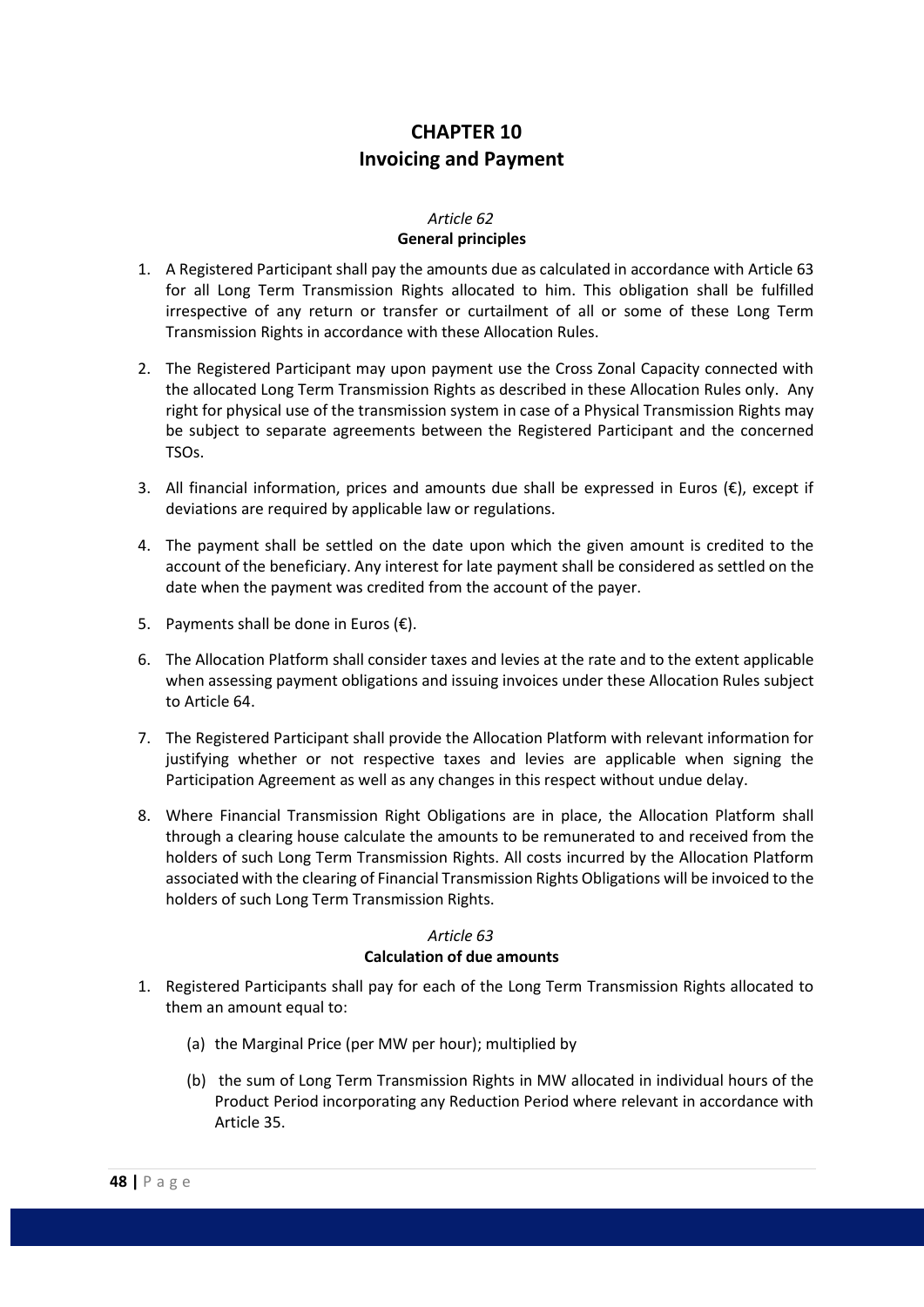- 2. The amount due plus any applicable taxes and levies, duties or other charges subject t[o Article](#page-48-0)  [64,](#page-48-0) shall be rounded to two decimal places.
- 3. The Allocation Platform shall calculate the due payments in monthly instalments when the Cross Zonal Capacity product has a duration of more than a month.
- 4. Monthly instalments shall be equal for each month and determined by dividing the amount due as set forth in paragraph 1 of this Article by the duration of the Cross Zonal Capacity products expressed in months and rounded to two decimal places. The last instalment shall in addition include the balance due to the rounding down applied in the other monthly instalments.
- 5. If the first payment date of the Cross Zonal Capacity product with a duration of more than one (1) month occurs after the start of the Product Period, then the first payment shall include two (2) monthly instalments.

# *Article 64*

# **Tax Gross-up**

- <span id="page-48-0"></span>1. Each Registered Participant must make all payments to be made by it under the Allocation Rules without any tax deduction, unless a tax deduction is required by law.
- 2. If a tax deduction is required by law to be made by a Registered Participant, the amount of the payment due from the Registered Participant to the Allocation Platform will be increased to an amount which (after making the tax deduction) leaves an amount equal to the payment which would have been due if no tax deduction had been required.
- 3. Paragraph 2 of this Article does not apply with respect to any tax assessed on the Allocation Platform on any payment received in connection with the Allocation Rules under the laws of the jurisdiction in which the Allocation Platform is incorporated or, if different, the jurisdiction (or jurisdictions) in which the Allocation Platform is treated as resident for tax purposes or has or is deemed for tax purposes to have a permanent establishment or a fixed place of business to which any payment under the Allocation Rules is attributable. Paragraph 2 of this Article does not apply to value added tax as provided for in the VAT directive 2006/112/EC as amended from time to time and any other tax of a similar nature.

# *Article 65* **Invoicing and payment conditions**

- <span id="page-48-1"></span>1. Payments shall be settled before the start of the Product Period if the Auction timeline allows so. If the Cross Zonal Capacity product has a duration of more than one (1) month, each monthly instalment shall be settled before the start of each respective month if the Auction timeline allows so. If the settlement of an amount due for allocated Long Term Transmission Rights is not possible before the start of the Product Period then the payment will be settled at the next fixed invoice date.
- 2. The Allocation Platform shall issue invoices for payments for all Long Term Transmission Rights on a monthly basis and no later than the tenth (10th) Working Day of each month.
- 3. The invoices shall be issued for the following payments:
	- (a) the amount of the monthly instalment(s) if the Long Term Transmission Right has a duration of more than a month as set forth in [Article 63\(](#page-47-2)4) and (5);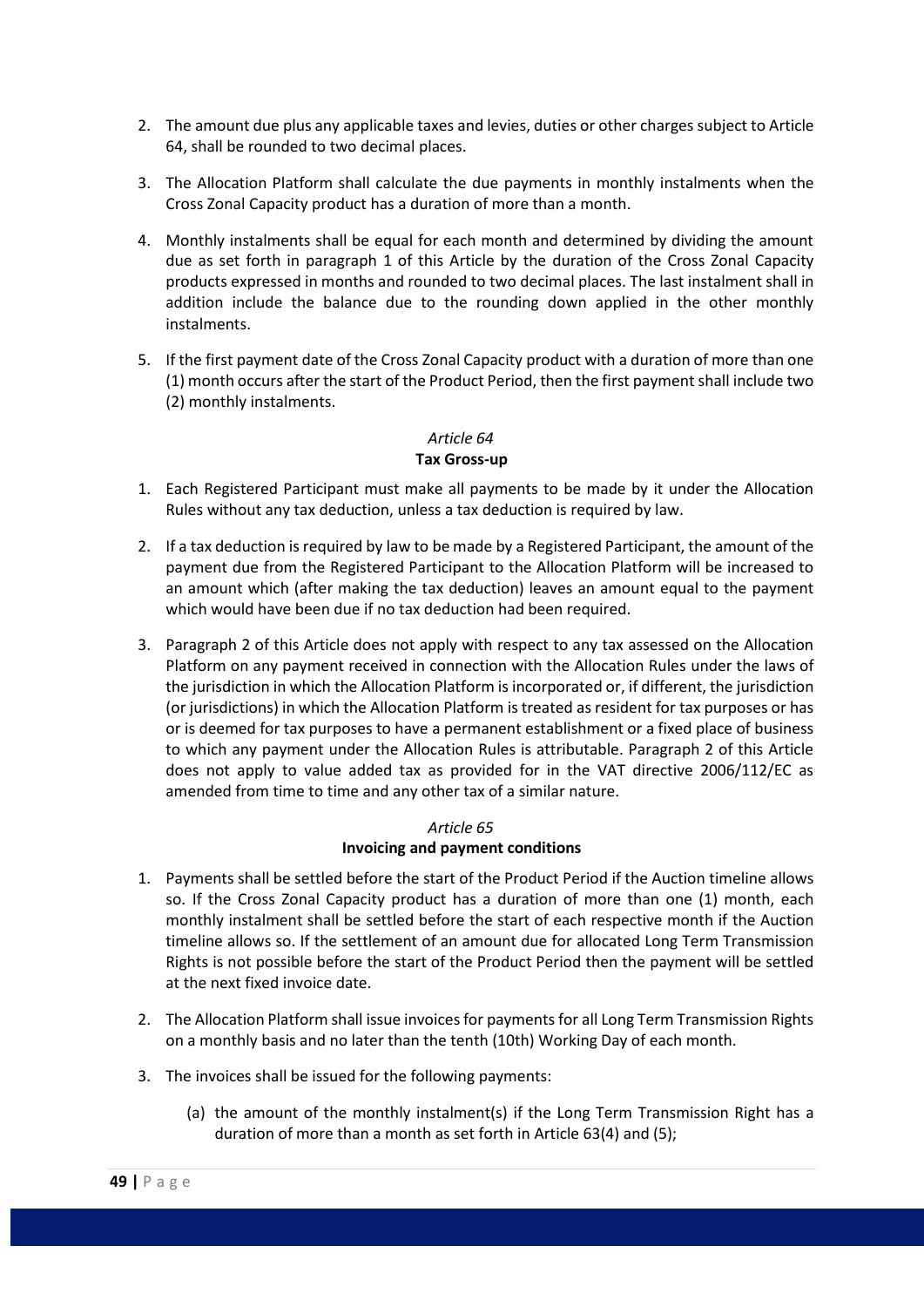- (b) the amount due set forth in [Article 63\(](#page-47-2)2) if the Long Term Transmission Right has a duration equal to a month or less;
- (c) if requested by the Registered Participant amounts for advanced payment of monthly instalments that would otherwise be settled with subsequent invoices; and
- (d) any relevant taxes and levies subject to [Article 64.](#page-48-0)
- 4. The Allocation Platform shall send the invoice only by e-mail to the Registered Participant at the e-mail address of the financial contact person submitted in accordance with Article 9(h) or it should make it available to the Registered Participant via the Auction Tool. The date of issuance of the invoice shall be the date on which the email is sent or the date when the invoice is made available via the Auction Tool if this is done during Working Hours or the next day if sent after Working Hours.
- 5. In the cases of curtailment of Long Term Transmission Rights, return of Long Term Transmission Rights according t[o Article 40](#page-32-0) or remuneration of Long Term Transmission Rights according t[o Article 48,](#page-37-1) the invoices shall take into account any payments to be credited to the Registered Participant. The payments to be credited to the Registered Participants shall:
	- (a) be settled through self billing mechanism which shall allow the Allocation Platform to issue invoices in the name and on behalf of the Registered Participant; and
	- (b) be notified through the same invoice as the one used for the payments of the Registered Participant as set forth in paragraph 3 of this Article.
- 6. Where compensations are due to the Registered Participant in respect of curtailment of Long Term Transmission Rights and are subject to a cap set forth in [Article 59\(](#page-44-1)2), such compensations shall be settled with the first invoice to be issued after the end of the relevant month and subject to a cap determined as the total amount of Congestion Income collected by the concerned TSOs on the Bidding Zone border in the relevant month, deducting all remunerations paid according to [Article 40](#page-32-0) and [Article 48](#page-37-1) and compensations paid according to [Article 60](#page-45-0) and where applicable [Article 61](#page-46-0) for the considered month. The total amount of Congestion Income in one month is defined as the sum of a twelfth of the revenues raised at yearly Auction on the concerned Bidding Zone Border and the revenues generated by the monthly Auction and Congestion Income from other timeframes which occurred during this month on the concerned Bidding Zone border.
- 7. An invoice shall be issued after the end of the relevant period over which caps on compensation are calculated in accordance with [Article 59\(](#page-44-1)2), reconciling any discrepancy between the compensations paid out on a monthly basis and the compensations required to be paid out in accordance wit[h Article 59\(](#page-44-1)2). In the case of default of a market participant, TSO cost recovery shall be ensured by relevant NRAs in accordance with the applicable legislation.
- 8. The payments due shall be netted by the Allocation Platform taking into account the amount as set forth in paragraph 3 and 5 of this Article.
- 9. If the balance of the payments as set forth in paragraph 3 and 5 of this Article results in a net payment from the Registered Participant to the Allocation Platform, the Registered Participant shall settle this balance within five (5) Working Days after the date of issuance of the invoice.
- 10. Payments by the Registered Participant as set forth in paragraph 7 of this Article shall be collected as follows: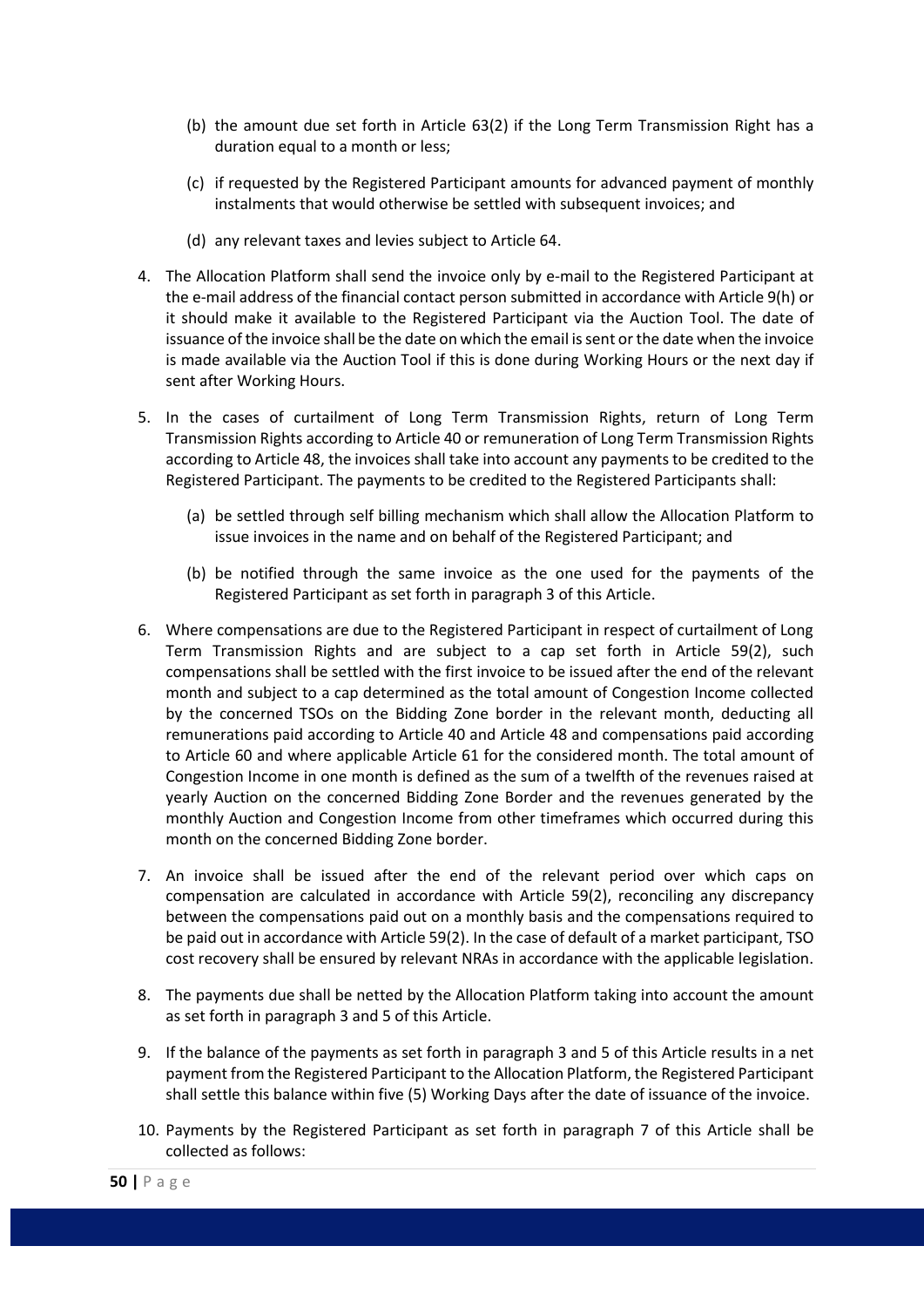- (a) based on the standard procedure, the Allocation Platform shall collect the payment automatically from the dedicated Business Account of the Registered Participant on the respective due date of the invoice; or
- (b) alternatively, the Registered Participant shall ensure payment through a nonautomated transaction to the account of the Allocation Platform specified on the invoice by indicating the invoice reference.

The alternative procedure may be used upon request of the Registered Participant and with the consent of the Allocation Platform. The Registered Participant shall notify the Allocation Platform by email the request to use the alternative procedure at least two (2) Working Days before the date of issuing of the next invoice as set forth in paragraph 2 of this Article. Once the alternative procedure is agreed, it shall be deemed to be valid until otherwise agreed between the Registered Participant and the Allocation Platform.

- 11. If the balance of the payments as set forth in paragraph 3 and 5 of this Article results in a net payment from the Allocation Platform to the Registered Participant, the Allocation Platform shall pay this balance within seven (7) Working Days after the date of issuance of the invoice to the bank account as announced during the accession process in accordance with [Article 9](#page-13-1) paragraph 1(g) by the Registered Participant who is entitled to the payments at the due date.
- 12. Upon the collection of the payment as set forth in paragraph 8 of this Article, the Allocation Platform shall update the Credit Limit accordingly.
- 13. In case of an erroneous invoice resulting in an additional payment of the Allocation Platform or the Registered Participant the Allocation Platform shall correct the invoice and any due amount shall be settled as soon as they have been notified to Registered Participant.
- 14. Bank fees of the payer's bank shall be covered by the payer. Bank fees of the receiving bank shall be covered by the beneficiary. Bank fees of any intermediary bank, shall be covered by the Registered Participant.
- 15. The Registered Participant shall not be entitled to offset any amount, or withhold any debts arising in connection with obligations resulting from an Auction, against any claims towards the Allocation Platform, whether or not arising out of an Auction. Nevertheless, the right to offset and the right to withhold are not excluded in case the Registered Participant's claim against Allocation Platform is established by a legally binding judgement or is uncontested.

# *Article 66* **Payment disputes**

- <span id="page-50-0"></span>1. A Registered Participant may dispute the amount of an invoice, including any amounts to be credited to the Registered Participant. In this case, the Registered Participant shall notify the nature of the dispute and the amount in dispute to the Allocation Platform as soon as practicable and in any event within fifteen (15) Working Days after the date of issuance of the invoice or credit note by registered mail and email. Beyond this period, the invoice shall be deemed to have been accepted by the Registered Participant.
- 2. If the Registered Participant and the Allocation Platform are unable to resolve the difference within ten (10) Working days after the notification, the procedure for the dispute resolution in accordance with [Article 70](#page-54-0) shall apply.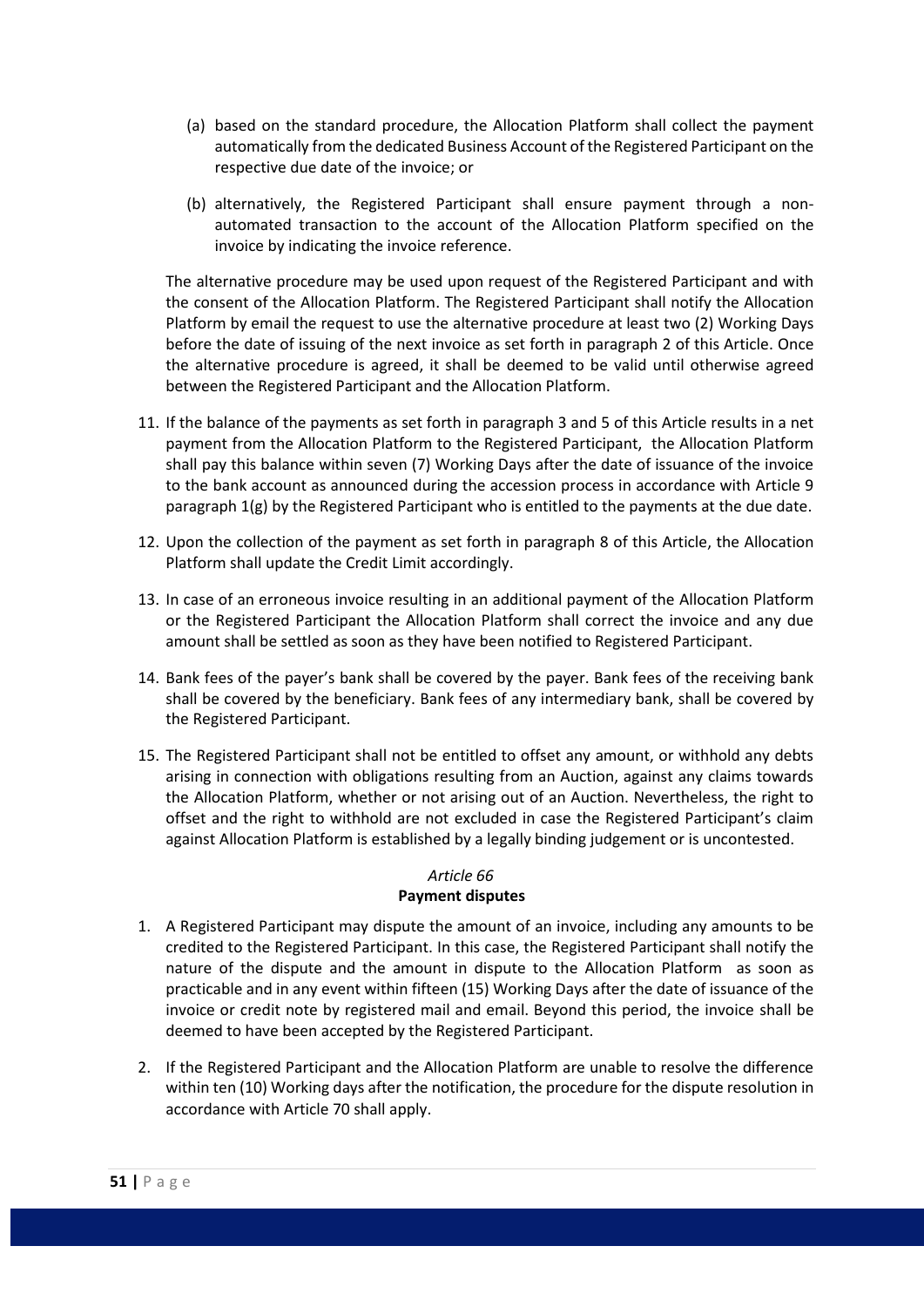- 3. A dispute shall in no way relieve the Party from the obligation to pay the amounts due as set forth i[n Article 65.](#page-48-1)
- 4. If it is agreed or determined based upon the dispute resolution procedure as set forth i[n Article](#page-54-0)  [70](#page-54-0) that an amount paid or received by the Registered Participant was not properly payable, the following process shall apply:
	- (a) the Allocation Platform shall refund any amount including interest to be calculated according [Article 62\(](#page-47-1)4) to the Registered Participant in case that the amount paid by the Registered Participant as set forth i[n Article 65\(](#page-48-1)3) and (6) was higher or the amount paid by the Allocation Platform was lower than the due amount. The Allocation Platform shall make the payment to the bank account indicated by the Registered Participant for this reimbursement in accordance wit[h Article 9](#page-13-1) paragraph 1 (g).
	- (b) the Registered Participant shall pay any amount including interest to be calculated according to [Article 62\(](#page-47-1)4) to the Allocation Platform in case that the amount paid by the Registered Party as set forth in [Article 65\(](#page-48-1)3) and (6) was lower or the amount paid by the Allocation Platform was higher than the due amount. The Registered Participant shall make the payment in accordance with the procedure set forth in [Article 65\(](#page-48-1)8). Upon such payment the Allocation Platform shall update the Credit Limit of the Registered Participant as set forth i[n Article 65\(](#page-48-1)10).
- 5. The interest paid in case of a payment in accordance with paragraph 4 of this Article shall be applied from the first (1st) day following the date on which the payment was due up to the date on which the disputed amount was refunded and it shall apply also to all taxes and levies required by law.

### *Article 67* **Late payment and payment incident**

- <span id="page-51-0"></span>1. In case the Registered Participant has not fully paid an invoice by the due date specified on the invoice, the Allocation Platform shall notify the Registered Participant that a payment incident will be registered if the amount including applicable interest due is not received within three (3) Working Days upon sending of the notification. In case of no payment within the deadline, the Allocation Platform shall notify the Registered Participant that the payment incident was registered.
- 2. Immediately after registration of the payment incident the Allocation Platform may invoke the collaterals.
- 3. The Allocation Platform may suspend or terminate the Participation Agreement in case of registered payment incident in accordance wit[h Article 71](#page-55-0) and [Article 72.](#page-56-0)
- 4. In case of late payment or refund, the Parties shall pay interest on the amount due including taxes and levies from the first  $(1<sup>st</sup>)$  day following the date on which the payment was due until the date on which the payment is done. The interest shall be equal to the highest amount of:
	- (a) a flat rate of 100  $\epsilon$ ; or
	- (b) in accordance with Article 5 of Directive 2011/7/EU, eight (8) percentage points per annum above the reference interest rate as officially published by the national authorities of the country in which the Allocation Platform is located and round up to the nearest half percentage point.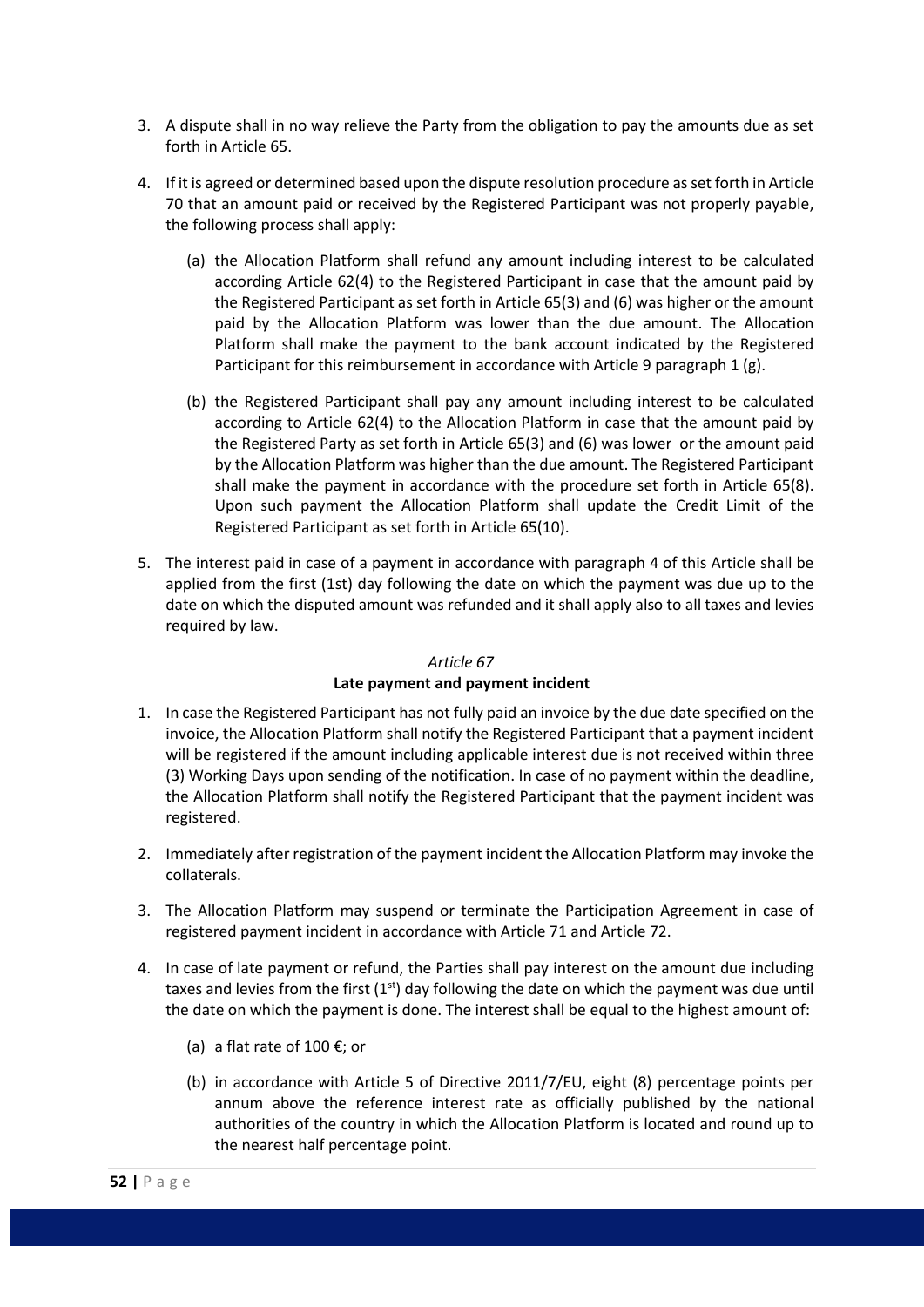# **CHAPTER 11 Miscellaneous**

#### *Article 68* **Duration and amendment of Allocation Rules**

- <span id="page-52-1"></span><span id="page-52-0"></span>1. The Allocation Rules are of indefinite duration and are subject to amendment in accordance with this Article. These Allocation Rules and any amendments thereof shall be consulted upon subject to paragraph 7 of this Article, proposed by the relevant TSOs and enter into force in accordance with the applicable national regulatory regime. The Allocation Platform shall publish the amended Allocation Rules and send an amendment notice to Registered Participants.
- 2. Subject to paragraph 7 of this Article, an amendment shall enter into force at the date and time specified in the amendment notice but not earlier than thirty (30) calendar days after the amendment notice is sent to Registered Participants by the Allocation Platform.
- 3. Each amendment shall apply to all aspects of these Allocation Rules, including but not limited to all Auctions conducted after the date on which the amendment takes effect.
- 4. Unless expressly stated otherwise by the Allocation Platform the amended Allocation Rules shall govern all rights and obligations in connection with these Allocation Rules including those acquired before the date of amendment but with the delivery date after the amendment takes effect. In case Financial Transmission Rights are introduced at a respective Bidding Zone border replacing Physical Transmission Rights, transitional arrangements may be introduced in a regional or border specific annex with regards to the return of already acquired Physical Transmission Rights according to CHAPTER 5 and with regards to the right to nominate such Physical Transmission Rights according to CHAPTER 7 after the amendment takes place.
- 5. Any amendment of these Allocation Rules shall apply automatically to the Participation Agreement in force between the Allocation Platform and the Registered Participant, without the need for the Registered Participant to sign a new Participation Agreement but without prejudice to the Registered Participant's right to request the termination of its Participation Agreement in accordance with [Article 72\(](#page-56-0)1). By participating in the Auction after the Registered Participant was informed about the changes and/or adaptations of the Allocation Rules and after these changes and/or adaptations of the Allocation Rules entered into force, it is deemed that the Registered Participant has accepted the changed, i.e. the valid and effective version of the Allocation Rules.
- 6. The Allocation Rules and the border and /or regional specific annexes included thereto shall be periodically reviewed by the Allocation Platform and the relevant TSOs at least every two years involving the Registered Participants. In case the relevant TSOs consider the amendment of these Allocation Rules as a result of this review, the procedure described in this Article shall apply. This biennialreview is without prejudice of the competence of National Regulatory Authorities to request at any time amendments of the Allocation Rules and the annexes included thereto in accordance with the existing legislation.
- 7. These Allocation Rules are subject to the legislation prevailing at the time at which they take effect. In the event that there is a change in legislation or any action by competent authorities at national or European Union level which have an effect on these Allocation Rules and/or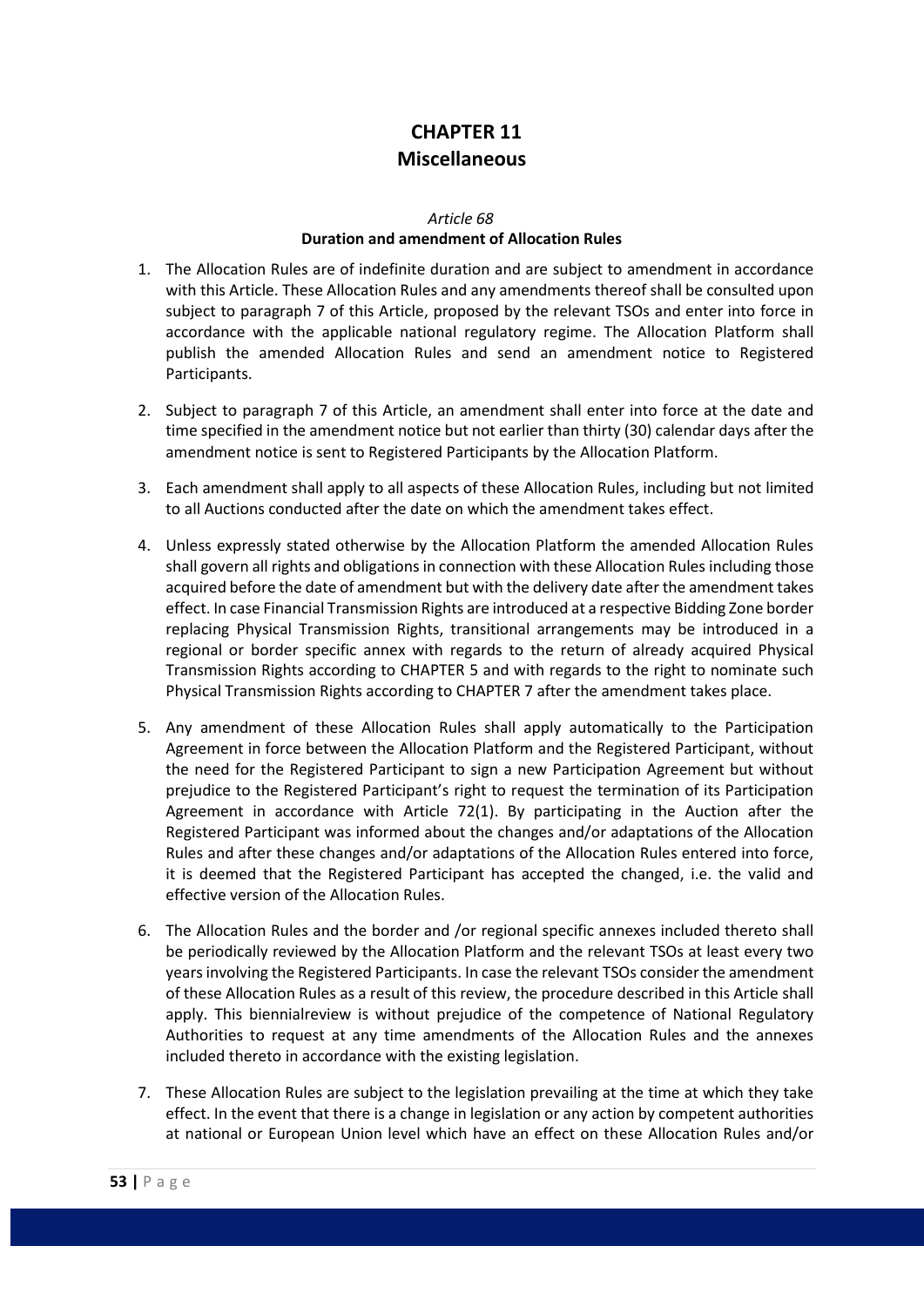their annexes then, notwithstanding any other provision of these Allocation Rules, the Allocation Rules shall be amended accordingly and pursuant to this Article.

### *Article 69* **Liability**

- <span id="page-53-0"></span>1. The Allocation Platform and the Registered Participants are solely responsible for the fulfilment of any obligation they undertake or are subject to and which arises from or is in connection with the Allocation Rules and the Participation Agreement.
- 2. Subject to any other provisions of these Allocation Rules the Allocation Platform shall only be liable for damages caused by:
	- (a) fraud, gross negligence or wilful misconduct.
	- (b) death or personal injury arising from its negligence or that of its employees, agents or subcontractors.
- 3. A Registered Participant shall indemnify and keep indemnified the Allocation Platform and its officers, employees and agents from and against any and all loss or liability (including legal costs) related to a damage that it has caused, which any of them may suffer or incur by reason of any claim by any third party on account of any and all loss (whether direct or indirect) suffered by the claimant or any of the claimant's officers, agents, subcontractors or employees in connection with these Allocation Rules.
- 4. The Allocation Platform and each Registered Participant acknowledges and agrees that it holds the benefit of paragraph 3 of this Article for itself and as trustee and agent for its officers, employees and agents.
- 5. The Registered Participant shall be solely responsible for its participation in Auctions including but not limited to the following cases:
	- (a) the timely arrival of Bids and transfer and return notifications by the Registered Participant;
	- (b) technical failure of the information system on the side of the Registered Participant preventing the communication via the channels foreseen in accordance with these Allocation Rules.
- 6. In case of remuneration in accordance with Article 48 or curtailment compensation due to Force Majeure or in order to ensure operation remains within Operational Security Limits or in Emergency Situation in accordance with [Article 59](#page-44-1) and [Article 60](#page-45-0) and [Article 61](#page-46-0) or in accordance with any regional or border specific annex Registered Participants shall not be entitled to other compensation than the compensation described in these Allocation Rules.
- 7. The Registered Participant shall be liable with respect to any sanctions, penalties, or charges that may be imposed by financial authorities on the Allocation Platform for incorrect tax treatment due to wrong or incomplete information provided by the Registered Participant.
- 8. This Article survives the termination of the Registered Participant's Participation Agreement.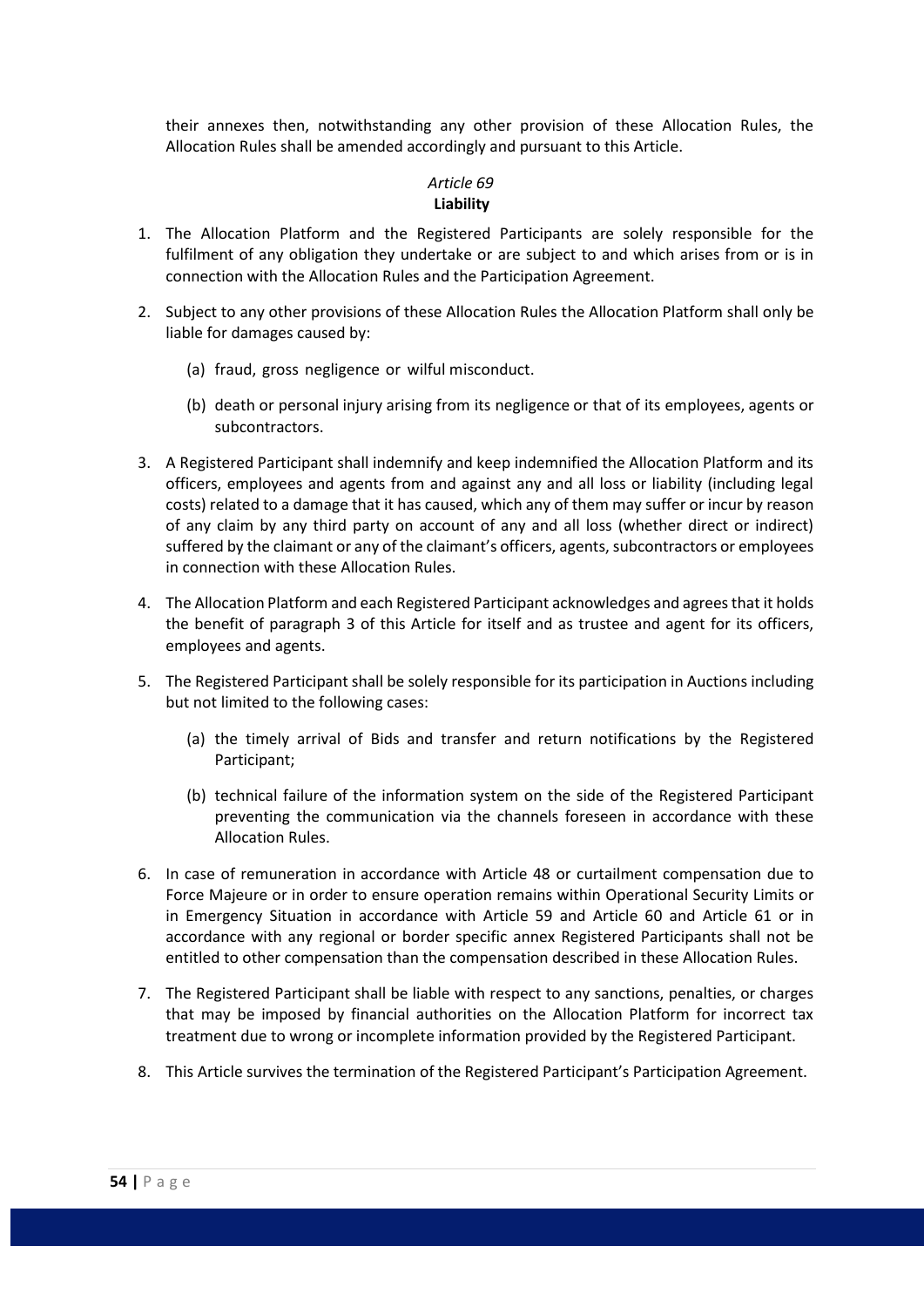# *Article 70* **Dispute resolution**

- <span id="page-54-0"></span>1. Without prejudice to paragraphs 6 and 8 of this Article, where there is a dispute the Allocation Platform and the Registered Participant shall first seek amicable settlement through mutual consultation pursuant to paragraph 2. For this purpose, the Party raising the dispute shall send a notification to the other party indicating:
	- (a) the existence of a Participation Agreement between the Parties;
	- (b) the reason for the dispute; and
	- (c) a proposal for a future meeting, physical or not, with a view to settle the dispute amicably.
- 2. The Parties shall meet within twenty (20) Working Days after the matter has been referred to them and seek to resolve the dispute. If no agreement is reached or no response received within a period of thirty (30) Working Days from the date of the aforementioned notification, either Party may refer the matter to the senior management of the Parties to resolve the dispute pursuant to paragraph 3.
- 3. The senior representative of each of the Allocation Platform and the Registered Participant with authority to resolve the dispute shall meet within twenty (20) Working Days of a request to meet and seek to resolve the dispute. If the representatives are unable to resolve the dispute within twenty (20) Working Days of the meeting or such longer time as may be agreed then the dispute shall be determined by arbitration in accordance with paragraph 4.
- 4. Where a dispute is to be referred to arbitration under paragraph 3, either the Allocation Platform or the Registered Participant may give notice to the other stating the nature of the dispute and referring the dispute to arbitration. Arbitration shall be conducted in accordance with the Rules of Arbitration of the Chamber of Commerce (ICC). The arbitration shall be conducted before one (1) arbitrator to be nominated upon agreement of the Parties unless a Party requests the appointment of three (3) arbitrators. In case of one (1) arbitrator, the Parties shall agree on the nomination of the arbitrator within two (2) months after the notice was given by the Party referring the dispute to arbitration. If no agreement can be found, the arbitrator shall be appointed by the ICC Court. In case of three (3) arbitrators the claimant shall nominate one (1) arbitrator and the respondent shall nominate one (1) arbitrator. The arbitrators nominated by each Party shall then nominate the chairman of the arbitral tribunal within three (3) Working Days from the confirmation of the appointment of the second arbitrator by the respondent. If the arbitrators nominated by each party cannot agree on the appointment of the chairman, the chairman shall be appointed by the ICC Court. The arbitration shall take place in the location of the Allocation Platform unless otherwise defined in the Participation Agreement and in accordance with the governing law of these Allocation Rules while the language of the arbitration proceedings shall be English. The emergency arbitrator provisions according to the Rules of Arbitration of the Chamber of Commerce shall not apply but the interim or injunctive relief measures under the governing law shall apply.
- 5. Arbitration awards shall be final and binding on the Allocation Platform and the relevant Registered Participant as from the date that they are made. The Allocation Platform and the Registered Participant shall carry out any award of an arbitration relating to any dispute without delay and each waive their right to any form of appeal or recourse to a court of law or other judicial authority, in so far as such waiver may validly be made.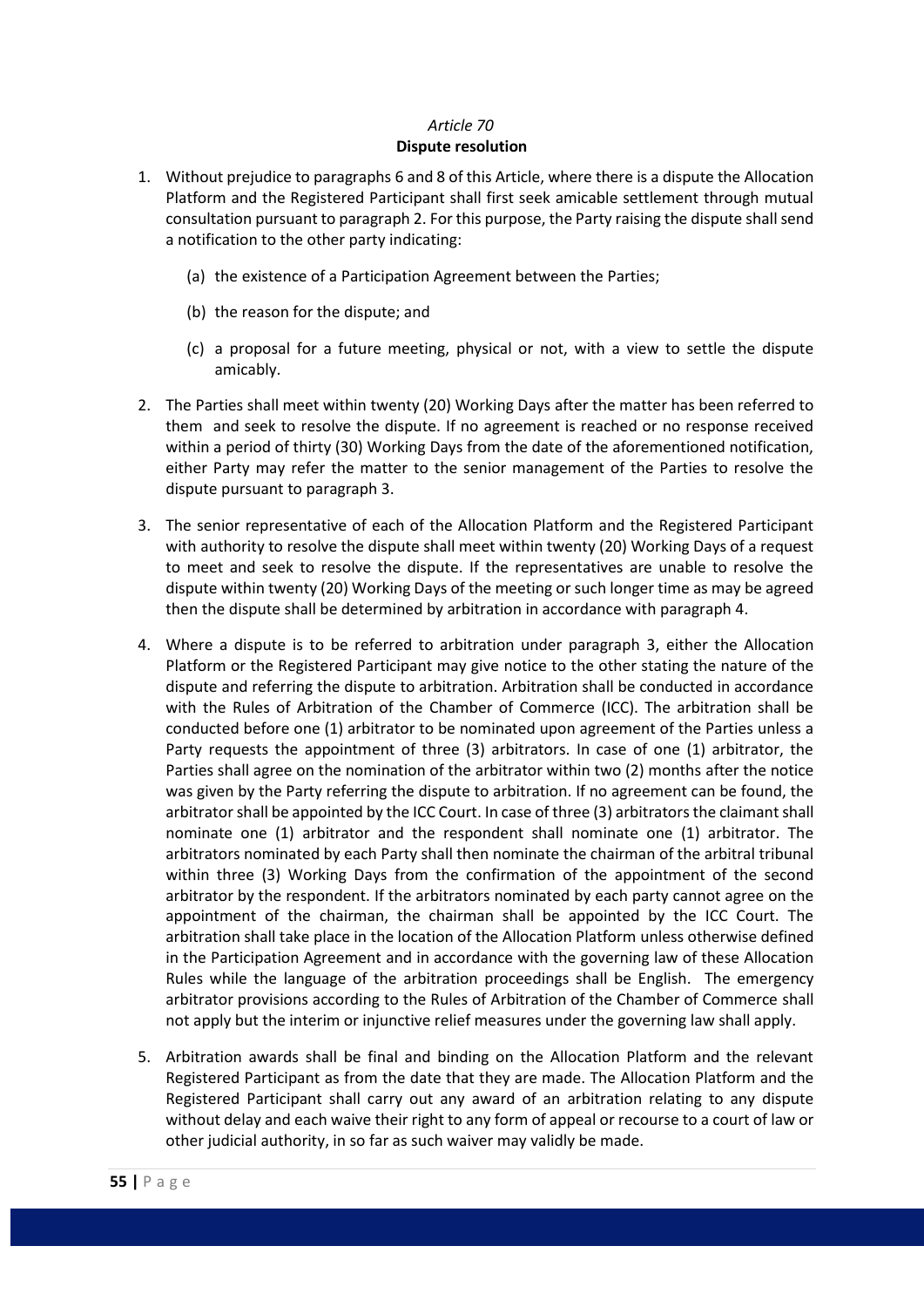- 6. Notwithstanding paragraphs 3 and 4 of this Article, the Parties may jointly agree to apply court proceedings instead of arbitration to settle a dispute arisen in connection with these Allocation Rules.
- 7. In cases of late payment and notwithstanding [Article 67](#page-51-0) and paragraphs 1 to 4 of this Article, a Party may bring court proceedings against the other Party for any amount due under or in connection with these Allocation Rules and unpaid for more than twenty (20) Working Days after the date the amounts were due.
- 8. The Parties agree that proceedings referred to in paragraph 6 or paragraph 7 may be brought in any competent court to hear such claim. The Registered Participant irrevocably waives any objection which it may have now or hereafter regarding the venue of such proceedings in any competent court and any claim that any such proceedings have been brought in an inconvenient forum.
- 9. Notwithstanding any reference to amicable settlement, expert resolution or arbitration under this Article, the Allocation Platform and the Registered Participant shall continue to perform their respective obligations under these Allocation Rules and the Registered Participant's Participation Agreement.
- 10. This Article survives the termination of the Registered Participant's Participation Agreement.

# *Article 71* **Suspension of the Participation Agreement**

- <span id="page-55-0"></span>1. The Allocation Platform may by notice to the Registered Participant suspend temporarily the Registered Participant's rights in connection with these Allocation Rules with immediate effect if the Registered Participant commits a major breach of an obligation in connection with these Allocation Rules which may have a significant impact to the Allocation Platform as follows:
	- (a) if a Registered Participant fails to pay any amount properly due and owing to the Allocation Platform pursuant to [Article 67;](#page-51-0)
	- (b) if a Registered Participant fails to provide and maintain collaterals in accordance with Article 25;
	- (c) any breach which may have a significant financial impact to the Allocation Platform;
	- (d) the Allocation Platform has reasonable grounds to believe that the Registered Participant no longer satisfies one or more of any other conditions to participate in Auctions according to these Allocation Rules unless termination applies according to [Article 72.](#page-56-0)
- 2. In any case of a minor breach in relation to these Allocation Rules such as but not limited to the failure of the Registered Participant to notify a change in the submitted information in accordance with Article 9, the Allocation Platform may by notice to the Registered Participant inform the Registered Participant's that its rights in connection with these Allocation Rules may be suspended unless the Registered Participant remedies the suspension event in the time period specified in the notice. The suspension shall take effect when the period specified for remedy has elapsed without that such remedy has taken place. After the suspension takes effect in accordance with paragraphs 1 and 2 of this Article, the suspended Registered Participant may no longer participate in an Auction or in the transfer or return of Long Term Transmission Rights and unless the payment of the Long Term Transmission Right is fully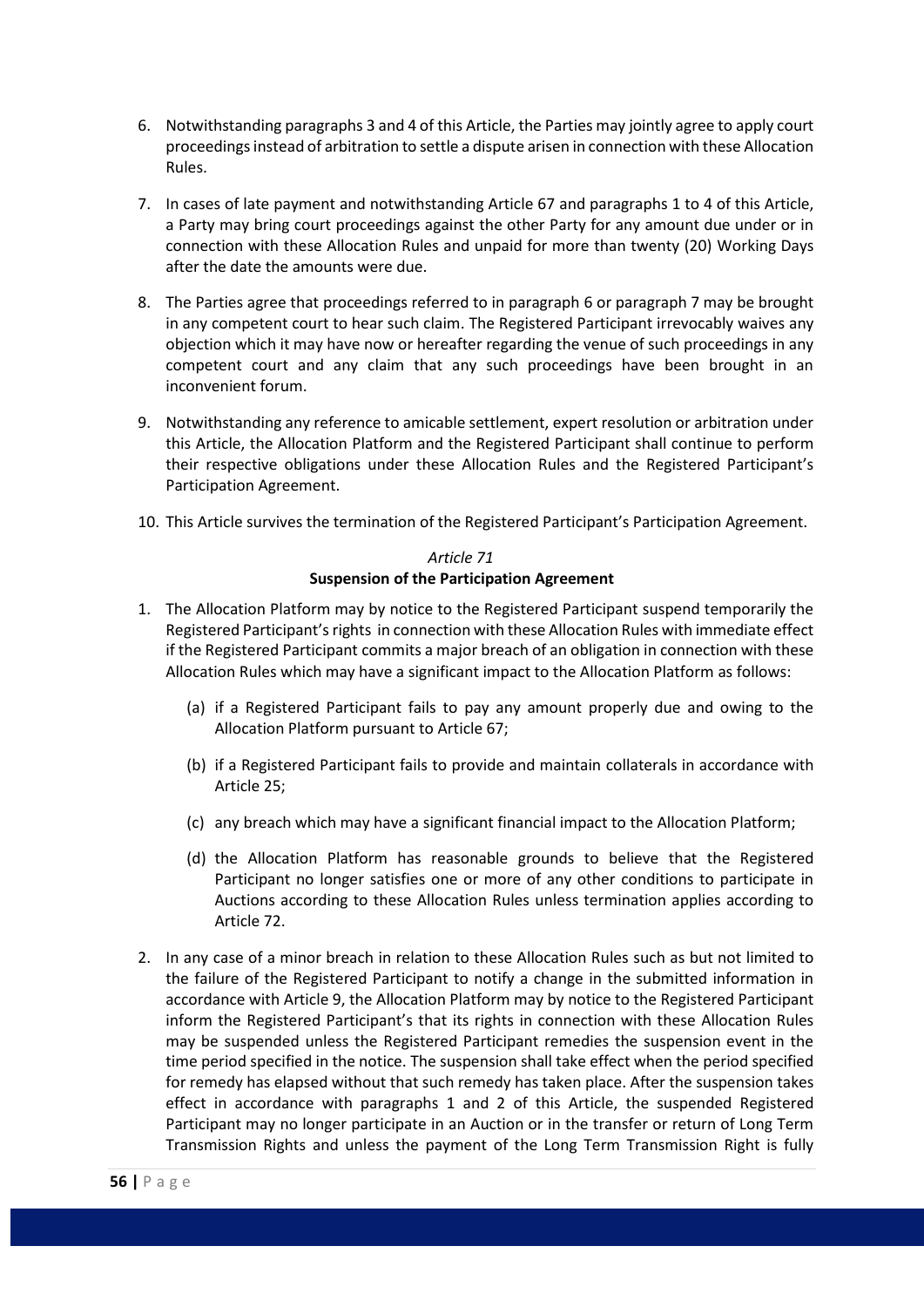settled or fully secured by collaterals by the suspended Registered Participant, the suspended Registered Participant shall not be entitled to use Long Term Transmission Rights according to CHAPTER 7. For the avoidance of doubt, the Long Term Transmission Rights which the Registered Participant is prohibited from using as a result of such suspension may be offered by the Allocation Platform in subsequent Auctions and the Allocation Platform shall not return the remuneration for Long Term Transmission Rights in accordance with [Article 48.](#page-37-1)

- 3. The Allocation Platform may withdraw a notice under paragraphs 1 or 2 of this Article at any time. Having given a notice under paragraphs 1 or 2 of this Article, the Allocation Platform may give a further or other notice at any time in respect of the same or a different suspension event.
- 4. Once the Registered Participant has fulfilled or remedied the suspension event as notified to it in the notice sent by the Allocation Platform, the Allocation Platform shall reinstate as soon as reasonably practicable the Registered Participant's rights in relation to use of its allocated Long Term Transmission Rights and its ability to participate in Auctions and/or the transfer and return of Long Term Transmission Rights by written notice to the Registered Participant. As from the date of effect of the reinstatement, the Long Term Transmission Rights allocated prior to the suspension and which remain unused may be nominated in the case of Physical Transmission Rights and the Registered Participant may participate in Auctions and/or the transfer and return of Long Term Transmission Rights and is entitled to receive remuneration for Long Term Transmission Rights in accordance with [Article 48.](#page-37-1)
- 5. If the Allocation Platform gives a notice to a Registered Participant under paragraph 1 or 2 of this Article, such notice of suspension does not relieve the Registered Participant from its payment obligations under CHAPTER 10, including its payment obligations in relation to the Long Term Transmission Rights for which the Registered Participant loses the right of use pursuant to paragraph 2.

# *Article 72* **Termination of the Participation Agreement**

- <span id="page-56-0"></span>1. A Registered Participant may at any time request the Allocation Platform to terminate the Participation Agreement to which the Registered Participant is a Party. The termination shall take effect after thirty (30) Working Days upon receipt of the termination request by the Allocation Platform and if all outstanding payment obligations are settled.
- 2. A Registered Participant may terminate the Participation Agreement to which the Registered Participant is a Party for good cause when the Allocation Platform has committed a major breach of an obligation connected with these Allocation Rules or the Participation Agreement in the following cases:
	- (a) where the Allocation Platform repeatedly fails to pay any amount properly due and owing to the Registered Participant with a significant financial impact;
	- (b) where there is a significant breach of the confidentiality obligations in accordance with [Article 75.](#page-59-1)

The Registered Participant shall send a notice to the Allocation Platform stating the reason for termination and giving the Allocation Platform twenty (20) Working Days to remedy the breach. Unless the Allocation Platform remedies the breach within the abovementioned deadline, the termination shall take effect immediately upon expiration of such deadline. A holder of Long Term Transmission Rights whose Participation Agreement is terminated under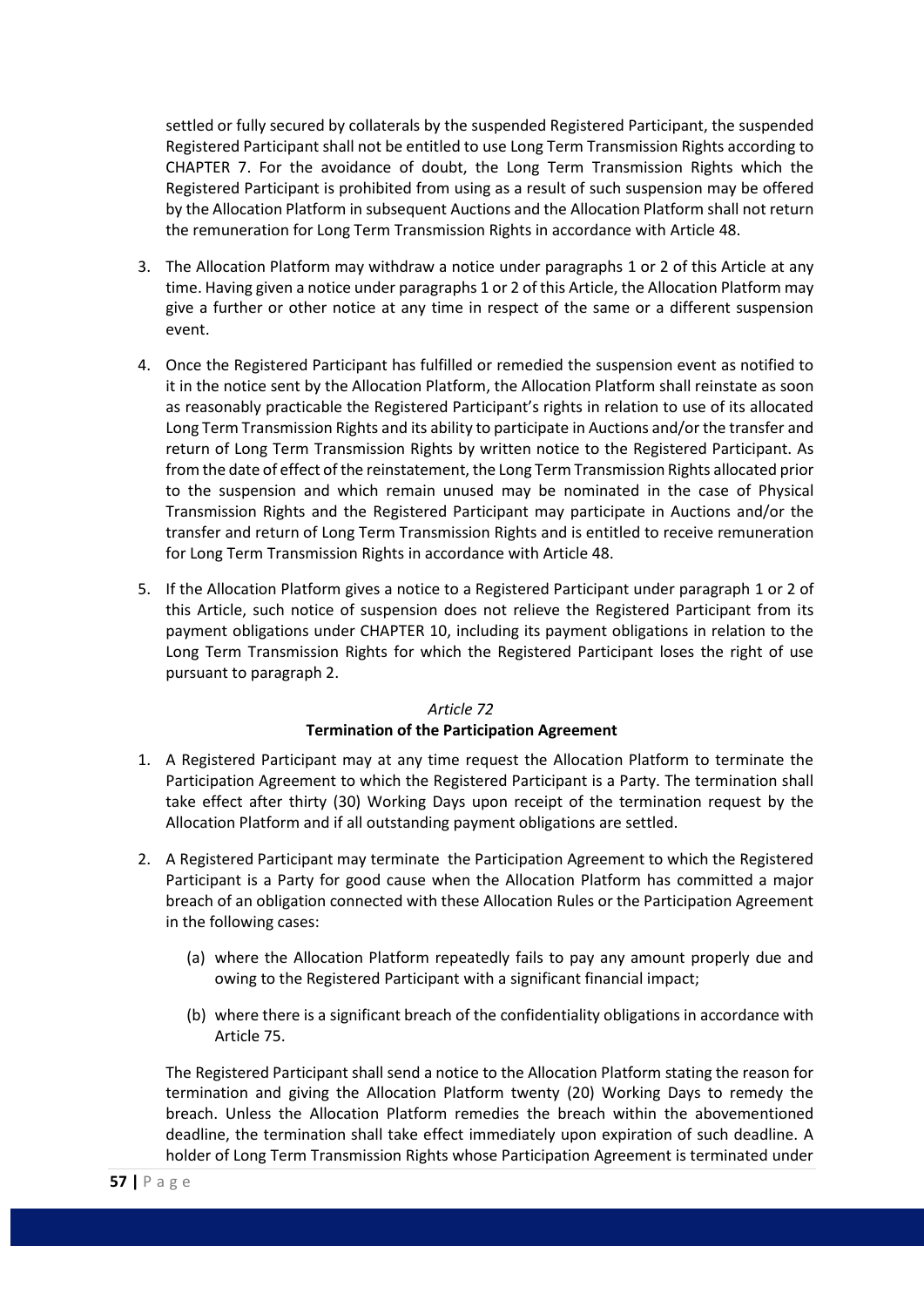this paragraph is under no obligation to pay remaining instalments for the Long Term Transmission Rights' and is entitled to a refund to the extent that any instalment includes an amount in respect of use after the date of termination, to be calculated pro-rata from the date termination takes effect.

- 3. If any of the termination events in paragraph 4 occurs in relation to a Registered Participant, the Allocation Platform may by notice to the Registered Participant terminate the Participation Agreement, including the Registered Participant's rights connected with these Allocation Rules. A termination under this paragraph takes effect from the time of the notice or any later time specified in it. The Registered Participant may not at a later stage enter into the Participation Agreement with the Allocation Platform until the circumstances of termination continue to exist or it is not sufficiently guaranteed that the breach may not occure again.
- 4. The termination events referred to in paragraph 3 shall be the following:
	- (a) if the rights of the Registered Participant are suspended for longer than thirty (30) Working Days;
	- (b) if a Registered Participant does not qualify for the participation in the Auction as set forth in Article 10;
	- (c) if a Registered Participant repeatedly breaches these Allocation Rules or a Participation Agreement, whether or not the breach is capable of remedy;
	- (d) if a competent authority (i) determines that the Registered Participant has committed a misuse or fraudulent act and (ii) requests the Allocation Platform to terminate the Participation Agreement to which such Registered Participant is a Party or (iii) agrees that the Allocation Platform has reasonable grounds to believe that the Registered Participant has committed a misuse or fraudulent act in participating in Auctions and transfer/return of Long Term Transmission Rights; or
	- (e) if the Registered Participant has taken any action which may lead to the damaging or reduction in effectiveness of the Auction Tool (it being understood that such an action is deemed to happen in case of any behaviour that can be assimilated to an attack on the information system such as, but not limited to, deny of service, spam, virus, brute forcing, Trojan horse attack).
- 5. After the termination takes effect in accordance with paragraphs 1 to 3 of this Article and from that time, the Registered Participant may no longer participate in an Auction or in the transfer or return of Long Term Transmission Rights it has acquired. CHAPTERS 5,6 and 7 shall not apply to such acquired Long Term Transmission Rights. For the avoidance of doubt, the Long Term Transmission Rights, which the Registered Participant is prohibited from using as a result of termination, may be offered by the Allocation Platform in subsequent Auctions and the Allocation Platform shall not return the remuneration for Long Term Transmission Rights in accordance with [Article 48.](#page-37-1)
- 6. Termination of a Participation Agreement does not affect any rights and obligations under or in connection with the Participation Agreement and these Allocation Rules which arose prior to that termination unless otherwise specified in this Article. Accordingly, any Registered Participant whose Participation Agreement is terminated will remain liable, subject to and in accordance with the Allocation Rules, in respect of all such rights and liabilities. This paragraph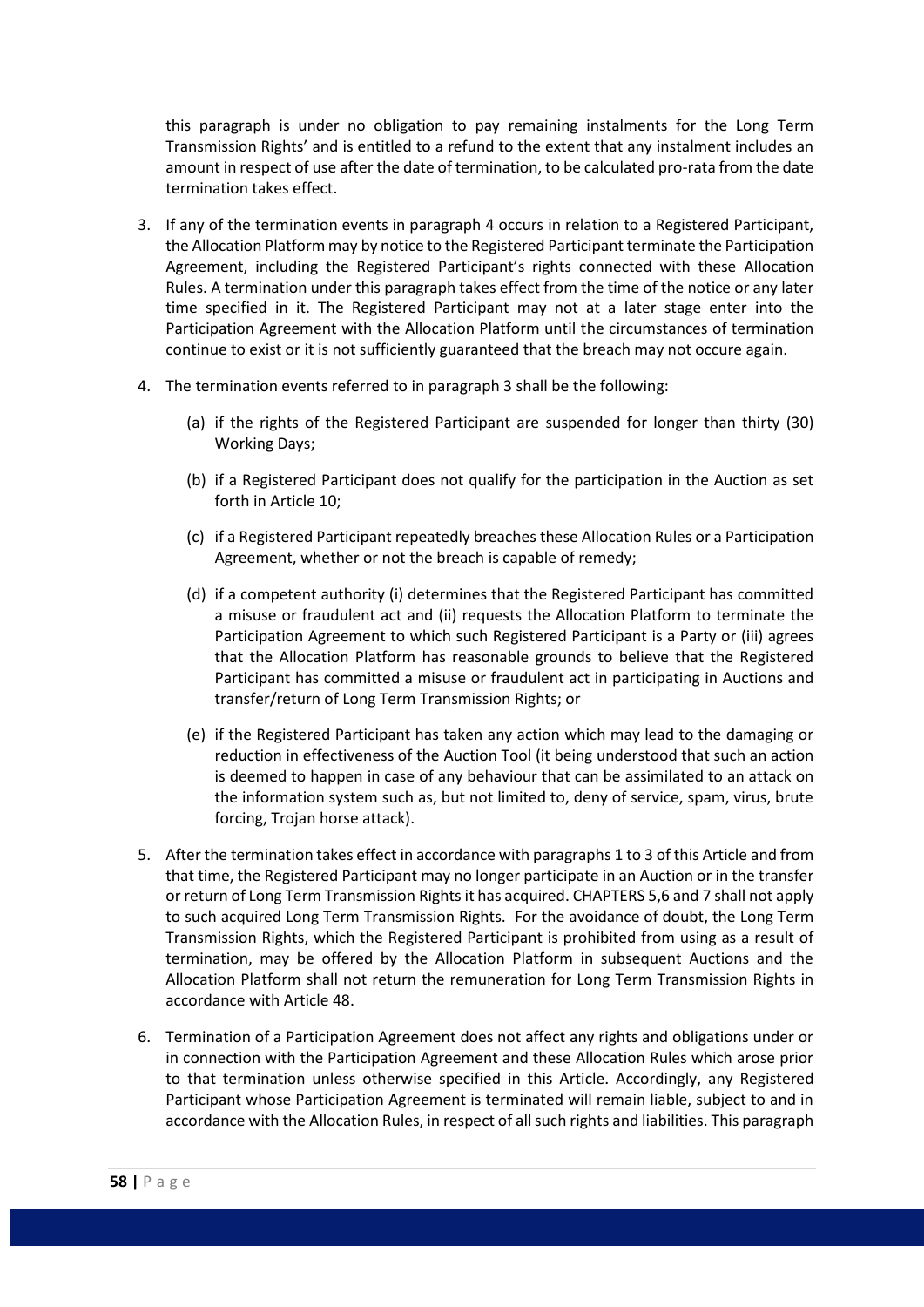shall apply without prejudice to other remedies available to the Allocation Platform under these Allocation Rules.

## *Article 73* **Force Majeure**

- <span id="page-58-0"></span>1. The Allocation Platform or a Registered Participant, which invokes Force Majeure, shall promptly send to the other Party a notification describing the nature of Force Majeure and its probable duration and shall continue to furnish reports with respect thereto with reasonable frequency during the period of Force Majeure. The Party invoking the Force Majeure shall make every possible effort to limit the consequences of the Force Majeure.
- 2. The affected obligations, duties and rights of a Party subject to Force Majeure shall be suspended from the beginning of Force Majeure, with the exception of the confidentiality provisions in accordance wit[h Article 75.](#page-59-1)
- 3. Suspension under paragraph 2 is subject to the following:
	- (a) suspension will be of no greater scope and of no longer duration than is required by the Force Majeure;
	- (b) the suspension applies only for so long as the Party invoking to Force Majeure is using reasonable efforts to remedy their inability to perform.
- 4. The consequences of a Force Majeure event, which is not subject to any discussion or litigation between the Allocation Platform and the Registered Participant, are:
	- (a) the Party invoking Force Majeure cannot be held responsible to pay compensation for any damage suffered, due to the non-performance or partial performance of all or any of its obligations during the Force Majeure and when such non-performance or partial performance is due directly to Force Majeure;
	- (b) the acquired Long Term Transmission Rights which have been entirely paid and become subject to Force Majeure are reimbursed for the duration of the Force Majeure in accordance with any applicable legislation and these Allocation Rules; and
	- (c) where the Long Term Transmission Rights' holder is the party claiming the Force Majeure event, the Allocation Platform may, for its own benefit, reallocate the holder's Long Term Transmission Rights to the subsequent Auctions and for the duration of the Force Majeure event.
- 5. If the Force Majeure continues for a period longer than six (6) months, the Allocation Platform or each Registered Participant may, by notice to the other given at any time while the Force Majeure continues beyond that period, unilaterally terminate the Participation Agreement. The termination shall take effect ten (10) Working Days after the notice is given or any later date specified in the notice. A holder of Long Term Transmission Rights whose Participation Agreement is terminated under this paragraph is under no obligation to pay remaining instalments for the Long Term Transmission Rights' and is entitled to a refund to the extent that any instalment includes an amount in respect of use after the date of termination, to be calculated pro-rata from the date termination takes effect.
- 6. For avoidance of doubt this Article is without prejudice to the provisions of CHAPTER 9 regarding the curtailment of Long Term Transmission Rights.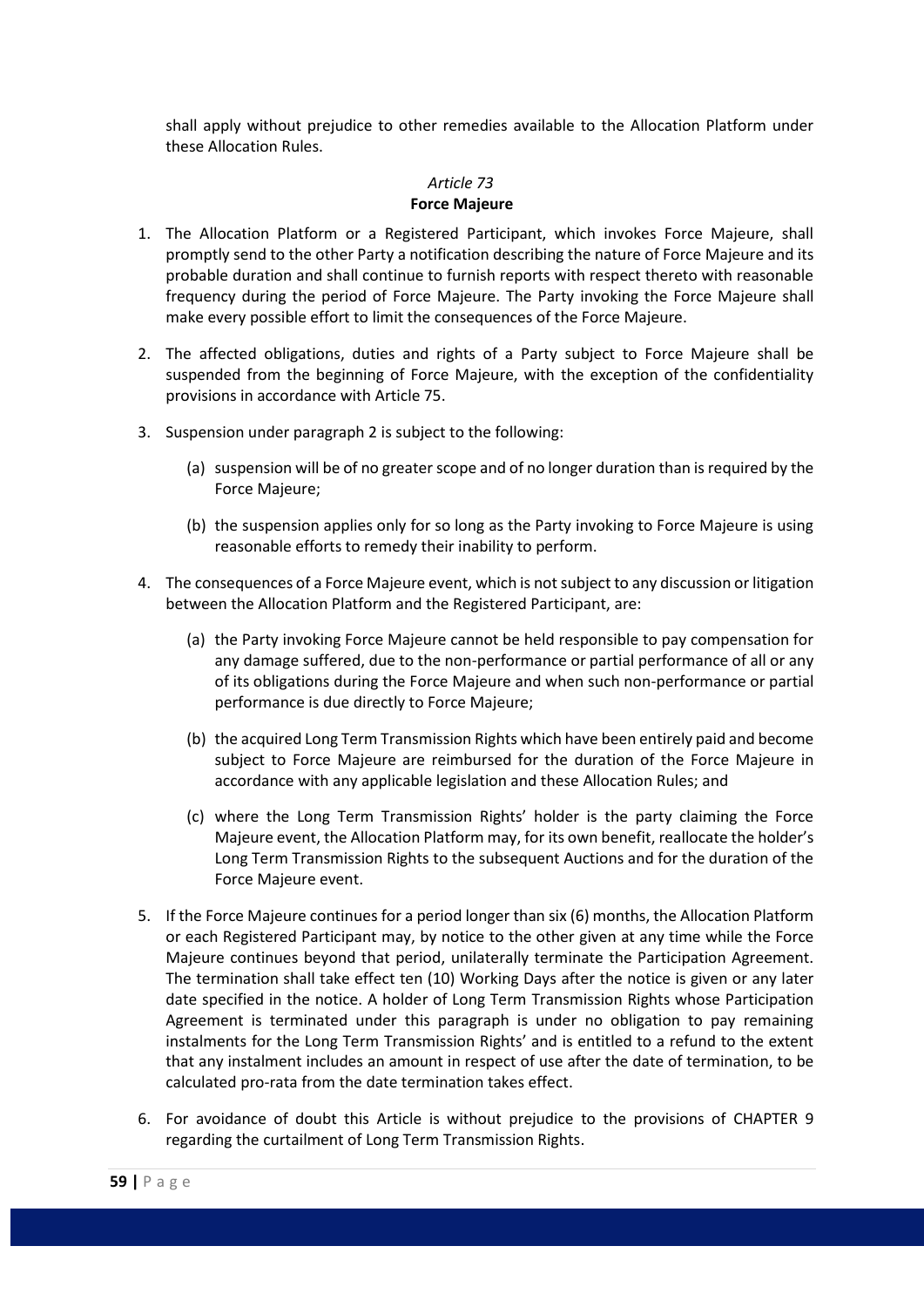### *Article 74* **Notices**

- <span id="page-59-0"></span>1. Any notice or other communication to be given under or in connection with these Allocation Rules shall be in English.
- 2. Unless otherwise expressly provided in these Allocation Rules, all notices or other communications shall be in writing between the Allocation Platform and each Registered Participant and shall be sent to the email address and if not possible, by facsimile number and marked for the attention of the other Party's representative as set out in the Participation Agreement or as notified by the Registered Participant from time to time in accordance with [Article 9.](#page-13-1)
- 3. All notices or other communications shall be given by letter delivered by hand against receipt or sent by registered mail or courier in the following cases:
	- (a) the conclusion of the Participation Agreement in accordance with [Article 6;](#page-12-1)
	- (b) the suspension and termination according t[oArticle 71](#page-55-0) and [Article 72;](#page-56-0) and
	- (c) the submission of the bank Guarantee in accordance with [Article 21](#page-18-0) paragraph 3 .
- 4. All notices or other communications shall be deemed to have been received:
	- (a) in the case of delivery by hand, when delivered against receipt; or
	- (b) in the case of recorded delivery prepaid post, on the day following the recorded day of delivery; or
	- (c) in the case of facsimile, on acknowledgement of receipt by the addressee's facsimile receiving equipment; or
	- (d) in the case of email, when delivered to the other party but only if an acknowledgement of receipt is requested and obtained by the Party sending the e-mail.
- 5. If a notice or other communication has been received outside normal Working Hours on a Working Day), it is deemed to have been received at the opening of business on the next Working Day.

#### *Article 75*

# **Confidentiality**

- <span id="page-59-1"></span>1. The Participation Agreement and any other information exchanged relating to its preparation and the application of a market participant shall be considered as confidential.
- 2. Subject to paragraph 3 of this Article, the Allocation Platform and each Registered Participant who is a recipient of confidential information in relation to these Allocation Rules shall preserve the confidentiality of such information and shall not directly or indirectly reveal, report, publish, disclose, transfer or use any item of the confidential information otherwise than for the purpose for which it was disclosed.
- 3. Notwithstanding paragraph 2 of this Article, the Allocation Platform or a Registered Participant may disclose confidential information of a disclosing Party to a third party with the other Party's prior consent expressed in writing and subject to the condition that the receiving Party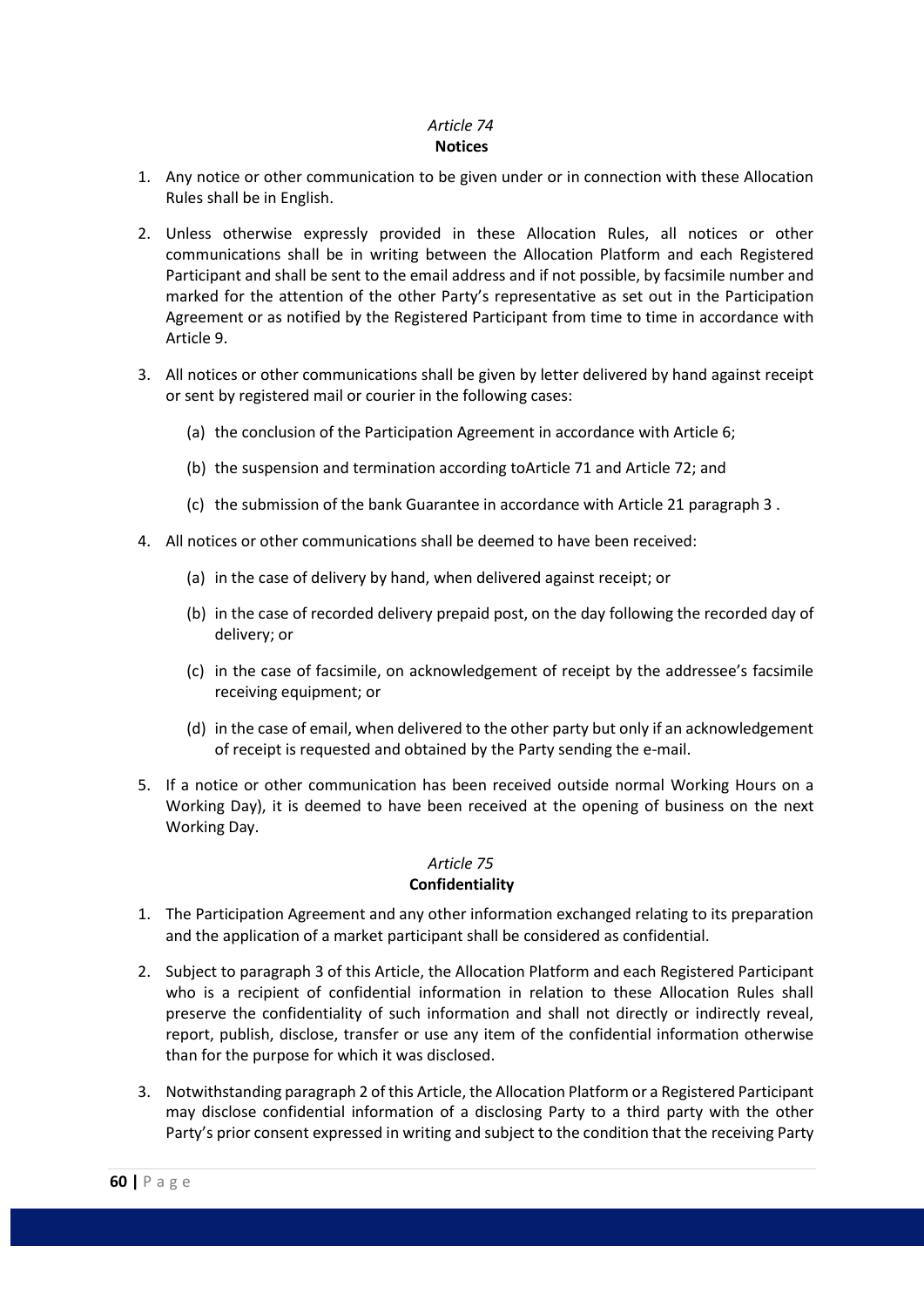has given assurance that such third party is bound by equivalent confidentiality obligations as set out in these Allocation Rules directly enforceable by the other Party.

- 4. Notwithstanding paragraph 2 of this Article the Allocation Platform or a Registered Participant may disclose confidential information of a disclosing Party:
	- (a) to the extent expressly permitted or contemplated by the Allocation Rules;
	- (b) to any person who is one of the directors, officers, employees, agents, advisers or insurers of the recipient and who needs to know the confidential information in connection with these Allocation Rules;
	- (c) as far as required in order to comply with applicable national or EU legislation such as REGULATION (EU) No 1227/2011 and REGULATION (EU) No 543/2013 or any other relevant domestic administrative acts such as grid codes;
	- (d) as far as required by a court, arbitrator or administrative tribunal or an expert in the course of proceedings before it to which the recipient is a Party;
	- (e) as may be required by the relevant TSOs for the proper fulfilment of their mission and their obligations in accordance with applicable laws and these Allocation Rules by themselves or through agents or advisers; or
	- (f) as far as required in order to obtain clearances or consents from a competent authority.
- 5. Moreover, the obligations arising from this Article shall not apply:
	- (a) if the Party which receives the information can prove that at the time of disclosure, such information was already publicly available;
	- (b) if the receiving Party provides proof that, since the time of disclosure, the said information has been legally received from a third party or has become publicly available;
	- (c) to confidential information communicated, in accordance with the legal and regulatory provisions, in an incorporated form from which no item of information specific to a market participant can be deduced;
	- (d) to information whose publication is explicitly provided for by the present Allocation Rules.
- 6. The obligations of confidentiality in this Article shall remain valid for a period of five (5) years after termination of the Registered Participant's Participation Agreement.
- 7. The signature of a Participation Agreement and the exchange of confidential information do not confer any rights to patents, knowledge or any other form of intellectual property concerning information or tools made available or sent by one Party to the other under the terms of these Allocation Rules.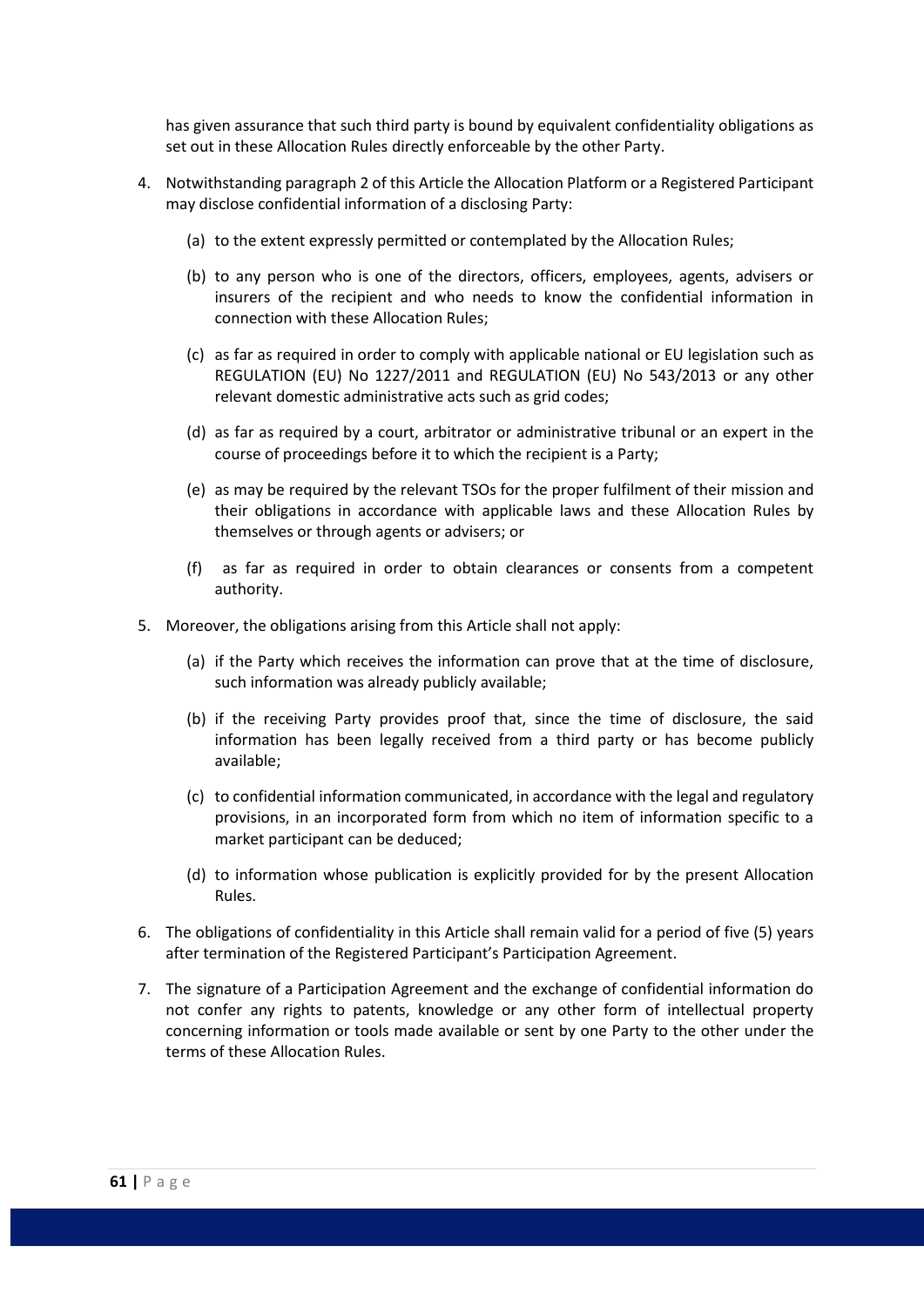# *Article 76* **Assignment and subcontracting**

- <span id="page-61-0"></span>1. The Allocation Platform may assign, novate or otherwise transfer any of its rights or obligations under a Participation Agreement or these Allocation Rules to another Allocation Platform. The Allocation Platform shall notify the Registered Participants of the change by sending an email with acknowledgment of receipt as soon as possible and in any event at least ten (10) Working Days before the date on which the change takes effect.
- 2. Without prejudice to [Article 41,](#page-33-1) a Registered Participant may not assign, novate or otherwise transfer any of its rights or obligations under its Participation Agreement or these Allocation Rules without the prior written consent of the Allocation Platform.
- 3. Nothing in this Article shall prevent an Allocation Platform or Registered Participant from entering into a subcontracting agreement in relation to this Allocation Rules. Entry into a subcontracting agreement by a Registered Participant does not relieve the Registered Participant of any obligation or liability under its Participation Agreement or these Allocation Rules.

# *Article 77* **Governing law**

<span id="page-61-1"></span>These Allocation Rules shall be governed by and construed in all respects in accordance with the law of the location of the registered office of the Allocation Platform unless otherwise specified in the Participation Agreement.

### *Article 78* **Language**

<span id="page-61-2"></span>The applicable language for these Allocation Rules shall be English. For the avoidance of doubt, where TSOs need to translate these Allocation Rules into their national language, in the event of inconsistencies between the English version published by the Allocation Platform and any version in another language, the English version published by the Allocation Platform shall prevail.

# *Article 79* **Intellectual property**

<span id="page-61-3"></span>No Party shall acquire any right, title, licence or interest in or to any intellectual property rights of the other Party in connection with these Allocation Rules.

# *Article 80*

# **Relationship of the Parties**

- <span id="page-61-4"></span>1. The relationship of the Allocation Platform and the Registered Participant is that of service provider and service user respectively. Except as expressly provided in these Allocation Rules, nothing contained or implied in these Allocation Rules constitutes or is deemed to constitute the Allocation Platform or a Registered Participant, the partner, agent or legal representative of the other for any purpose whatsoever including transfer of Long Term Transmission Rights or create or be deemed to create any partnership, agency or trust between the Parties.
- 2. The Registered Participant acknowledges that neither the Allocation Platform nor any person acting on behalf of or associated with the Allocation Platform makes any representation, gives any advice or gives any warranty or undertaking of any kind in respect of these Allocation Rules, the Participation Agreements or the disclosed information or otherwise in relation to or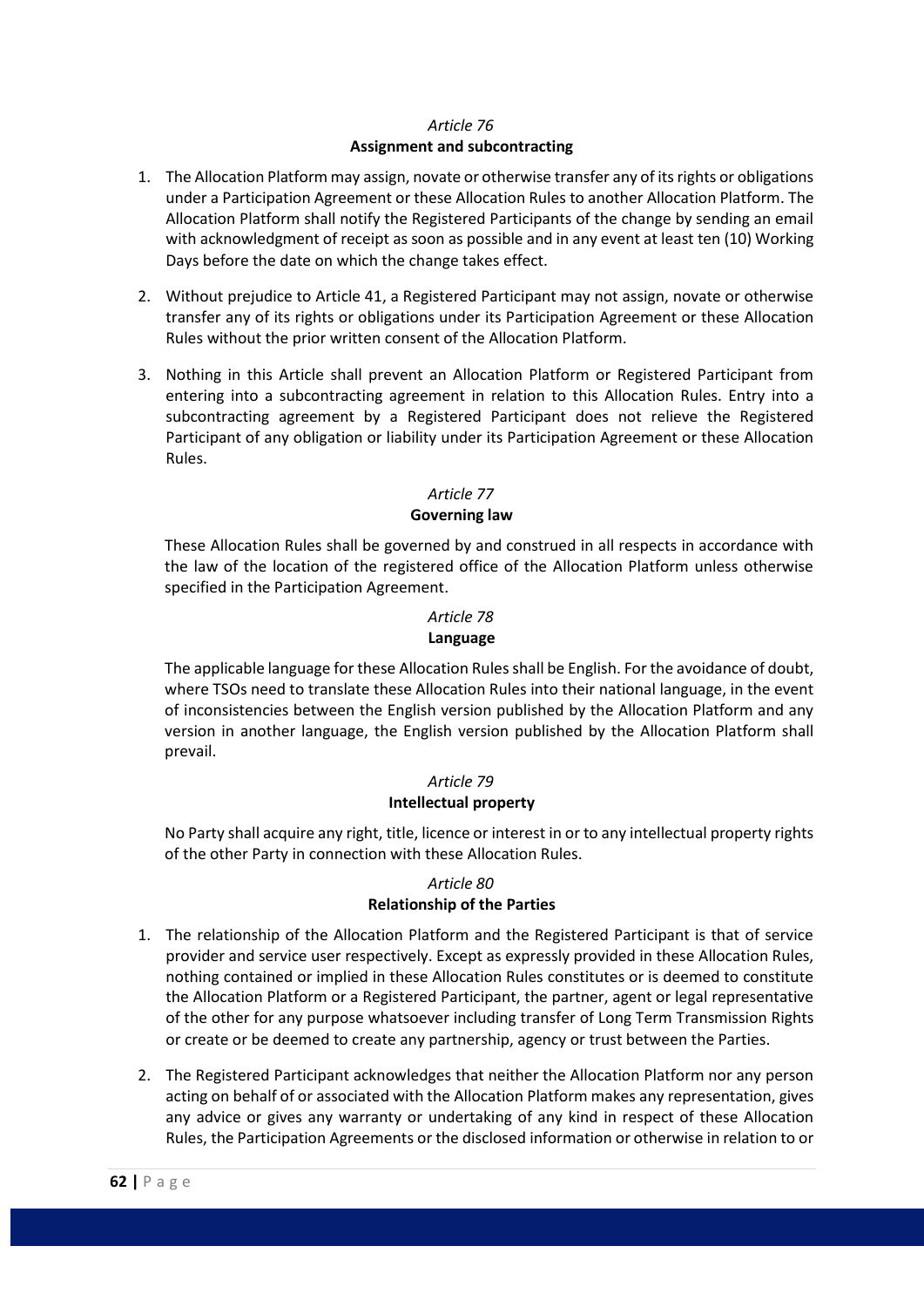in connection with these Allocation Rules, the Participation Agreements and the disclosed information or any transaction or arrangement contemplated by these Allocation Rules, the Participation Agreements and the disclosed Information except as specifically provided in these Allocation Rules or the Participation Agreement.

#### *Article 81*

#### **No third party rights**

<span id="page-62-0"></span>The Allocation Platform and each Registered Participant acknowledge and agree that a person who is not a party to the Participation Agreement between them, including any other market participant, has no rights to enforce these Allocation Rules or the Participation Agreement as between the Allocation Platform and that Registered Participant.

#### *Article 82* **Waiver**

- <span id="page-62-1"></span>1. No omission to exercise or delay in exercising any right, power or remedy provided by law or under these Allocation Rules shall impair or constitute a waiver of such or any other right, power or remedy. No single or partial exercise of any such right, power or remedy precludes or impairs any other or further exercise thereof or the exercise of any other right, power or remedy provided by law or under these Allocation Rules.
- 2. Any waiver of any right, power or remedy under these Allocation Rules must be in writing and may be given subject to any conditions thought fit by the grantor. Unless otherwise expressly stated, any waiver is effective only in the instance and only for the purpose for which it is given.

## *Article 83* **Entire agreement**

<span id="page-62-2"></span>These Allocation Rules and the Participation Agreement contain or expressly refer to the entire agreement between the Allocation Platform and each Registered Participant with respect to the subject matter hereof and expressly exclude any warranty, condition or other undertaking implied at law or by custom and supersedes all previous agreements and understandings between the Allocation Platform and each Registered Participant with respect thereto. The Allocation Platform and each Registered Participant acknowledge and confirm that none of them accede to these Allocation Rules or the Participation Agreement in reliance on any representation, warranty or other undertaking (other than where made fraudulently) not fully reflected in the terms of these Allocation Rules or the Participation Agreement.

# *Article 84*

#### **Remedies exclusive**

<span id="page-62-3"></span>The rights and remedies provided by these Allocation Rules and the Participation Agreement to the Allocation Platform and each Registered Participant are exclusive and not cumulative and, to the extent permissible by law, shall exclude and be in place of all substantive (but not procedural) rights or remedies expressed or implied and provided by law or statute in respect of the subject matter of these Allocation Rules and the Participation Agreement. Accordingly, the Allocation Platform and each Registered Participant hereby waives to the fullest extent possible all such rights and remedies provided by law or statute, and releases each other of them if it is liable to any other of them, its officers, employees and agents to the same extent from all duties, liabilities, responsibilities or obligations provided by law or statute in respect of the matters dealt with in these Allocation Rules and the Participation Agreement and undertakes not to enforce any of the same except as expressly provided herein.